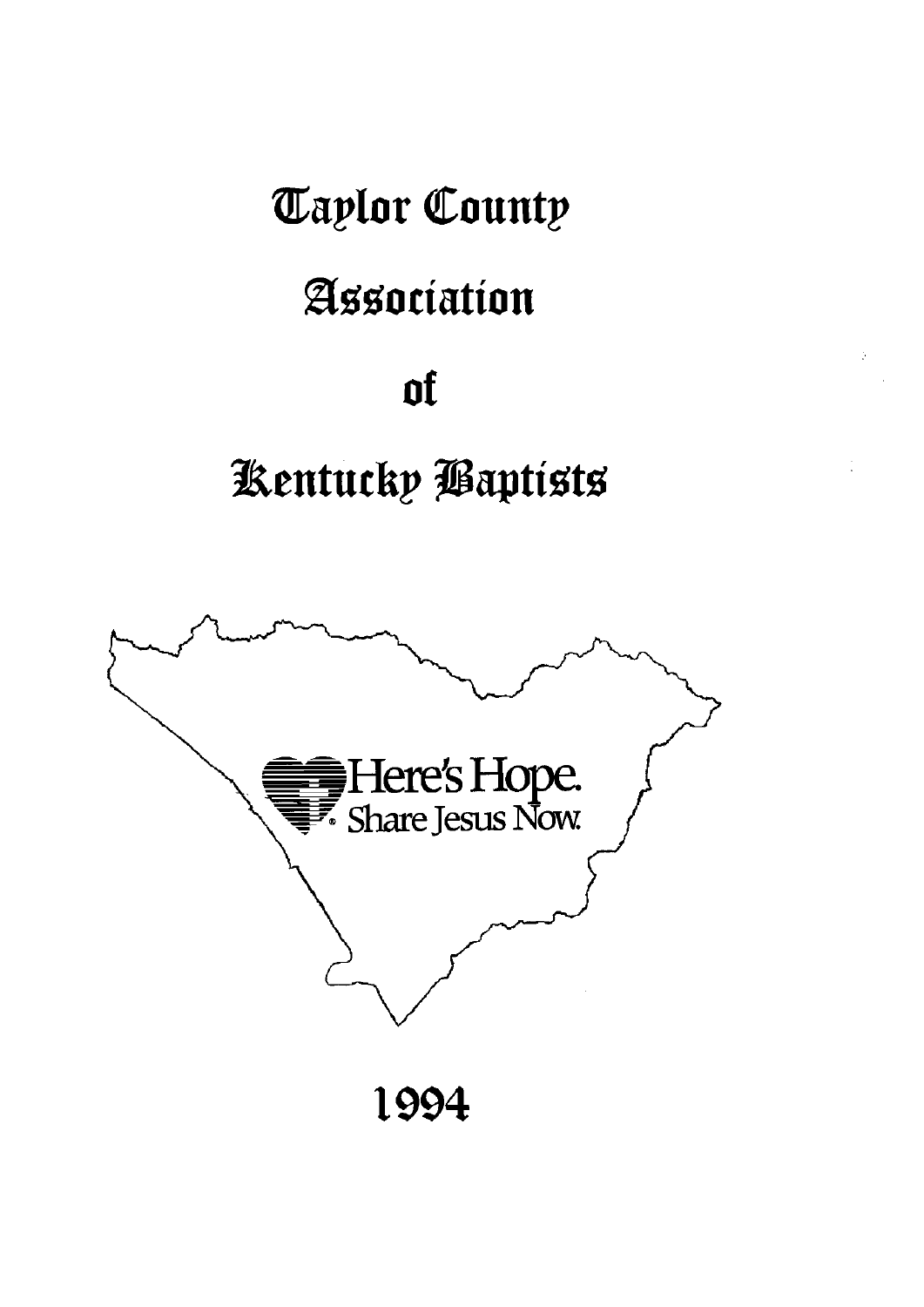# **Taplor County Association** of **Rentucky Bantists**

**Ninth Annual Spring Session** held with **Fairview Baptist Church** Monday, May 09, 1994, 7:00 P.M.

**Thirty-seventh Annual Session** held with **Salem Baptist Church** Monday, September 12, 1994, 7:00 P.M. and **Palestine Baptist Church** 

Tuesday, September 13, 1994, 4:00 P.M. and 7:00 P.M.

Moderator, Larry Koch Clerk, *Iim Campbell* 

The Taylor County Association of Baptists will meet with **Raikes Hill Baptist Mission** Monday, May 08, 1995, 7:00 P.M.

Mt. Gilboa Baptist Church Monday, September 11, 1995, 7:00 P.M. and South Campbellsville Baptist Church

Tuesday, September 12, 1995, 4:00 P.M. and 7:00 P.M.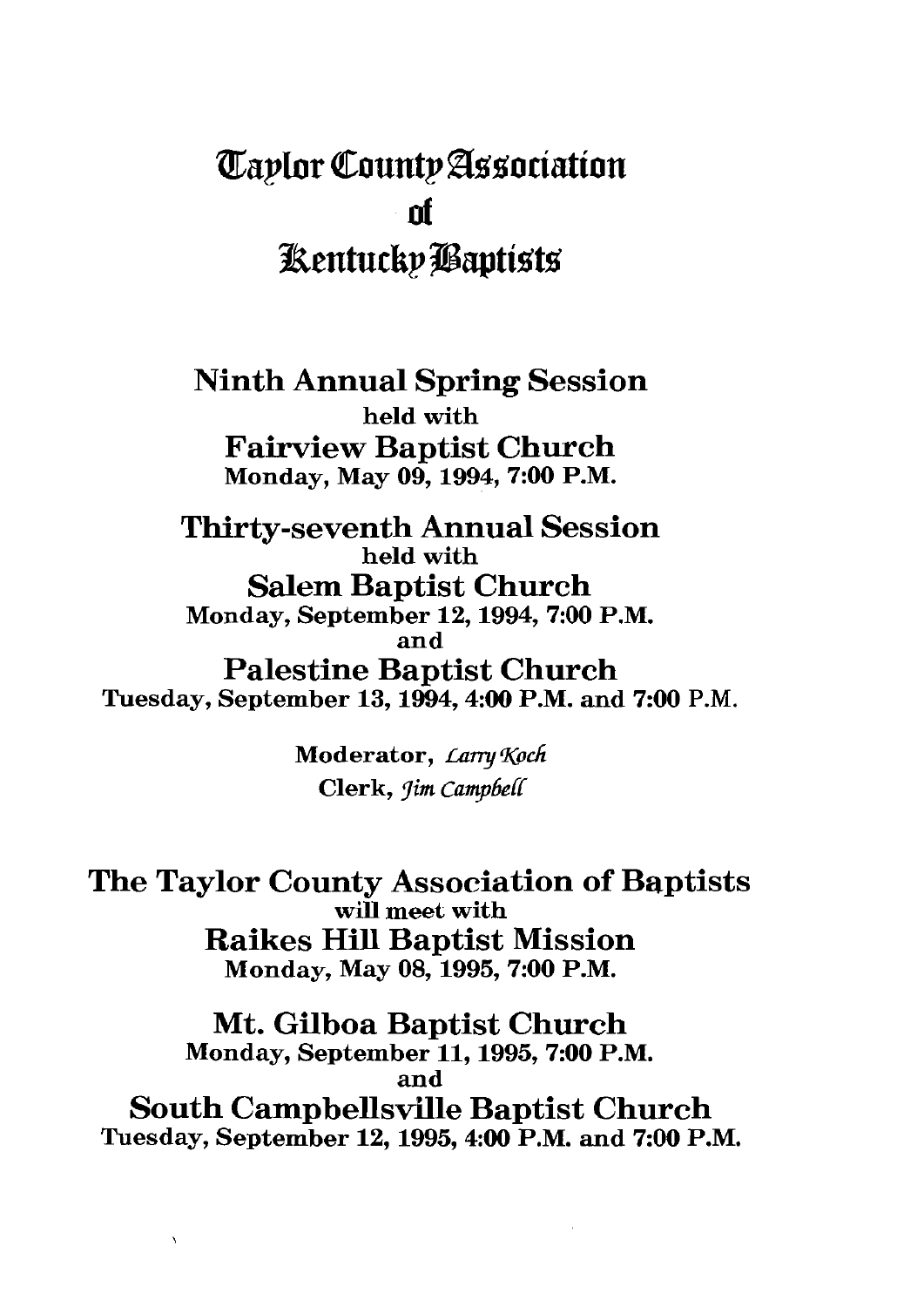## **TABLE OF CONTENTS**

| Reports (Map and Executive Board/Association Meeting Calendar Inserted)  21-36  |
|---------------------------------------------------------------------------------|
|                                                                                 |
|                                                                                 |
|                                                                                 |
|                                                                                 |
|                                                                                 |
|                                                                                 |
|                                                                                 |
|                                                                                 |
|                                                                                 |
|                                                                                 |
|                                                                                 |
|                                                                                 |
|                                                                                 |
|                                                                                 |
|                                                                                 |
|                                                                                 |
|                                                                                 |
|                                                                                 |
|                                                                                 |
|                                                                                 |
|                                                                                 |
|                                                                                 |
|                                                                                 |
|                                                                                 |
|                                                                                 |
| A Glance Back in Time (Summary of 1958 Minutes of Taylor County Association) 36 |
|                                                                                 |
|                                                                                 |
|                                                                                 |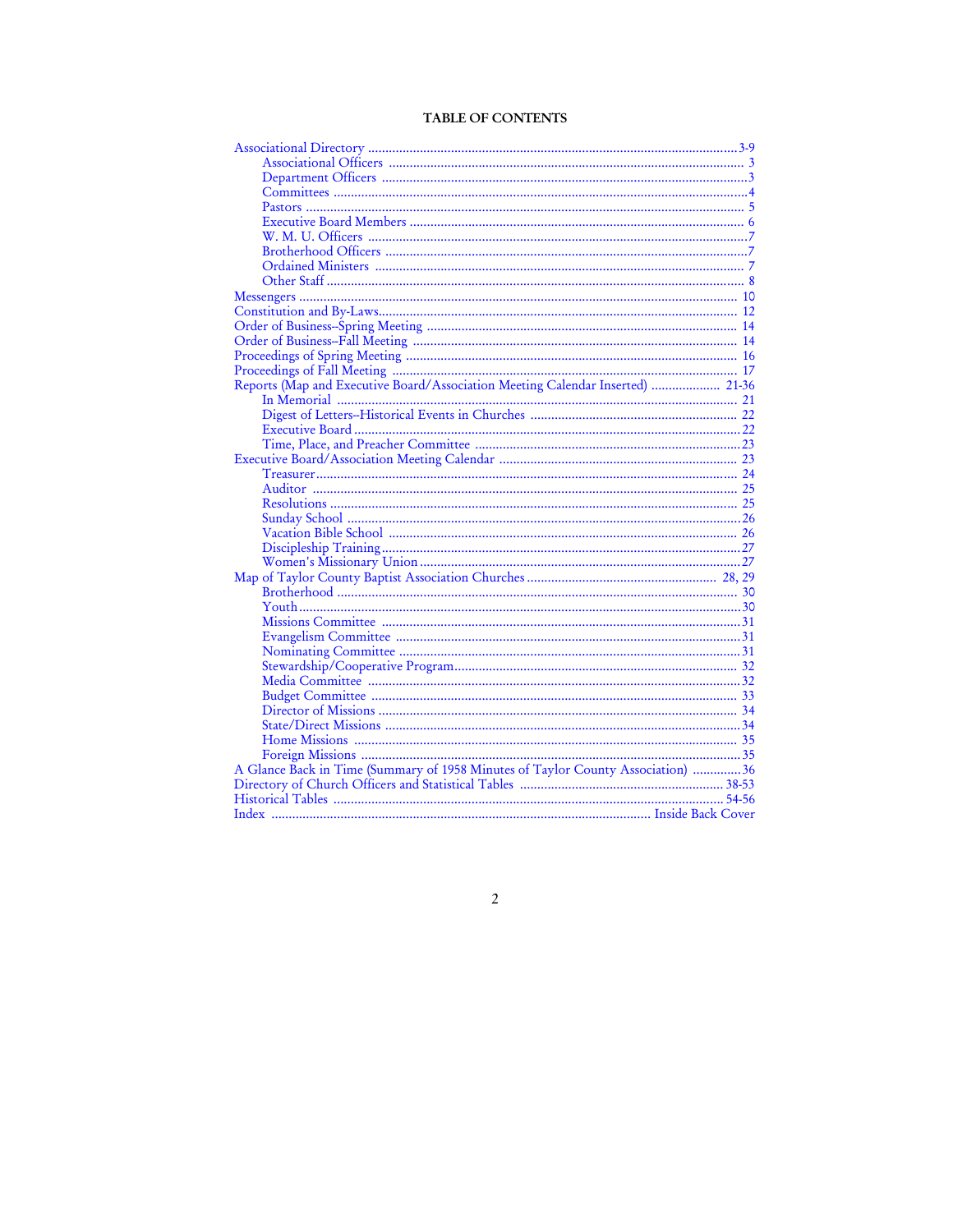# **ASSOCIATIONAL DIRECTORY**

# TAYLOR COUNTY BAPTIST ASSOCIATION OFFICE 420 Lowell Avenue Campbellsville, Kentucky 42718<br>Phone--502-465-5600

# **DIRECTORY OF OFFICERS**

**DEDAT** 

| MUDERAIUR                                               |          |
|---------------------------------------------------------|----------|
| David W. Henderson, 277 Daniel Drive                    | 465-5093 |
| <b>FIRST ASSISTANT MODERATOR</b>                        |          |
| Darrell Hunt, 902 Gardenia Avenues                      | 465-4808 |
| <b>SECOND ASSISTANT MODERATOR</b>                       |          |
| Brian Fannin, 103 North Carden Street                   | 789-3645 |
| <b>CLERK</b>                                            |          |
| Jim Campbell, 711 North Columbia Avenue                 | 465-8820 |
| <b>ASSISTANT CLERK</b>                                  |          |
| Jane Pike                                               |          |
| <b>TREASURER</b>                                        |          |
| David Gaddie, 305 Summit Drive                          | 789-2913 |
| <b>ASSISTANT TREASURER</b>                              |          |
| Homer R. Kirtley, 905 Lebanon Road                      | 465-5763 |
| <b>AUDITOR</b>                                          |          |
| E. Poe Young, 320 Robinson Avenue                       | 465-4443 |
| <b>DIRECTOR OF MISSIONS</b>                             |          |
| William R. Beard, 605 Osage Avenue                      | 465-2297 |
| KENTUCKY BAPTIST CONVENTION EXECUTIVE BOARD MEMBERS     |          |
| Larry Koch, 1313 Bambridge Lane                         | 465-3106 |
| Forest F. Shely, 407 Lakeview Drive                     | 465-8643 |
| <b>DEPARTMENT DIRECTORS</b>                             |          |
| <b>SUNDAY SCHOOL AND VACATION BIBLE SCHOOL DIRECTOR</b> |          |
| Don Gowin, 3441 Old Columbia Road                       | 465-6032 |
| <b>CHURCH TRAINING DIRECTOR</b>                         |          |
| David Henderson, 277 Daniel Drive                       | 465-5093 |
| <b>MUSIC DIRECTOR</b>                                   |          |
| Tim Richardson, 101 Bennett Lane                        | 465-3741 |
| WOMEN'S MISSIONARY UNION DIRECTOR                       |          |
| Mary Lou Hadley, 157 Stevens Court                      | 789-1399 |
| <b>BROTHERHOOD DIRECTOR</b>                             |          |
| Darrell Hunt, 902 Gardenia Avenue                       | 465-4808 |
| <b>YOUTH DIRECTOR</b>                                   |          |
| Keith Newton, 6010 Old Lebanon Road                     | 465-3310 |
| <b>MEDIA DIRECTOR</b>                                   |          |
| Marc Whitt, 109 East College Street                     | 789-4932 |
| <b>LIBRARIAN and ASSOCIATIONAL OFFICE SECRETARY</b>     |          |
| Sharon Hunt, 3145 East Elk Horn Road                    | 465-7260 |
| All Addresses are "Campbellsville, Kentucky 42718."     |          |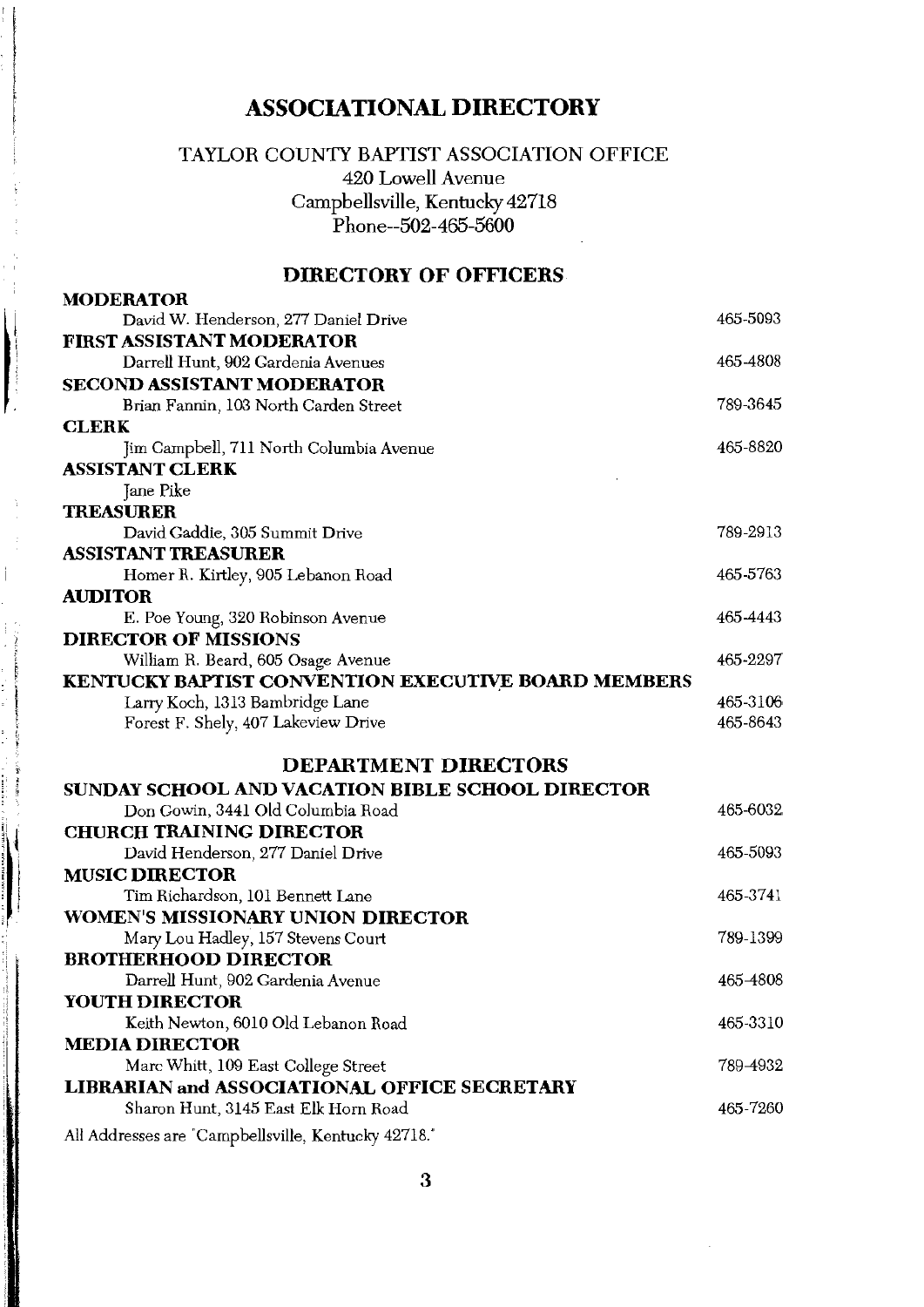# **COMMITTEES**

| <b>BUDCET</b>                                                           |          |
|-------------------------------------------------------------------------|----------|
| (1) Brian Fannin, 103 North Carden Street                               | 789-3645 |
| (2) Lynwood Newton, 417 Lowell Avenue                                   | 465-7652 |
| (3) Barry Blevins, 5200 Bengal Road                                     | 789-1673 |
| <b>CHRISTIAN EDUCATION</b>                                              |          |
| (1) James E. Jones, 424 North Central Avenue                            | 789-2055 |
| (2) David Gray, 109 College Street                                      | 789-1802 |
| $(3)$ Larry Bell                                                        |          |
| <b>EVANGELISM</b>                                                       |          |
| (1) Herman Wilkins, 2645 Smith Ridge Road                               | 465-6477 |
| (2) Mark Jones, 3890 Spurlington Road                                   | 465-4127 |
| (3) Garry Bault, 904 White Oak Church Road, Casey Creek, Kentucky 42743 | 465-3927 |
| <b>MISSIONS</b>                                                         |          |
| (1) Daniel Hunt, 3145 East Elk Horn Road                                | 465-7260 |
| (2) David Cable, 29 Debra Kay Avenue                                    | 465-2250 |
| (3) Jerry Kibbons, 112 Sunset Drive                                     | 465-8098 |
| (W) Barbara Graham, 405 Ingram Avenue                                   | 465-7255 |
| (B) Floyd Hash, 205 Ingram Avenue                                       | 465-7412 |
| (J) Ray Flewwellin, 1398 Old Lebanon Road                               | 465-5097 |
| <b>NOMINATING</b>                                                       |          |
| (1) George Gaddie, 636 Lebanon Avenue                                   | 465-6002 |
| (2) Charles Harris, 1002 Hampton Court                                  | 465-5113 |
| (3) Jim Sabo, 1784 Spurlington Road                                     | 465-4100 |
| <b>PROGRAM</b>                                                          |          |
| (1) Homer R. Kirtley, 905 Lebanon Road                                  | 465-5763 |
| (2) Joyce Graham, 106 Pearl Circle                                      | 789-1750 |
| (3) Denise Henderson, 277 Daniel Drive                                  | 465-5093 |
| <b>RESOLUTIONS</b>                                                      |          |
| (1) Don Gowin, 3441 Old Columbia Road                                   | 465-6032 |
| (2) Barry Bertram, P. O. Box 27, Campbellsville, KY 42719-0027          | 465-7273 |
| (3) Murrell Young, 104 Violet Lane                                      | 465-7929 |
| TIME, PLACE, AND PREACHER                                               |          |
| (1) Raymond Bell, 268 Highland Drive                                    | 465-5904 |
| (2) Henry T. Parrott, 808 North Hoskins Avenue                          | 789-3104 |
| (3) Terry Dabney, 418 Lebanon Avenue                                    | 465-2933 |
| YOUTH                                                                   |          |
| (1) Susan Blevins, 103 Windsor Court                                    | 465-5401 |
| (2) Betty Moyers, 509 Lowell Avenue                                     | 789-2674 |
| (3) Rusty Watkins, 195 Jan Street                                       | 789-3615 |
|                                                                         |          |

All Addresses are "Campbellsville, Kentucky 42718" unless otherwise noted.

**BOLDFACE**--Committees and Chairmen

—

Numbers in parentheses are number of years remaining in terms for committee members.<br>WMU (W), Brotherhood (B), Jail Ministry (J) Representatives serve on the Missions Committee.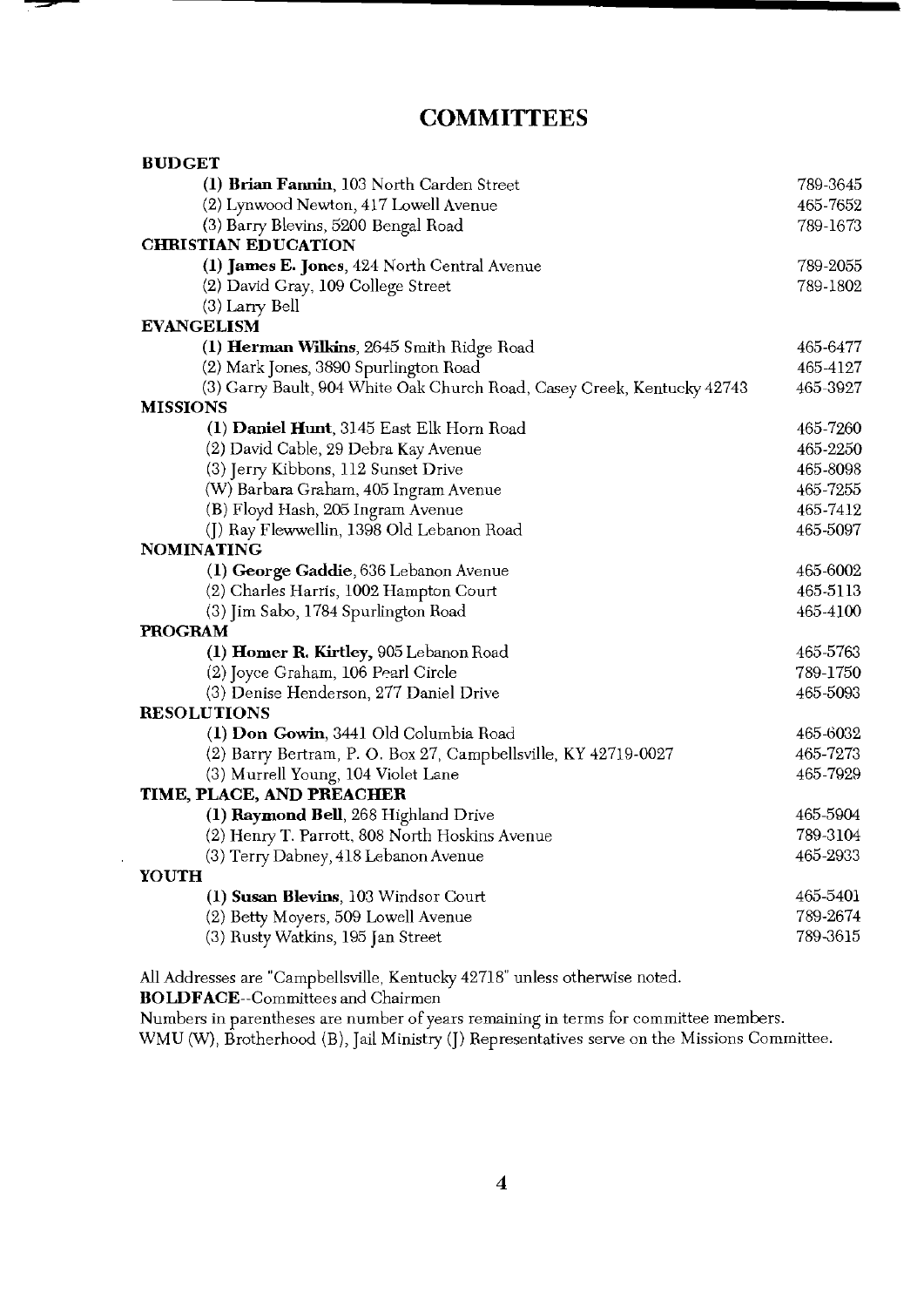# **PASTORS**

 $\sim$ mosi

| AUIUN                                                                                  |          |
|----------------------------------------------------------------------------------------|----------|
| James W. Jones, 11840 Hodgenville Road                                                 | 465-3548 |
| <b>CAMPBELLSVILLE</b>                                                                  |          |
| James E. Jones, 424 North Central Avenue                                               | 789-2055 |
| <b>EASTSIDE</b>                                                                        |          |
| Ivan Jones, 209 West Hodgenville Avenue, Greensburg, Kentucky 42743<br><b>ELK HORN</b> | 932-5216 |
| Daniel Hunt, Sr., 3145 East Elk Horn Road                                              | 465-7260 |
| <b>FAIRVIEW</b>                                                                        |          |
| Charles Harris, 1002 Hampton Court                                                     | 465-5113 |
| <b>FRIENDSHIP</b>                                                                      |          |
| Fred (K. J.) Miller, 31 Friendship Road                                                | 465-6050 |
| <b>GOOD HOPE</b>                                                                       | 465-3268 |
| J. Alvin Hardy, 608 North Central Avenue<br><b>GREEN RIVER MEMORIAL</b>                |          |
| Donald Gowin, 3441 Old Columbia Road                                                   | 465-6032 |
| LIBERTY                                                                                |          |
| Mark D. Jones, 3890 Spurlington Road                                                   | 465-4127 |
| <b>LOWELL AVENUE</b>                                                                   |          |
| Larry D. Koch, 1313 Bambridge Lane                                                     | 465-3106 |
| <b>MEADOWVIEW</b>                                                                      |          |
| Jewell Gene Hall, 1971 Old Lebanon Road<br>MT. GILBOA                                  | 465-4459 |
|                                                                                        |          |
| <b>PALESTINE</b>                                                                       |          |
| Landon Hadley, 157 Stevens Court                                                       | 789-1399 |
| PITMAN VALLEY                                                                          |          |
| J. V. Mullen, 303 Ingram Avenue<br>PLEASANT HILL                                       | 465-2495 |
| Dwayne Howell, 6398 Old Lebanon Road                                                   | 465-6643 |
| <b>RAIKES HILL MISSION</b> (of Campbellsville)                                         |          |
| Daniel Hunt, Jr., 3145 East Elk Horn Road                                              | 465-7260 |
| <b>ROBINSON CREEK</b>                                                                  |          |
| Herman Wilkins, 2645 Smith Ridge Road                                                  | 465-6477 |
| SALEM                                                                                  |          |
| Tim Najpaver, 143 Pearl Avenue<br><b>SALOMA</b>                                        | 789-4708 |
| John Chowning, 512 Fern Drive                                                          | 789-2707 |
| <b>SMOCK CHAPEL MISSION</b> (of Lowell Avenue)                                         |          |
| J. C. Riley, P. O. Box 556, Lebanon, Kentucky 40033                                    | 692-3793 |
| <b>SOUTH CAMPBELLSVILLE</b>                                                            |          |
| Brian Fannin, 103 North Carden Street                                                  | 789-3645 |
| YUMA                                                                                   |          |
| George Ray Gaddie, 636 Lebanon Avenue                                                  | 465-6002 |

All Addresses are "Campbellsville, Kentucky 42718" unless otherwise noted.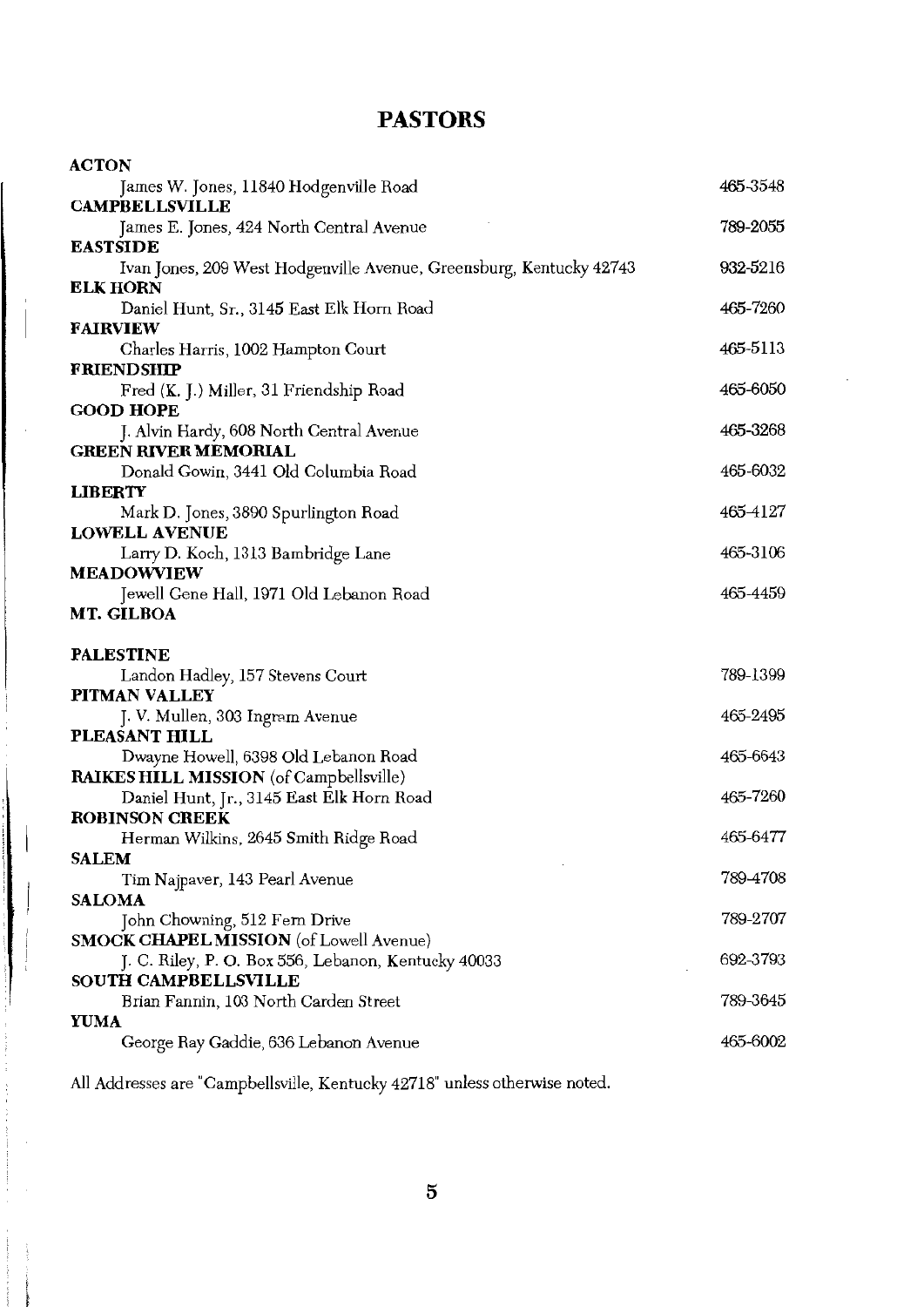# **EXECUTIVE BOARD MEMBERS**

| <b>ACTON</b>                                                        |          |
|---------------------------------------------------------------------|----------|
| Jack Beck, 1715 Kindness Road                                       | 465-7856 |
| <b>CAMPBELLSVILLE</b>                                               |          |
| J. Chester Badgett, 112 Columbia Court                              | 465-5023 |
| <b>EASTSIDE</b>                                                     |          |
| Stanley DeWitt, RFD 1, Box 32, Raywick, Kentucky 40060              | 692-2608 |
| <b>ELK HORN</b>                                                     |          |
| Joe Pennington, 127 Timothy Trail                                   | 465-4560 |
| <b>FAIRVIEW</b>                                                     |          |
| Lewis Cox, 2868 Barney School Road                                  | 465-7869 |
| <b>FRIENDSHIP</b>                                                   |          |
| Harlan Warren, 1467 Old Lebanon Road                                | 465-4530 |
| GOOD HOPE                                                           |          |
| Larry Underwood, 131 Happy Hill Drive                               | 465-2293 |
| <b>GREEN RIVER MEMORIAL</b>                                         |          |
| Glen Canada, 2319 Greensburg Road                                   | 465-4042 |
| <b>LIBERTY</b>                                                      |          |
| James C. Magers, 3281 New Lebanon Road                              | 465-7900 |
| <b>LOWELL AVENUE</b>                                                |          |
| Tom Gupton, 484 Beartrck Road                                       | 465-7394 |
| <b>MEADOWVIEW</b>                                                   |          |
| James Mitchell, 214 East Walnut Street                              | 465-7534 |
| MT. GILBOA                                                          |          |
| Edgar Russell, 1787 Mt. Gilboa Road, Finley, Kentucky 42736         | 465-7035 |
| <b>PALESTINE</b>                                                    |          |
| Rodger Mann, 801 Friendly Way                                       | 789-2470 |
| PITMAN VALLEY                                                       |          |
| Orville Newton, 172 Newton Lane, Finley, KY 42736                   | 465-3844 |
| PLEASANT HILL                                                       |          |
| Darrell Blair, 2074 Old Greensburg Road                             | 465-3334 |
| <b>ROBINSON CREEK</b>                                               |          |
| Terry Eastridge, 422 South Central Avenue                           | 465-6815 |
| SALEM                                                               |          |
|                                                                     |          |
| Doug Clark, 806 Proctor-Knott<br><b>SALOMA</b>                      | 465-6386 |
|                                                                     |          |
| Larry Marcum, 1019 Chaney Pike Road                                 | 465-3946 |
| <b>SOUTH CAMPBELLSVILLE</b>                                         |          |
| Raymond Bell, 268 Highland Drive                                    | 465-5904 |
| YUMA                                                                |          |
| Garry Bault, 904 White Oak Church Road, Casey Creek, Kentucky 42743 | 465-3927 |
|                                                                     |          |

All Addresses are "Campbellsville, Kentucky 42718" unless otherwise noted.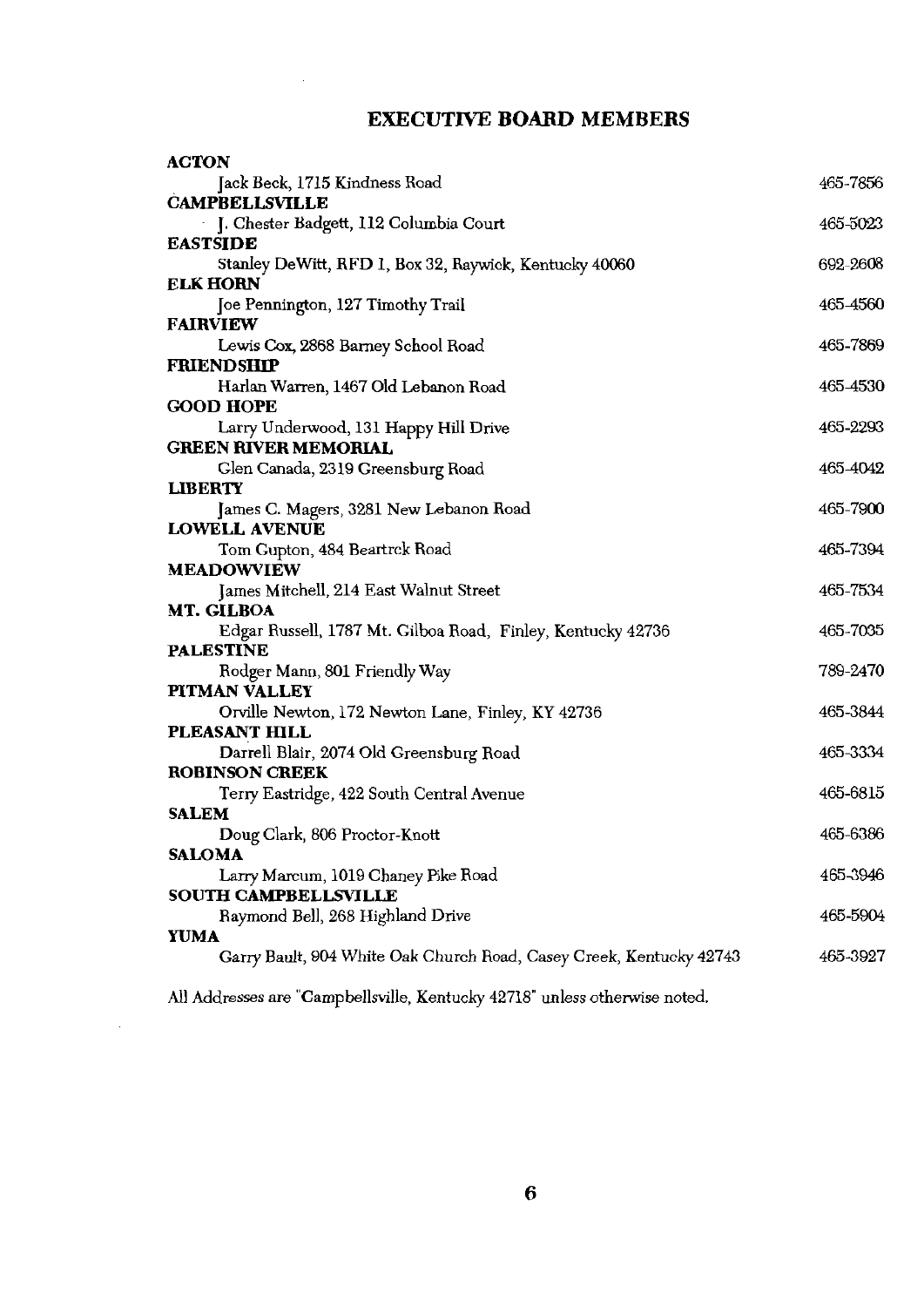## WOMEN'S MISSIONARY UNION OFFICERS

| пікесток                                  |          |
|-------------------------------------------|----------|
| Mary Lou Hadley, 157 Stevens Court        | 789-1399 |
| <b>ASSISTANT DIRECTOR</b>                 |          |
| Liz Shaw. 214 Matthew Street              | 465-4697 |
| <b>SECRETARY/TREASURER</b>                |          |
| Marietta Moyers, 401 Ingram Avenue        | 465-8505 |
| <b>MISSION ACTION/PERSONAL WITNESSING</b> |          |
| Peggy Hardy, 608 North Central Avenue     | 465-3268 |
| <b>BAPTIST WOMEN</b>                      |          |
| Barbara Bault, 828 West Main Street       | 465-7746 |
| <b>BAPTIST YOUNG WOMEN</b>                |          |
| Sharon Wayne, 6502 Hodgenville Road       | 789-1088 |
| <b>ACTEENS</b>                            |          |

#### **GIRLS IN ACTION**

 $T^{\bullet}$ 

#### **MISSION FRIENDS**

| SONG LEADER                     |          |
|---------------------------------|----------|
| Nancy Hunt, 902 Gardenia Avenue | 465-4808 |
| <b>PIANIST</b>                  |          |
| Helen Franklin, 405 Bell Avenue | 465-7719 |

## **BROTHERHOOD OFFICERS**

| <b>BROTHERHOOD DIRECTOR</b>       |          |
|-----------------------------------|----------|
| Darrell Hunt, 902 Gardenia Avenue | 465-4808 |
| <b>BAPTIST MEN'S PRESIDENT</b>    |          |
| Darrell Hunt, 902 Gardenia Avenue | 465-4808 |
| <b>ROYAL AMBASSADOR DIRECTOR</b>  |          |
| Glen Canada, 2319 Greensburg Road | 465-4042 |
| <b>BAPTIST BUILDERS DIRECTOR</b>  |          |
| Willard Wise, 3405 Elk Horn Road  | 465-5443 |
|                                   |          |

## **ORDAINED MINISTERS**

| These are members of associational churches and are presently not employed as pastor. |          |
|---------------------------------------------------------------------------------------|----------|
| J. Chester Badgett, 112 Columbia Court                                                | 465-5023 |
| William R. Beard, 605 Osage Avenue                                                    | 465-2297 |
| Marshall Black, 710 North Hoskins Avenue                                              | 465-4274 |
| Robert Clark, 115 Wakefield Drive                                                     | 465-6261 |
| Sam Conner, 619 Shawnee Drive                                                         | 465-8437 |
| Mike Crain, 1129 Spears Road                                                          | 789-3103 |
| Paul Dameron, 175 Roachville Road                                                     | 789-2556 |
| Robert Doty, Risen Avenue                                                             | 465-2008 |
| Buell Hayes, 106 Southside Drive                                                      | 465-8594 |
| Al Hickman, 125 South Village Green                                                   | 465-4277 |
| David Gray, P. O. Box 64                                                              | 789-1802 |
| Jerry Kibbons, 112 Sunset Drive                                                       | 465-8098 |
| Chris Mueller, 2010 Fairview                                                          | 789-2902 |
| Robert Oldham, P. O. Box 5                                                            | 465-6759 |
|                                                                                       |          |

All Addresses are "Campbellsville, Kentucky 42718," unless otherwise noted.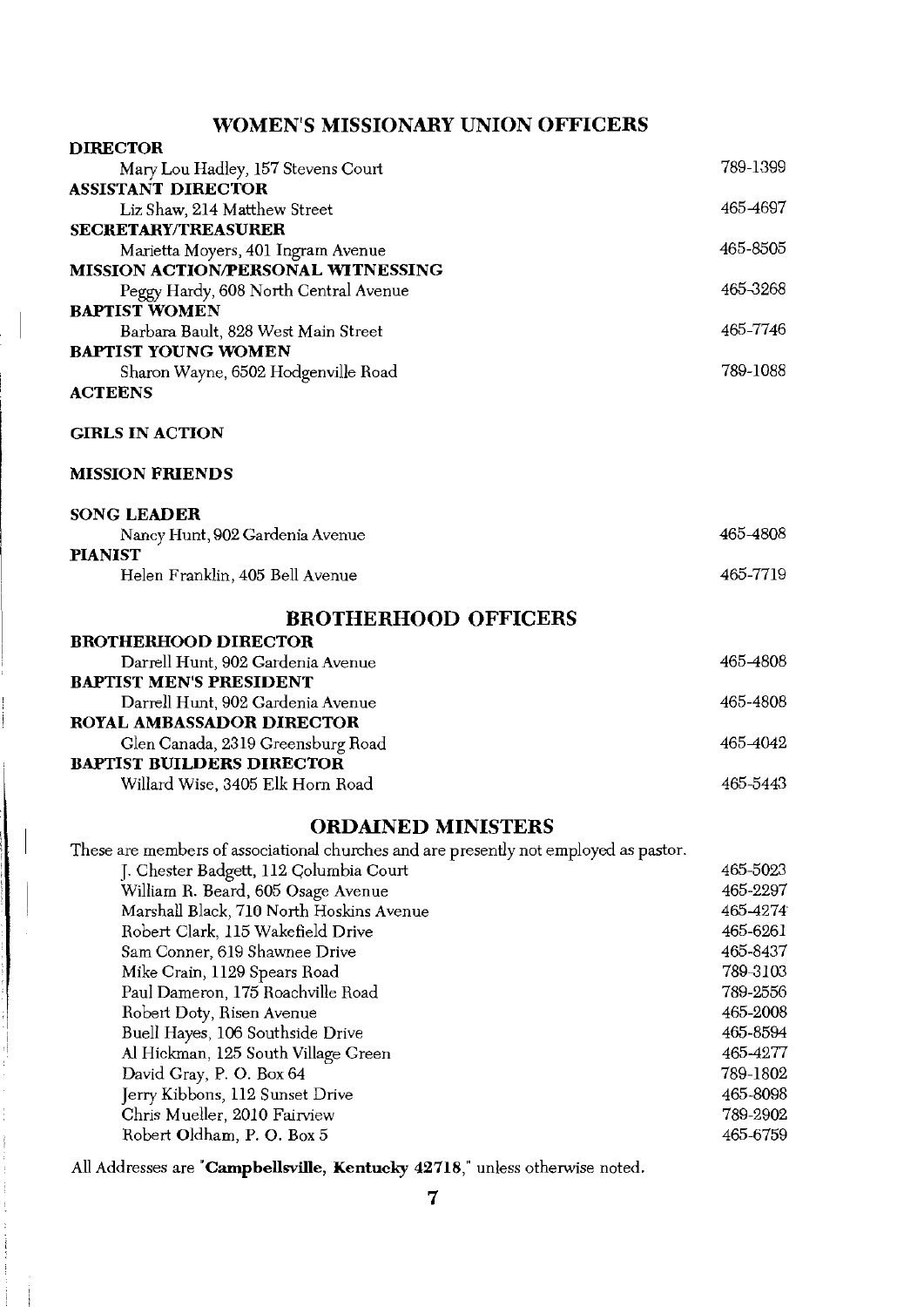| Henry T. Parrott, 808 North Hoskins Avenue | 789-3104 |
|--------------------------------------------|----------|
| Ken Pope, 102 Wakefield Drive              | 789-3354 |
| Haywood Riner, 487 Graham Road             | 465-8780 |
| Ed Smith, P. O. Box 381                    | 465-3757 |
| Eugene Smith, 407 Ingram Avenue            | 465-8220 |
| Harold Smith, 1449 Palestine Road          | 465-7715 |
| Richard and Alice Steele, 133 Noe Road     | 465-6009 |
| Robert Street, 30 Debra Kay Street         | 789-1620 |
|                                            |          |

## **OTHER CHURCH STAFF**

**ACTON** 

| <b>MINISTER OF MUSIC</b>                                                 |          |
|--------------------------------------------------------------------------|----------|
| Jamie Beck, 1715 Kindness Road                                           | 465-7856 |
| <b>CAMPBELLSVILLE</b>                                                    |          |
| <b>MINISTER OF EDUCATION/ADMINISTRATION</b>                              |          |
| David Henderson, P.O. Box 279                                            | 465-5093 |
| <b>MINISTER OF MUSIC</b>                                                 |          |
| D. Edward Garr, 225 Highland Drive                                       | 465-7462 |
| <b>MINISTER OF ACTIVITIES</b>                                            |          |
| Scott Sandidge, 116 Lindsey Circle                                       | 789-5508 |
| <b>EASTSIDE</b>                                                          |          |
| Jim Sabo, Sr., 1784 Spurlington Road                                     | 465-4100 |
| ELK HORN                                                                 |          |
| <b>MINISTER OF MUSIC</b>                                                 |          |
| Romey Reynolds, 79 Meadowview Drive                                      | 465-4607 |
| MINISTER OF EDUCATION AND YOUTH                                          |          |
| Russell D. Watkins, 195 Jan Street                                       | 789-3615 |
| <b>FAIRVIEW</b>                                                          |          |
| <b>MINISTER OF MUSIC</b>                                                 |          |
| Lewis Cox, 2628 Barney School Road                                       | 465-7869 |
| <b>GOOD HOPE</b>                                                         |          |
| <b>MINISTER OF MUSIC</b>                                                 |          |
| Mary Ellen Hedgespeth, Hollybrook                                        | 465-8905 |
| <b>GREEN RIVER MEMORIAL</b>                                              |          |
| <b>MINISTER OF MUSIC</b>                                                 |          |
| Chris Mason, 58 Anna Court                                               | 789-2264 |
| <b>MINISTER OF YOUTH</b>                                                 |          |
| Susan Blevins, 103 Windsor Court                                         | 465-5401 |
| <b>LIBERTY</b>                                                           |          |
| <b>MINISTER OF MUSIC</b>                                                 |          |
| Brian Wise, 160 North Calvary Road                                       | 789-2656 |
| <b>LOWELL AVENUE</b>                                                     |          |
| <b>MINISTER OF MUSIC</b>                                                 |          |
| Lisa Gupton, 484 Beartrack Road                                          | 465-7394 |
| <b>MINISTER OF YOUTH</b>                                                 |          |
| Betty Moyers, 509 Lowell Avenue                                          | 789-2674 |
| <b>MEADOWVIEW</b>                                                        |          |
| <b>MINISTER OF MUSIC</b>                                                 |          |
| Ernest Houk, 803 Proctor Knott                                           | 465-5415 |
| All Addresses are "Campbellsville Kentucky 42718" unless otherwise noted |          |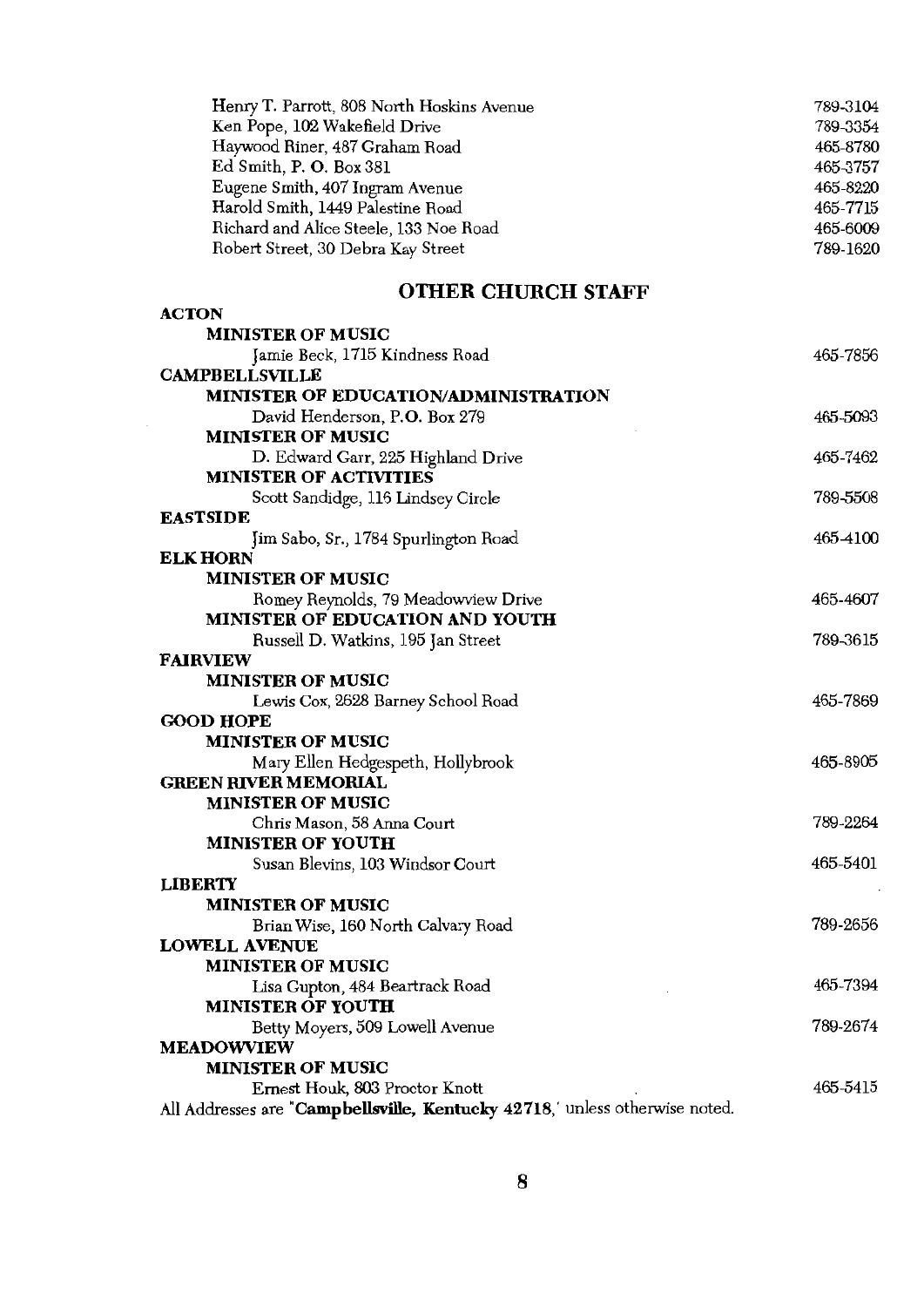| MT. GILBOA                                                                                                                                                                                                                                                      |          |
|-----------------------------------------------------------------------------------------------------------------------------------------------------------------------------------------------------------------------------------------------------------------|----------|
| <b>MINISTER OF MUSIC</b>                                                                                                                                                                                                                                        |          |
| Nancy Hunt, 902 Gardenia Avenue                                                                                                                                                                                                                                 | 465-4808 |
| <b>PALESTINE</b>                                                                                                                                                                                                                                                |          |
| <b>MINISTER OF MUSIC</b>                                                                                                                                                                                                                                        |          |
| Kelly Calmes, 5939 Saloma Road                                                                                                                                                                                                                                  | 465-4527 |
| PITMAN VALLEY                                                                                                                                                                                                                                                   |          |
| <b>MINISTER OF MUSIC</b>                                                                                                                                                                                                                                        |          |
| Montie Benningfield, 363 Sharon Drive                                                                                                                                                                                                                           | 465-4912 |
| <b>MINISTERS OF YOUTH</b>                                                                                                                                                                                                                                       |          |
| Timmy and JoAnn Newton, 172 Newton Lane                                                                                                                                                                                                                         | 465-3844 |
| PLEASANT HILL                                                                                                                                                                                                                                                   |          |
| <b>MINISTER OF MUSIC</b>                                                                                                                                                                                                                                        |          |
| Jimmy Graham, 800 White Rose Road                                                                                                                                                                                                                               | 465-4009 |
| <b>MINISTER OF YOUTH</b>                                                                                                                                                                                                                                        |          |
| Chris Mueller, 2010 Fairview Road                                                                                                                                                                                                                               | 789-2902 |
| <b>RAIKES HILL</b>                                                                                                                                                                                                                                              |          |
| <b>MINISTER OF MUSIC</b>                                                                                                                                                                                                                                        |          |
| Jim Cheatham, 3420 Bass Ridge Road, Elk Horn, KY 42733                                                                                                                                                                                                          | 465-7159 |
| <b>ROBINSON CREEK</b>                                                                                                                                                                                                                                           |          |
| <b>MINISTER OF MUSIC</b>                                                                                                                                                                                                                                        |          |
| Jerry Parker, 838 Martin Road                                                                                                                                                                                                                                   | 465-3418 |
| <b>MINISTER OF YOUTH AND RECREATION</b>                                                                                                                                                                                                                         |          |
| Tony Cress, Box 352, 200 West College Street                                                                                                                                                                                                                    | 789-5276 |
| <b>SALEM</b>                                                                                                                                                                                                                                                    |          |
| <b>MINISTER OF MUSIC</b>                                                                                                                                                                                                                                        |          |
| Jacky Arvin, 601 Hunters Run                                                                                                                                                                                                                                    | 465-7139 |
| <b>MINISTERS OF YOUTH</b>                                                                                                                                                                                                                                       |          |
| Ross and Karen Price, 521 Chandler Avenue                                                                                                                                                                                                                       | 789-2678 |
| <b>SALOMA</b>                                                                                                                                                                                                                                                   |          |
| <b>MINISTER OF YOUTH</b>                                                                                                                                                                                                                                        |          |
| Connie Tucker,                                                                                                                                                                                                                                                  |          |
| <b>MINISTER OF YOUTH</b>                                                                                                                                                                                                                                        |          |
| Ricky Franklin, 4760 Saloma Road                                                                                                                                                                                                                                | 465-4410 |
| <b>SOUTH CAMPBELLSVILLE</b>                                                                                                                                                                                                                                     |          |
| <b>MINISTER OF MUSIC</b>                                                                                                                                                                                                                                        |          |
| James E. Durham, 2134 Greensburg Road                                                                                                                                                                                                                           | 465-3331 |
| <b>MINISTER OF CHILDREN</b>                                                                                                                                                                                                                                     |          |
| Debbie Coomer, 800 Proctor Knott                                                                                                                                                                                                                                | 789-4222 |
| <b>MINISTERS OF YOUTH</b>                                                                                                                                                                                                                                       |          |
| Jeff and Robyn Montgomery, 215 Davis Street                                                                                                                                                                                                                     | 789-2083 |
| YUMA                                                                                                                                                                                                                                                            |          |
| <b>MINISTER OF MUSIC</b>                                                                                                                                                                                                                                        |          |
| Wendell Thompson, 1305 Hovious Ridge Road, Casey Creek, KY 42723                                                                                                                                                                                                | 384-4876 |
| <b>MINISTER OF CHILDREN</b>                                                                                                                                                                                                                                     |          |
| Arlene Gilpin, 440 Elk Horn Loop Road                                                                                                                                                                                                                           | 465-8692 |
| <b>MINISTER OF YOUTH</b>                                                                                                                                                                                                                                        |          |
| Stacey Thompson, 1305 Hovious Ridge Road, Casey Creek, KY 42723                                                                                                                                                                                                 | 384-4876 |
| $\mathbf{u}$ and $\mathbf{v}$<br>a state of the state of the state of the state of the state of the state of the state of the state of the state of the state of the state of the state of the state of the state of the state of the state of the state of the |          |
|                                                                                                                                                                                                                                                                 |          |

 $\frac{1}{2}$ 

ull Addresses are "Campbellsville, Kentucky 42718" unless otherwise noted.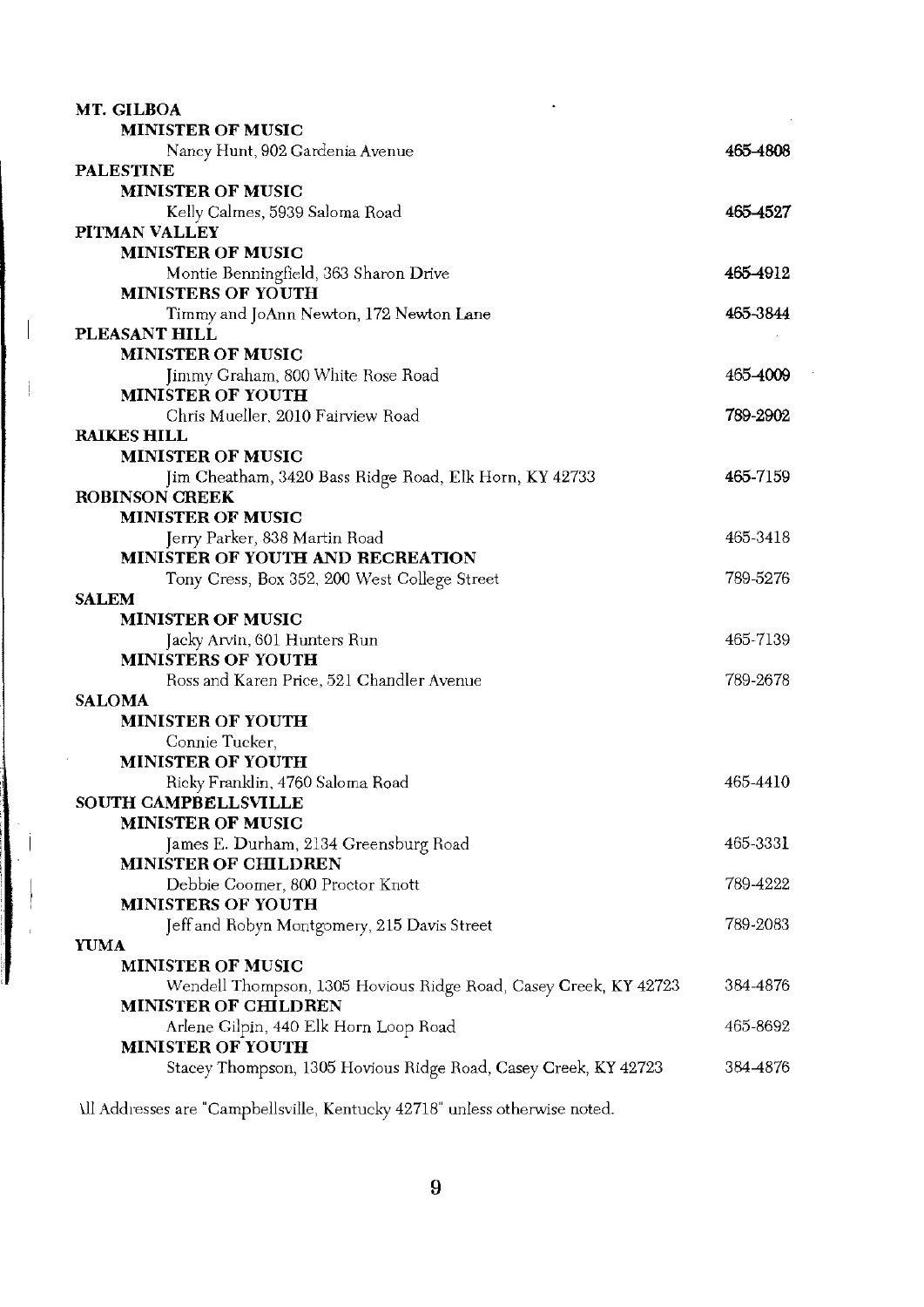### **MESSENGERS--FALL SESSION 1994**

Due to an accident, the actual listing of people who attended the fall session was destroyed in place of a partial listing. The following people were pre-enrolled as messengers.

#### **ACTON** (4)

| Rev. James W. Jones | Jack Beck             | Rosalind Beck |
|---------------------|-----------------------|---------------|
| Nora Lee Minor      | Alt. Mrs. Betty Jones |               |
|                     |                       |               |

#### **CAMPBELLSVILLE (47)**

Dr. James E. Jones [im Campbel] W. G. Cave Vicky Campbell Tom Cundiff Ed Garr David Henderson Helen Kirtley Mrs. Robert Oldham Liz Shaw R. B. Tincher Dr. Ken Winters **EASTSIDE** (5) Rev. Ivan L. Jones Howard Cox Alt. Marshall Webb ELK HORN (14) Rev. Daniel S. Hunt, Sr. Marci Hunt Joshua Hunt Doug Bland **Ryan Dudgeon** Paul Smith **FAIRVIEW (5)** Charles Harris Lewis Cox Margaret Cox Peggy Cox **FRIENDSHIP (6)** Fred Miller Geraldine Jones **GOOD HOPE (6)** J. Alvin Hardy Reesor Pierce **GREEN RIVER MEMORIAL (14)** Don Gowin **Billie Sue Kibbons** LIBERTY (6) Rev. Mark D. Jones Mrs. Hazel Lacey Alt. Mrs. Doris Magers **LOWELL AVENUE (12)** Rev. Larry Koch Miss Candy Jones Mr. Tom Gupton Mr. Lilburn Hedgespeth **MEADOWVIEW (4)** Gene Hall David Cable Alt. James Mitchell

Chester Badgett Laura Campbell Denise Henderson Homer Kirtley Tessie Tincher Willard Wise Stanley DeWitt Clarence Goodin Sharon Hunt Renee Bland Renee Miller **Barry Blevins** James Netherland Nelle Blevins Sharon Gowin Glen Canada Mrs. Anna Sapp Mrs. Betty McCubbin Alt. Mrs. Callie McCubbin Rev. W. R. Beard Mr. Forrester Hedgespeth Mrs. Jewell Gupton Mrs. Eleanor Hedgespeth Leonard Barnes

Ruth Badgett Ruth Campbell Robert Clark M. B. Gaskins Lynwood Kessler Robert Oldham Dr. Forest Shely Marc Whitt Mrs. Willard Wise

Junior Hedgespeth Alt. Cecil Webb

Danny Hunt Rusty Watkins Cheryl Dudgeon

Alan Cox

Milton Jones Jane Blevins

Glenn Benningfield E. Poe Young

Jerry Kibbons

Mrs. Nell Wise Mr. J. C. Magers

Mrs. Frances Beard Mrs. Lula Mae Hedgespeth Miss Lisa Gupton Ms. Jane Pike

Marion Bowman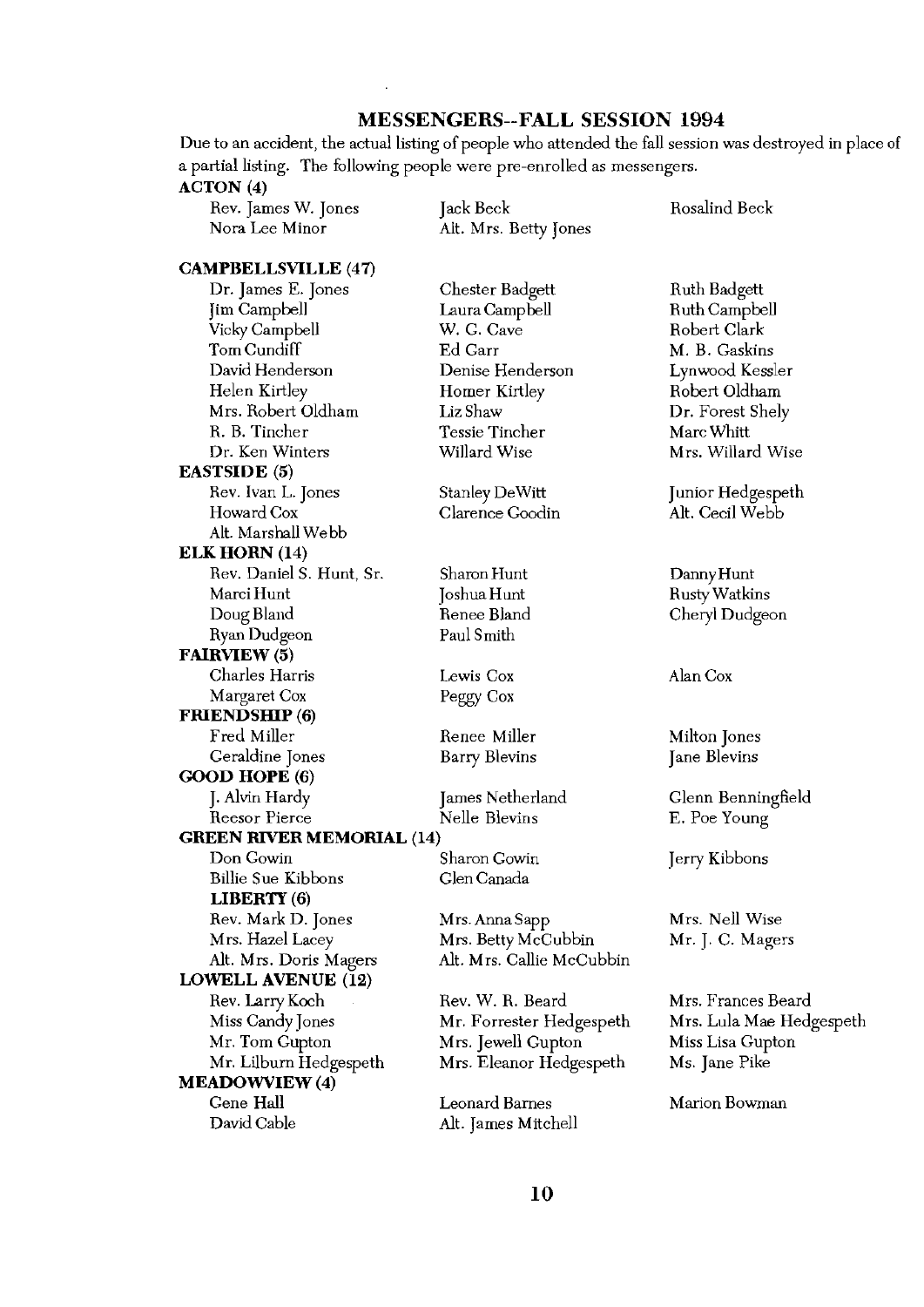| MT. GILBOA (6)                   |                         |                           |
|----------------------------------|-------------------------|---------------------------|
| J. W. Farmer                     | Bernice Farmer          | Darrell Hunt              |
| Nancy Hunt                       | Edgar Russell           |                           |
| PALESTINE (10)                   |                         |                           |
| Rev. Landon Hadley               | Mary Lou Hadley         | Roger Smith               |
| Earl Fawcett                     | Jim Sabo, Sr.           | Catherine Sabo            |
| Gary Rafferty                    | Paula Rafferty          | Howard Kerr               |
| Mark Shreve                      | Alt. Delitha Shreve     |                           |
| PITMAN VALLEY (6)                |                         |                           |
| J. V. Mullen                     | Orville Newton          | Tim Mardis                |
| Deo Lee                          | John Rafferty           | Alineen Rafferty          |
| PLEASANT HILL (14)               |                         |                           |
| Dr. Joseph Dwayne Howell         | Mrs. Susan Howell       | Mr. Jimmy Graham          |
| Mr. Charles England              | Mrs. Louise England     | Mr. Sam Crawley           |
| Mrs. Kay Crawley                 | Mr. Earl Hunt           | Mrs. Tressie Hunt         |
| Mr. Edgar Graham                 | Mr. Olyn Graham         | Mrs. Barbara Graham       |
| Mrs. Jennie Graham               | Mr. Colby Deener        | Alt. Mrs. Gloria Deener   |
| Alt. Mrs. May Alice Reynolds     | Alt. Mrs. Regina Graham | Alt. Mr. Chester Blakeman |
| Alt. Mrs. Ina Blakeman           | Alt. Mrs. Brenda Willis |                           |
| <b>RAIKES HILL MISSION (4)</b>   |                         |                           |
| Rev. Terry Vale                  |                         |                           |
| <b>ROBINSON CREEK (11)</b>       |                         |                           |
| Rev. Herman Wilkins              | Mrs. Eulelia Wilkins    | Mrs. Edna Banks           |
| Mrs. Pearlene Smith              | Ms. Ruth Sallee         | Mr. Mike Sprowles         |
| Mr. Terry Eastridge              | Mrs. Ida Osborne        | Mr. Jerry Parker          |
| Mrs. Wilhemina Parker            |                         |                           |
| <b>SALEM</b> (6)                 |                         |                           |
| Rev. Tim Najpaver                | Doug Clark              | Diane Clark               |
| Earl Barnett                     | Helen Barnett           | David Gaddie              |
| Alt. Diane Lofton                |                         |                           |
| <b>SALOMA(6)</b>                 |                         |                           |
| John Chowning                    | Helen Franklin          | Larry Marcum              |
| Connie Tucker                    |                         |                           |
| SMOCK CHAPEL MISSION (4)         |                         |                           |
| J. C. Riley                      |                         |                           |
| <b>SOUTH CAMPBELLSVILLE (19)</b> |                         |                           |
| <b>Brian Fannin</b>              | James Durham            | Lois Harris               |
| Brenda Russell                   | Lucy Spurling           | Jerry Inman               |
| Raymond Bell                     | Steve McAllister        | Anna McAllister           |
| Almeda Osborne                   | Paul Franklin           | Edna Franklin             |
| Phyllis Inman                    |                         |                           |
| YUMA $(5)$                       |                         |                           |
| George Gaddie                    | Garry Bault             | Gaye Bault                |
| Shirley Hughes                   | Stacey Thompson         |                           |
|                                  |                         |                           |

 $\begin{array}{c} \hline \end{array}$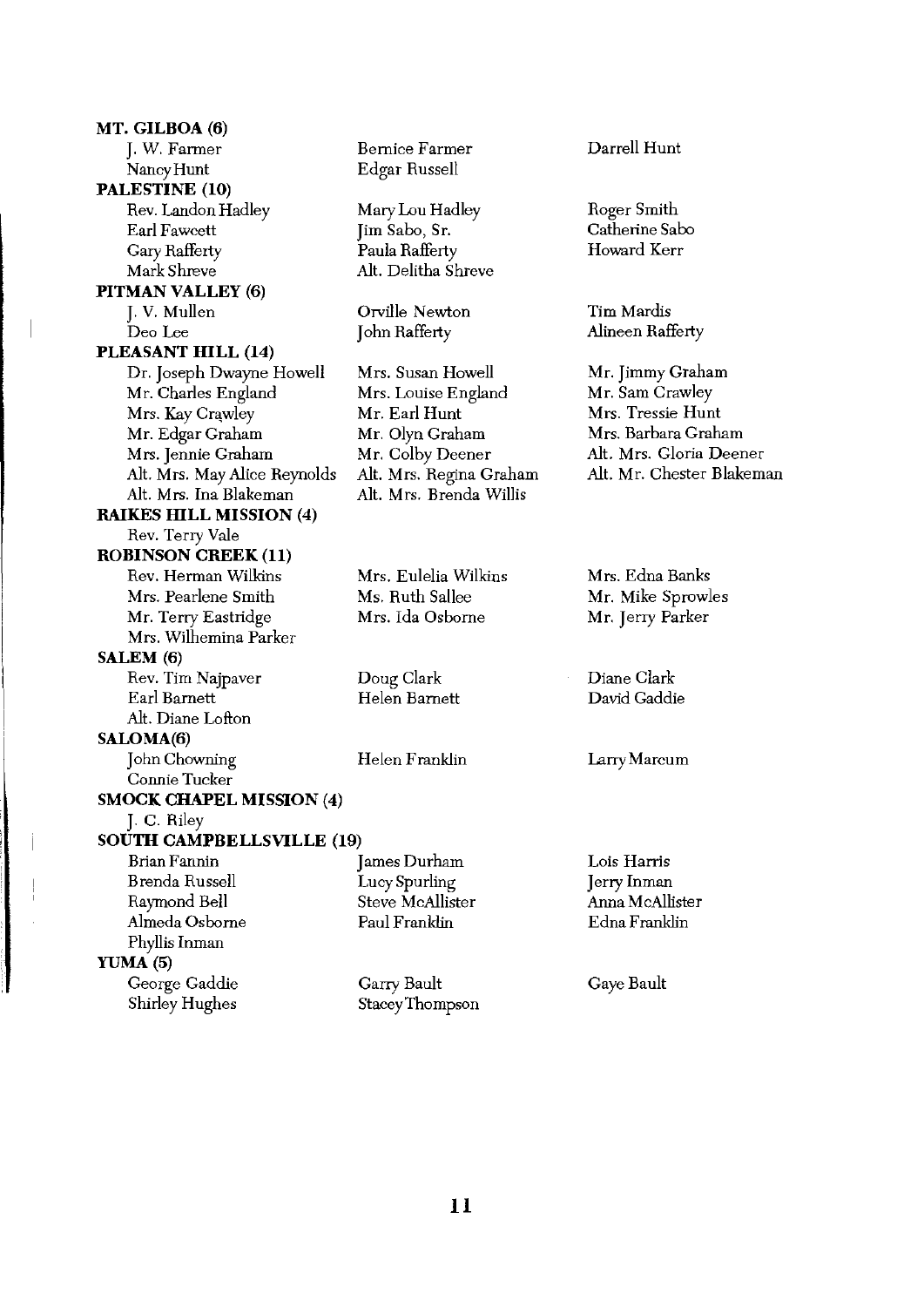## **TAYLOR COUNTY ASSOCIATION OF KENTUCKY BAPTISTS CONSTITUTION**

Article 1. This body shall be called the Taylor County Association of Kentucky Baptists.

- Article 2. Each cooperating church shall be entitled to four (4) messengers, one of whom shall be the pastor, and one additional messenger for each fifty (50) members or fraction thereof, above the first one hundred (100) members, plus four (4) messengers from each mission sponsored.
- Article 3. The business of this body shall be, when assembled, to hear reports from the churches with regard to their condition as to members, prosperity, etc., to consult together for their development and growth in all matters pertaining to the evangelism of the world, and shall hold and control such property as shall come into possession of the association.
- Article 4. The body shall exercise no authority over the local churches, and recognizes their complete autonomy. The Association reserves the right, as final action, to sever relations with any cooperating church for engaging in practices not considered Biblical.
- **Article 5.** The Time, Place, and Preacher Committee shall, in addition to the annual meeting, select a time and place for a spring session for the purpose of electing officers for the next associational year, at which time the body shall elect by nomination and private ballot, or raising hand vote: Moderator; First Assistant Moderator; Second Assistant Moderator; Clerk; Assistant Clerk; Treasurer; Assistant Treasurer; and Auditor; whose duties shall be as custom imposes on their respective offices. The Nominating Committee shall also make its report at this time and all auxiliary directors shall be elected. All officers shall continue in office until superseded by their successor, but none shall be eligible to the office of moderator for more than two successive terms.
- Article 6. Churches desiring fellowship in the association must make application to the executive board at least six (6) months prior to the annual meeting. The application shall be referred to a Credentials Committee who shall be responsible for examining the church's articles of faith and record of mission support. The committee will also be responsible for bringing a preliminary report to the Executive Board and a final report to the Annual Meeting.
- Article 7. The Executive Board of the Association shall be composed of all pastors of cooperating churches and missions and one lay member from each church. All general associational officers, auxiliary heads, and committee chairmen will by virtue of their office be members of the Executive Board. The retiring Moderator will be a member of the Executive Board for the year following his active service as a moderator. Each associational officer shall hold the same office in the sessions of the Executive Board. The Executive Board shall be responsible for the work of the association between the annual sessions. Quorum of the Executive Board consists of nine (9) members.
- **Article 8.** In the appointment of committees, individuals shall be named instead of churches, and on each committee named, one or more members shall be laymen. The Executive Committee shall consist of Moderator, Clerk, Treasurer, heads of the Associational Organizations, and such other members as the occasion demands.
- **Article 9.** This body shall meet annually, according to adjustment, but in case of emergency, the Executive Board may call a special session, and also change the time and place of the meeting. In addition to the annual meeting, the body shall meet in spring session for the purpose of electing officers for the following associational year.
- Article 10. This Constitution may be altered or amended (except Article 4) at any meeting of the body, upon one year's notice, by concurrence of two-thirds of the members present.
- Parliamentary Rules: Kerfoot's Parliamentary Rules of Order is a guide of the parliamentary order followed by the association.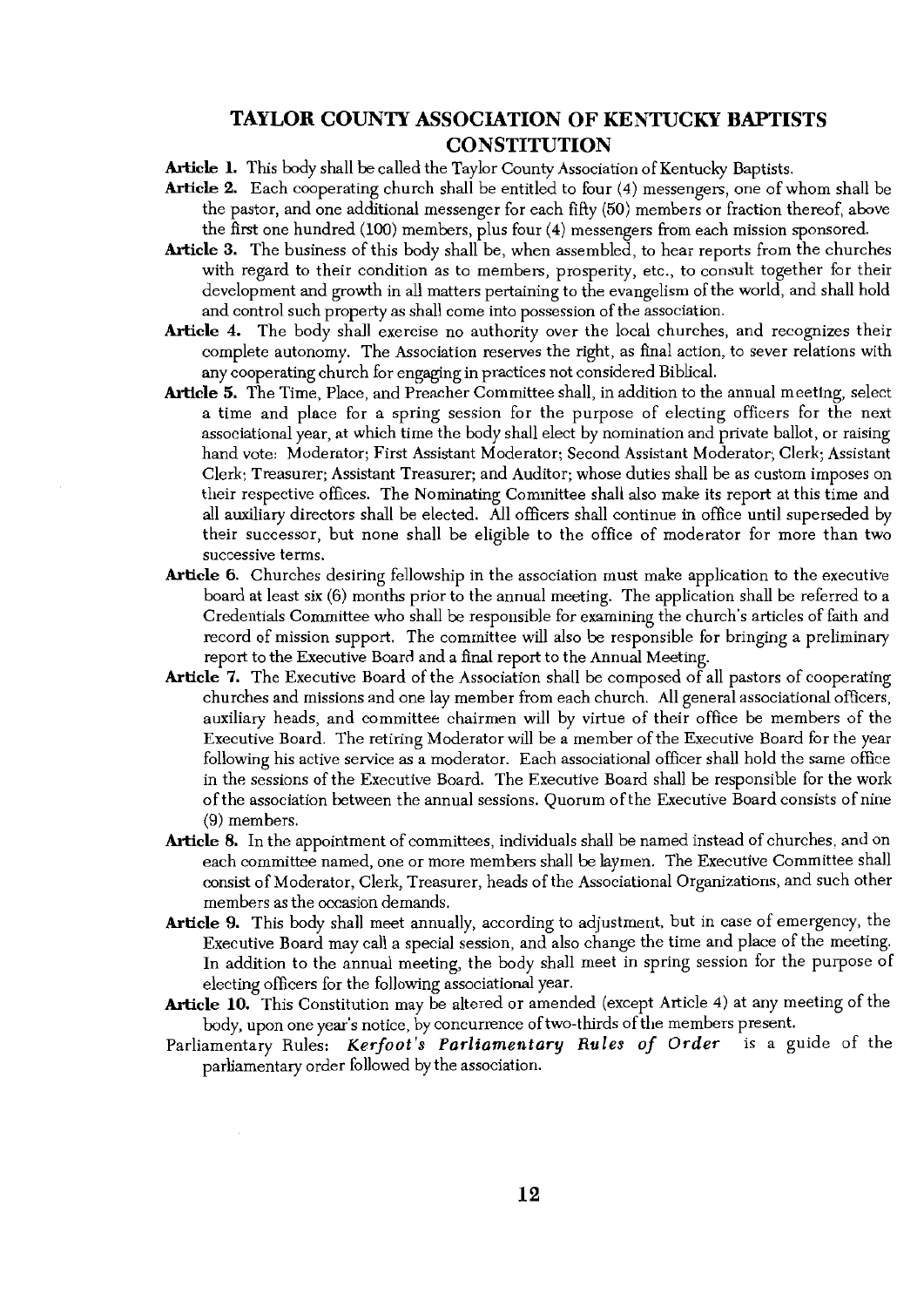## **BY-LAWS ARTICLE 1--DUTIES OF OFFICERS**

- $\mathbf{1}$ . Officers elected at the spring session shall assume their duties at the close of the last session in the fall meeting.
- The Clerk shall keep a record of the proceedings of the Association and the Executive Board,  $2.$ superintend the printing and distribution of the minutes of the Association which shall include statistics from August 1 through July 31 immediately preceding the annual meeting covered by the minutes, send five copies to the Secretary of the Kentucky Baptist Convention, send copies to various other Baptist agencies, and keep a file of the minutes and other important papers of the association.
- 3. The Treasurer shall receive all money contributed by the churches to the Association or money received from other sources, shall make reports to the Association and the Executive Board covering the Associational year of August 1 through July 31 and shall make disbursements as authorized by the Association and the Executive Board, and shall be authorized to pay all bills and salaries established by the budget adopted at an annual meeting until the next budget is adopted at the following annual meeting. He shall be bonded and the bonding fee paid by the association.
- 4. An auditor shall be secured by the Executive Board to audit the Treasurer's books and attest his annual report. The auditing expense, if any shall be paid by the Association.

#### **ARTICLE II-COMMITTEES**

- The Executive Committee shall be responsible for planning, developing, and promoting a 1. program of activities for the year in all phases of church work. This committee shall give a monthly report on the progress of their program.
- $2.$ The Program Committee will plan the programs for the annual meetings and shall report as far in advance as possible.
- The Nominating Committee, after consulting with the Auxiliaries of the Association, shall 3. recommend to the Association at its annual meeting nominations for all Associational Sunday School Officers, Associational W. M. U. Officers, Associational Church Training Officers, Associational Brotherhood Officers, Church Music Officers, and such other officers as the body may from time to time assign them.
- The standing committees of the Association shall be Budget Committee; Program Committee; 4. Missions Committee; Evangelism Committee; Christian Education Committee; Time, Place, and Preacher Committee; Resolutions Committee; Youth Committee; and the Nominating Committee which shall be responsible for nominating all Standing Committee Members. Members of the Standing Committees will serve three years on a rotating basis with one member rotating off each year, with the exception of the Missions Committee which shall have, in addition to the three members, a representative from the Women's Missionary Union and a representative from the Brotherhood selected annually. All other committees shall be appointed by the Moderator unless specified by special motion.

For God so loved the world, that He gave His only begotten Son, that whosoever believeth in Him should not perish, but have everlasting life.  $(John 3:16)$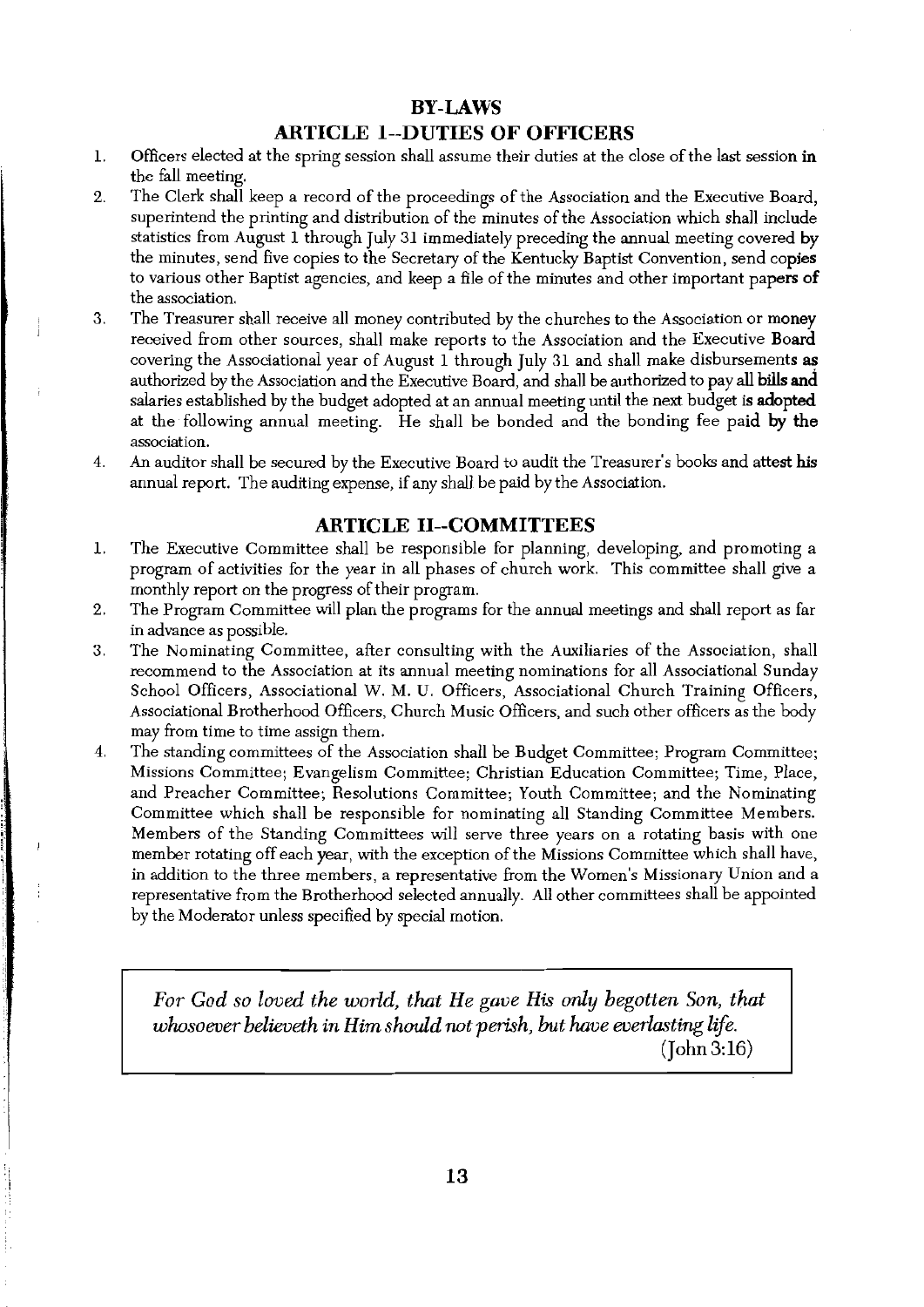## PROGRAM--NINTH ANNUAL SPRING SESSION

**FAIRVEW** 

09 May, 1994

Moderator--Larry Koch Call to Order Hvmn Welcome, Scripture, and Prayer **Enrollment of Messengers** Roll Call of Churches Adoption of Program Recognition of New Pastors, Visitors, and Others Sunday School Recognition Hymn "Send the Light" Business Session Election of Officers Report of Nominating Committee Hymn "When We All Get to Heaven" Special Music Message Closing Prayer

Moderator--Larry D. Koch

Clerk--Jim Campbell Larry Koch "Our Best" Charles Harris

**Jim Campbell** 

Don Gowin

Mr. and Mrs. Steve McAllister, James Durham Tim Najpaver Brian Fannin

## PROGRAM--THIRTY-SEVENTH ANNUAL MEETING OF

## TAYLOR COUNTY ASSOCIATION OF BAPTISTS IN KENTUCKY

Clerk--Jim Campbell

| 5A I .F.M |
|-----------|
|           |

| Monday, September 12, 1994     |                                                                                                                                                                                                                                                                                                     |
|--------------------------------|-----------------------------------------------------------------------------------------------------------------------------------------------------------------------------------------------------------------------------------------------------------------------------------------------------|
| First Session                  | 7:00 P.M.                                                                                                                                                                                                                                                                                           |
| Call to Order                  | Larry Koch                                                                                                                                                                                                                                                                                          |
| Congregational Hymn            | "Because He Lives"<br>448                                                                                                                                                                                                                                                                           |
| Welcome, Scripture, and Prayer | Tim Najpaver                                                                                                                                                                                                                                                                                        |
|                                | Jim Campbell                                                                                                                                                                                                                                                                                        |
| Roll Call of Churches          |                                                                                                                                                                                                                                                                                                     |
| Adoption of Program            | Homer Kirtley                                                                                                                                                                                                                                                                                       |
|                                |                                                                                                                                                                                                                                                                                                     |
|                                | Larry Koch                                                                                                                                                                                                                                                                                          |
|                                |                                                                                                                                                                                                                                                                                                     |
|                                |                                                                                                                                                                                                                                                                                                     |
| and Historical Events          | Jim Campbell                                                                                                                                                                                                                                                                                        |
| Treasurer's Report             | David Gaddie                                                                                                                                                                                                                                                                                        |
|                                | E. Poe Young                                                                                                                                                                                                                                                                                        |
|                                | J. Chester Badgett                                                                                                                                                                                                                                                                                  |
| In Memorial                    | George Gaddie                                                                                                                                                                                                                                                                                       |
| Baptist Student Union          | Ed Pavey                                                                                                                                                                                                                                                                                            |
| Congregational Hymn            | "Blessed Assurance"<br>334                                                                                                                                                                                                                                                                          |
| Campbellsville College and     |                                                                                                                                                                                                                                                                                                     |
|                                | Ken Winters                                                                                                                                                                                                                                                                                         |
| Worship through Music          |                                                                                                                                                                                                                                                                                                     |
| Annual Sermon                  | Brian Fannin                                                                                                                                                                                                                                                                                        |
| Benediction                    | John Chowning                                                                                                                                                                                                                                                                                       |
|                                | <b>Enrollment of Messengers</b><br>Worship through Music<br>Recognition of Visitors, New Pastors, and Others<br>Report of Committee Appointments<br>Report of Executive Board, Digest of Letters<br>Auditor's Report<br>Report of Time, Place, and Preacher Committee<br>Christian Education Report |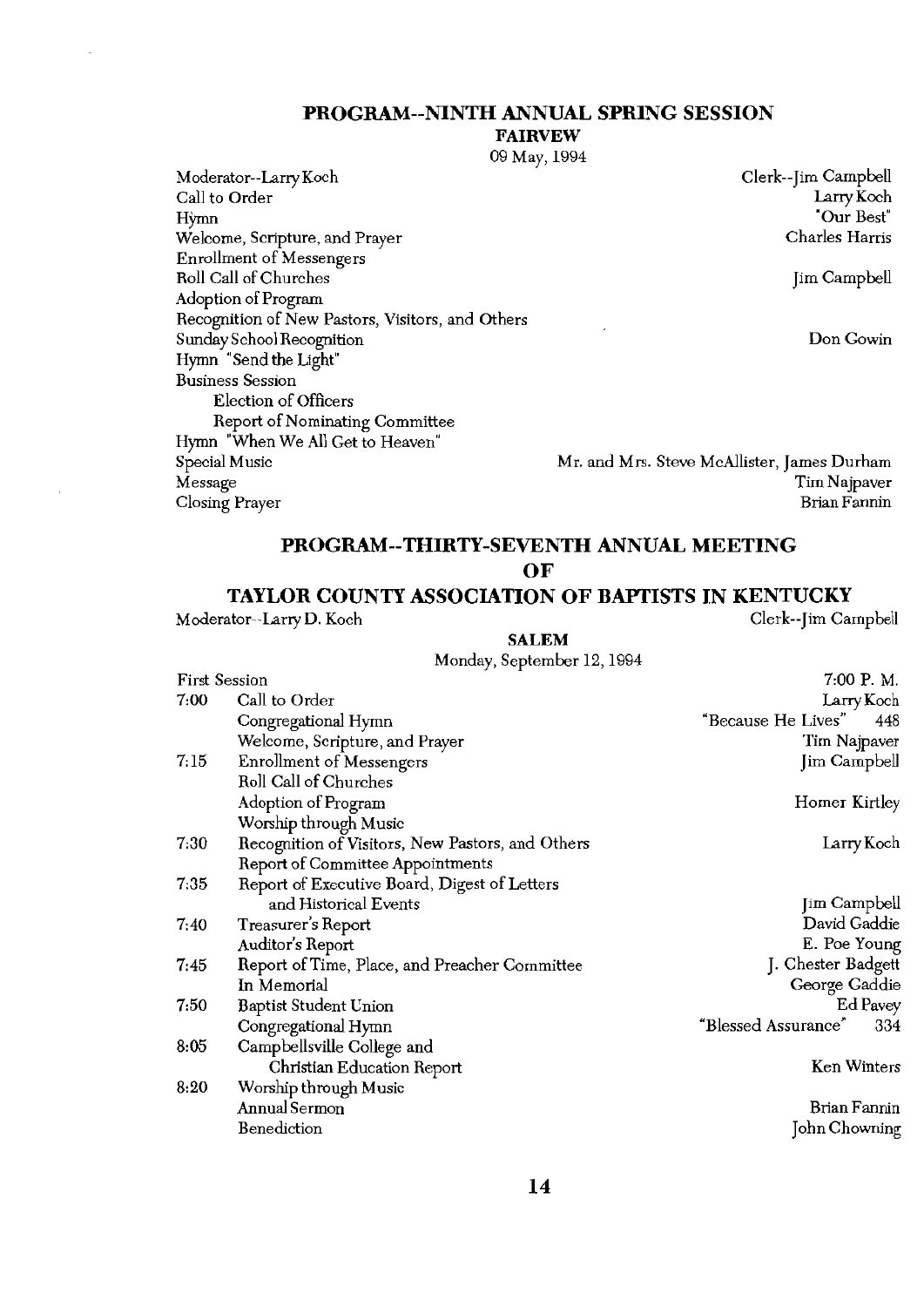**PALESTINE** 

|      | Tuesday, September 13, 1994                  |                                            |
|------|----------------------------------------------|--------------------------------------------|
|      | Second Session                               | 4:00 P.M.                                  |
| 4:00 | Call to Order                                | Larry Koch                                 |
|      | Congregational Hymn                          | "Stand Up, Stand Up for Jesus"<br>485      |
|      | Welcome, Scripture, and Prayer               | Landon Hadley                              |
|      | Resolutions Committee Report                 | Darrell Hunt                               |
| 4:15 | Department Reports                           |                                            |
|      | Sunday School and VBS                        | Don Gowin                                  |
|      | Discipleship Training                        | David Henderson                            |
|      | Women's Missionary Union                     | Mary Lou Hadley                            |
|      | Brotherhood                                  | Darrell Hunt                               |
|      | Music                                        |                                            |
|      | Youth                                        | Susan Blevins                              |
|      | Congregational Hymn                          | "Sunlight"<br>444                          |
| 4:35 | Committee Reports                            |                                            |
|      | Missions                                     | Tim Najpaver                               |
|      | Evangelism                                   | Larry Parrish                              |
|      | Stewardship and Cooperative Program          | Marc Whitt                                 |
|      | Media                                        | Jim Campbell                               |
|      | Nominating                                   | Tom Gupton                                 |
|      | Congregational Hymn                          | "When the Roll Is Called Up Yonder"<br>516 |
| 5:05 | Kentucky Baptist Convention Message          | Brenda Gray                                |
|      | Kentucky Baptist Children's Home             |                                            |
| 5:40 | Miscellaneous Business                       |                                            |
| 5.50 | Benediction and Blessing                     | William Bault                              |
|      | <b>PALESTINE</b>                             |                                            |
|      | Third Session                                | 7:00 P.M.                                  |
| 7:00 | Call to Order                                | Larry Koch                                 |
|      | Congregational Hymn                          | "Glorious Is Thy Name"<br>204              |
|      | Welcome                                      | Landon Hadley                              |
|      | Scripture, and Prayer                        | Herman Wilkins                             |
| 7:15 | Sunday School Recognition                    | Don Gowin                                  |
| 7:30 | Report of Budget Committee (Proposed Budget) | Al Hardy                                   |
|      | Congregational Hymn                          | "Set My Soul Afire, Lord"<br>573           |
| 7.40 | Association and State Missions Report        | Bill Beard                                 |
| 7:50 | Home Mission Report                          | Denise Henderson                           |
|      | Foreign Mission Report                       | Jerry Kibbons                              |
| 8:00 | Worship through Music                        | Lowell Avenue Choir                        |
|      | Missionary Message                           | Bill Jaggers                               |
|      | Introduction of Associational Officers       | Larry Koch                                 |
|      | Closing Prayer                               | Mark Jones                                 |

Trust in the Lord with all thine heart; and lean not unto thine own understanding. In all thy ways acknowledge Him, and He shall direct thy paths.

 $(Proverbs 3:5, 6)$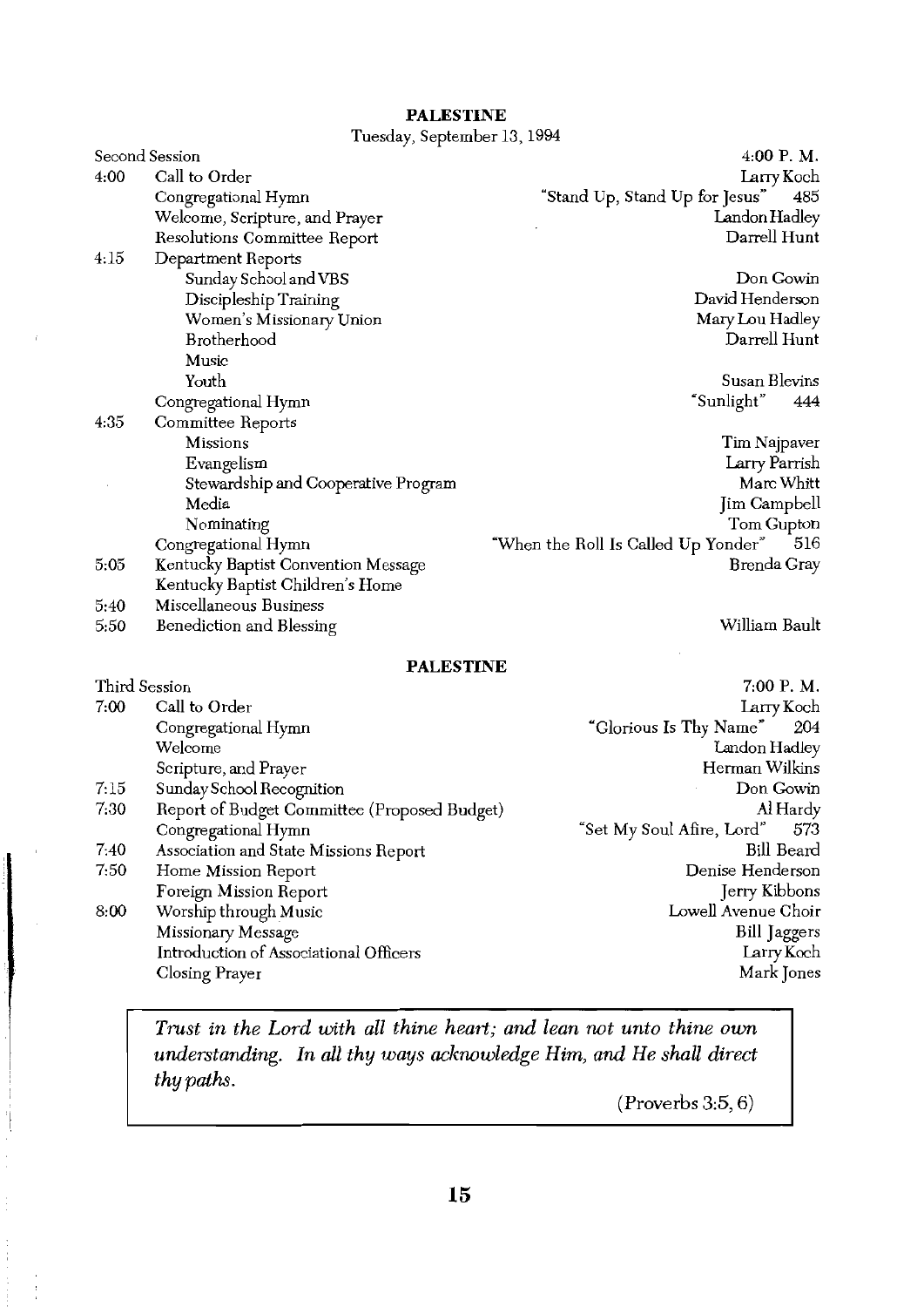## MINUTES-NINTH ANNUAL SPRING SESSION

#### **FAIRVIEW**

#### 09 May, 1994

- 1. The ninth annual spring meeting of the Taylor County Baptist Association, meeting at Fairview Baptist Church, was called to order at 7:00 P.M. by Second Assistant Moderator, Brian Fannin.
- 2. Jim Durham, Music Director at South Campbellsville, led the congregation in the singing of "Our Best."
- 3. In the absence of the pastor of the host church, Charles Harris, Director of Missions Bill Beard made several comments about the facilities, read Philippians 1:1-11, and led in prayer.
- 4. The clerk moved that those messengers already registered as well as those who would be registering later in the meeting be seated as messengers for the session. This motion carried after being duly seconded.
- 5. Homer Kirtley moved to adopt the printed program distributed at the door as the program for the session with modifications to be made as necessary. Mark Jones seconded the motion, and it carried.
- 6. The roll-call of churches revealed that sixteen churches of the twenty churches and one mission in the association were represented at the meeting.
- 7. L. D. Kennedy, Interim Pastor at Pleasant Hill; Tony Cress, Minister of Youth at Robinson Creek; and Rusty Watkins, Minister of Education and Youth at Elk Horn, were introduced as new ministers in the association.
- 8. James E. Jones, pastor at Campbellsville, announced the Here's Hope, Share Jesus Now revival effort for 1995. All associations except two in Kentucky are now involved.
- 9. The congregation was led in the singing of "Send the Light" by Brother Durham
- 10. ELECTION OF OFFICERS
	- A. The floor was opened for the nomination of **Moderator**. Bob Oldham nominated Dan Hunt. Homer Kirtley nominated David Henderson. Brother Hunt requested that his name be withdrawn. Al Hardy moved that Brother Henderson be elected by acclamation. James E. Jones seconded the motion, and Brother Henderson was elected.
	- B. The clerk nominated Darrell Hunt for the office of First Assistant Moderator. J. Chester Badgett Moved that nominations cease and Brother Hunt be elected by acclamation. James W. Jones seconded the motion and it carried.
	- C. James E. Jones nominated Brian Fannin for the offices of Second Assistant Moderator. The clerk moved that nominations cease and Brother Fannin be elected by unanimous ballot. The motion carried after it was duly seconded.
	- D. J. Chester Badgett nominated Jim Campbell to the office of Clerk. Tom Gupton moved for election by acclamation. This motion was seconded by Homer Kirtley, and it carried.
	- E. Tom Gupton nominated Mrs. Jane Hedgespeth for the office of Assistant Clerk. As there were no further nominations, the clerk moved that nominations cease and she be elected by acclamation. The motion carried after it was duly seconded.
	- F. Al Hardy nominated David Gaddie for the office of Treasurer. The clerk moved that nominations cease. Jim Durham seconded the motion, and Brother Gaddie was elected by acclamation.
	- G. The clerk nominated Homer Kirtley to the office of Assistant Treasurer. George Gaddie moved for election by acclamation. James E. Jones seconded the motion, and it carried.
	- H. Al Hardy nominated E. Poe Young for the office of **Auditor**. James E. Jones moved that nominations cease. After Jim Durham's second the motion, Brother Young was elected.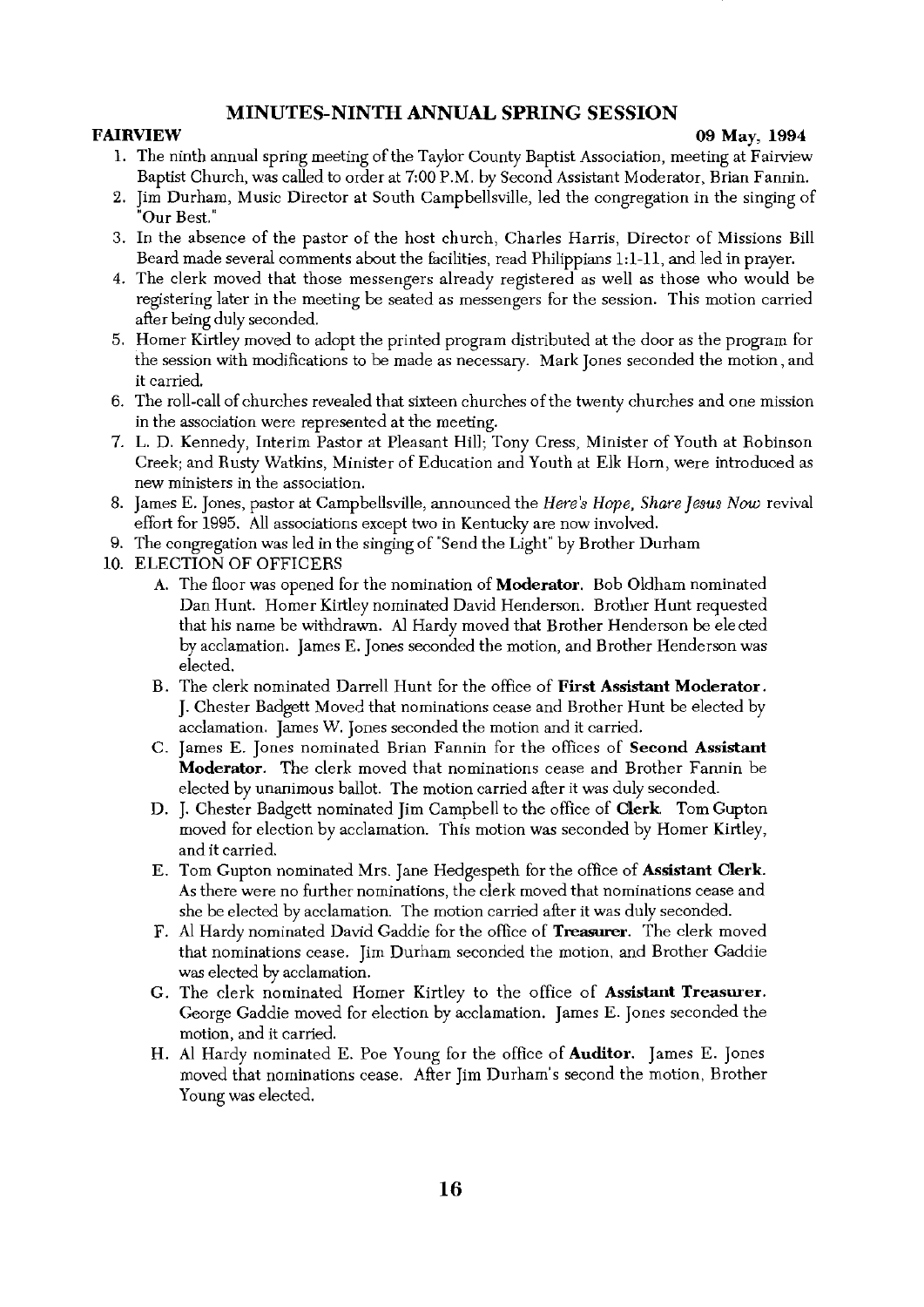#### 11. NOMINATING COMMITTEE REPORT

Tom Gupton presented the names for positions as printed in the program distributed at the door. He moved that the following be elected to their respective offices. Homer Kirtley seconded the motion. Bob Oldham questioned the constitutionality of David Henderson serving as both moderator and Discipleship Training Director. There is no limit set by the constitution of the association; therefore it would be left to Brother Henderson's discretion. The motion then carried.

#### **DEPARTMENT DIRECTORS**

Sunday School--Don Gowin

Discipleship Training--David Henderson

Music-

Women's Missionary Union--Mary Lou Hadley

Brotherhood-

Baptist Men--Darrell Hunt

Royal Ambassadors--Glen Canada

Youth--Keith Newton

Librarian (Office Secretary)--Jane Pike

COMMITTEE PERSONNEL (to serve three year terms unless otherwise noted)

**Budget--Barry Blevins** 

Christian Education--Larry Bell

Evangelism-Garry Bault

Media--Gary Hash

Missions--Jerry Kibbons

Jail Ministry--Ray Flewwellin

Nominating--Jim Sabo

**Program-Denise Henderson** 

Resolutions--Murrell Young

Time, Place, and Preacher-Terry Dabney

Youth--Rusty Watkins

- 12. Jim Durham led the congregation in the singing of "When We All Get to Heaven."
- 13. Mr. and Mrs. Steve McAllister sang "I Can Almost See the Lights of Home" and Jim Durham sang "Have You a Heart That's Weary?" for special music.
- 14. Tim Najpaver, Pastor at Salem, presented the annual spring message. He took his text from Act 5:1-11, and preached on "If I Lie, Will I Die?" His message was a heart-searching treatise on the lives that people live through what they say lightly.
- 15. With Brian Fannin leading in the closing prayer, the meeting was then adjourned until the fall meeting to be held on 12 September, 199, at Salem, and on 13 September, 1994, at Palestine.

#### MINUTES-THIRTY-SEVENTH ANNUAL MEETING September 12, 1994

#### **SALEM**

and the company of the company of the company of the company of the company of the company of the company of the company of the company of the company of the company of the company of the company of the company of the comp

7:00 P.M.

- 1. The thirty-seventh annual session of the Taylor County Association of Baptists in Kentucky was called to order at 7:00 P. M. by the Moderator, Larry Koch.
- 2. The congregation was led in singing the hymn, "Because He Lives," by Ed Garr, Minister of Music at Campbellsville.
- 3. Host Pastor Tim Najpaver welcomed those present to the church, made several announcements concerning the facilities, read I Corinthians 12-12-27, and led in prayer.
- 4. The clerk moved that the presently registered messengers and those who would be registering later in the meeting and at later meetings be seated as the messengers to the thirty-sixth annual meeting of Taylor County Baptists. This was seconded by Darrell Hunt, and the motion was approved.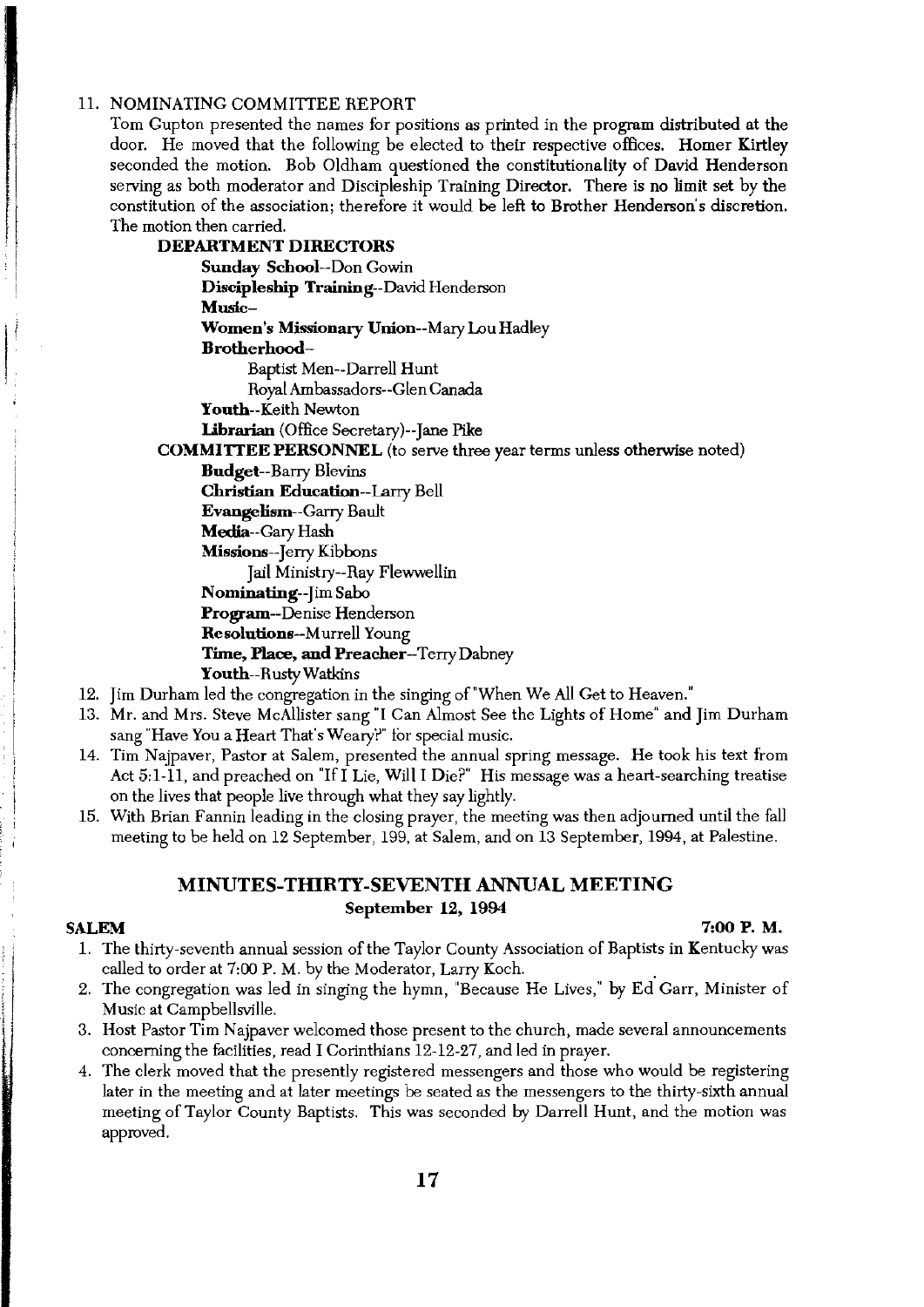- 5. The clerk, after the roll-call of churches, announced that nineteen churches of the twenty churches and one mission in the association were represented at the meeting.
- 6. Homer Kirtley moved that the printed program distributed at the door as the people entered be accepted as the program for the meeting with any changes, deletions, or amendments to be made as needed. The program was adopted after the motion was seconded by James W. Jones.
- 7. The clerk moved that the Digest of Letters and the Table of Historical Events which had been distributed at the door be adopted into the minutes of the association. This motion was seconded by Mark Jones, and it carried by voice vote
- 8. The Treasurer's Report was presented by the Treasurer, David Gaddie, who moved for its approval. Seconded by Al Hardy, the motion carried.
- 9. E. Poe Young brought the Auditor's Report and moved for its approval. The motion was seconded by Jerry Kibbons. It carried.
- 10. The Time, Place, and Preacher Committee report was made by J. Chester Badgett, who made the motion it be approved. Seconded by the clerk, the motion carried. The Spring Session will meet at Raikes Hill Mission on 08 May, 1995, with John Chowning to bring the message. Alternate preacher will be James W. Jones. The Fall Sessions will be on 11 and 12 September, 1995, at Mount Gilboa and South Campbellsville respectively, with Daniel Hunt to bring the message. The alternate preacher for this session will be J. DeWayne Howell.
- 11. The "In Memorial" report was given by George Gaddie, who read the list of the members of the association's churches who went to be with the Lord during the past associational year. He read Revelation 21:4, and led in a memorial prayer commemorating the departed saints.
- 12. The B. S. U. Report was given by Ed Pavey, Campus Minister at Campbellsville College, who reported on past year activities in the Baptist Student Union.
- 13. The Congregation was led in singing "Blessed Assurance" by Ed Garr.
- 14. The Campbellsville College Report was given by Ken Winters.
- 15. James E. Jones, Pastor at Campbellsville, requested that messengers express appreciation to Dr. Winters. Dr. Jones then spoke on the "Here's Hope" Revival effort, scheduled for the spring of 1995.
- 16. The Worship through Music was presented as a piano solo by Brian Revis, a youth at Campbellsville.
- 17. Brian Fannin, Pastor at South Campbellsville, brought the annual sermon, based on John 18:12-18.
- 18. James W. Jones led in the closing prayer for the meeting. The host church provided a meal for the messengers and visitors, and Pastor Tim Najpaver asked the blessing on the food.

#### September 13, 1994

#### 4:00 P.M.

- 19. The second session of the thirty-seventh Annual Meeting of Taylor County Baptists in Kentucky was called to order at 4:00 by Moderator Larry Koch.
- 20. The congregation was led in singing the hymn, "Stand Up, Stand Up for Jesus," by Lisa Gupton.
- 21. Landon Hadley, pastor at Pleasant Hill, welcomed those who were present, made a few announcements concerning the facilities, read Luke 4:16-21, and led in prayer.
- 22. Darrell Hunt read the resolutions from the Resolutions Committee and moved that they be approved. The motion was seconded by J. Chester Badgett, and the resolutions were approved with additions
- 23. DEPARTMENT REPORTS

**PALESTINE** 

- A. Don Gowin gave the Sunday School Report and moved for its approval. Seconded by the clerk, the motion carried.
- B. Brother Gowin then gave the Vacation Bible School report and moved for its approval. Al Hardy seconded the motion, and it carried.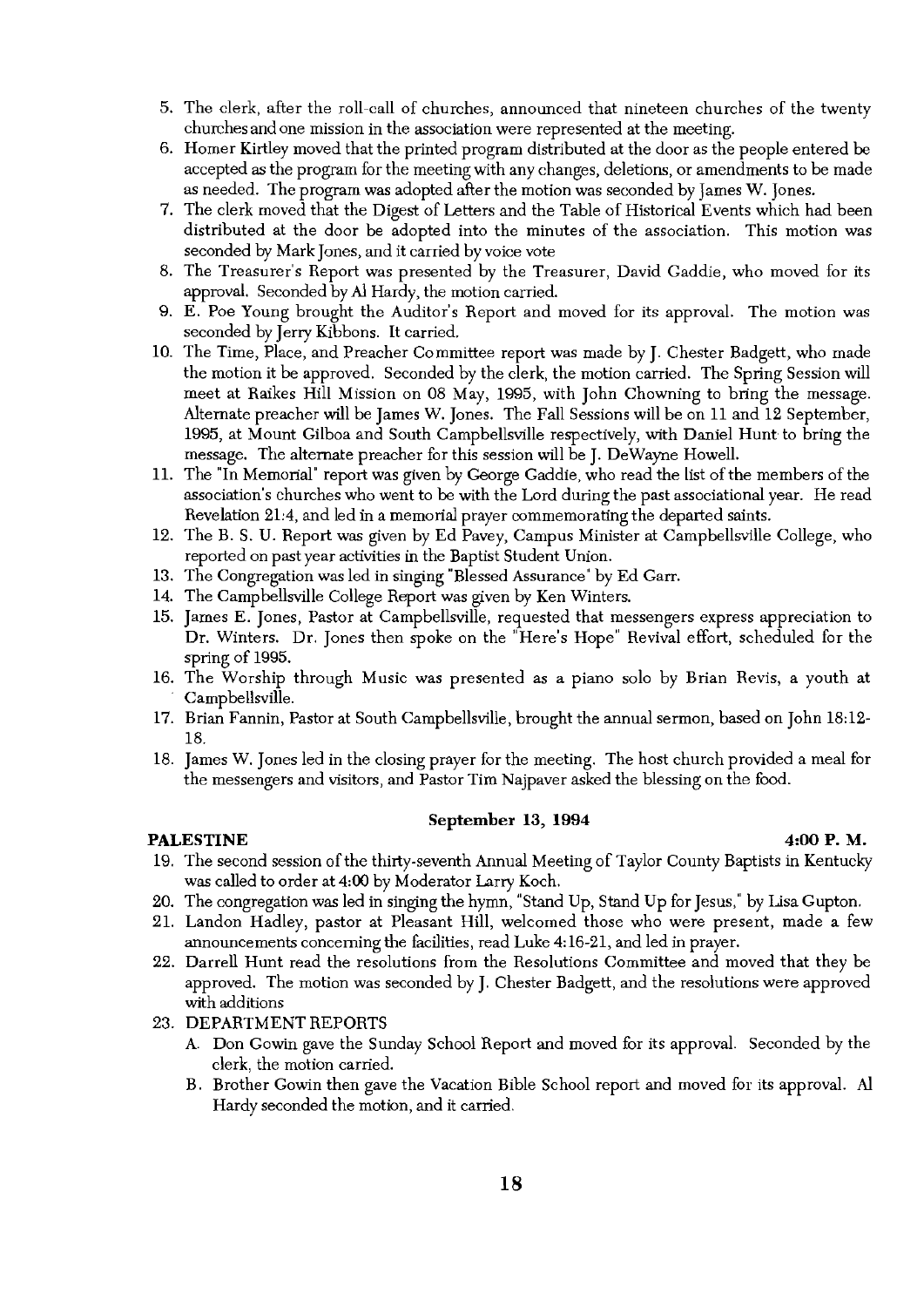- C. David Henderson brought the Discipleship Training Report and moved that it be approved. The clerk seconded the motion. It carried
- D. Mary Lou Hadley gave the Women's Missionary Union Report and moved for approval. George Gaddie seconded the motion, and it was approved.
- E. Darrell Hunt presented the Brotherhood Report. His motion for approval was seconded by Willard Wise. The report was approved.
- F. Darrell Hunt read the Youth Report for Keith Newton and moved that it be approved. J. Chester Badgett seconded the motion, and it was approved.
- 24. With Lisa Gupton leading, the congregation sang "Sunlight."
- 25. COMMITTEE REPORTS
	- A. Missions Committee--Tim Najpaver gave the Missions Committee Report and moved for its approval. After a second by the clerk, the motion carried.
	- B. Evangelism Committee--The Evangelism Committee Report was presented by Bill Beard. He moved that it be approved. The motion was duly seconded, and it carried.
	- C. Stewardship and Cooperative Program--Marc Whitt presented this report and moved for approval. After being duly seconded, the motion carried.
	- D. Media Committee Report--Jim Campbell delivered the Media Committee Report. His motion for approval was seconded by George Gaddie. The motion carried.
	- E. Nominating Committee--George Gaddie moved that Joyce Graham fill the remaining two years of Clyde Pruitt's time on the Program Committee. Al Hardy seconded the motion, and Mrs. Graham was elected.
- 26. Lisa Gupton led the congregation in the singing of "When the Roll Is Called Up Yonder."
- 27. Brenda Gray delivered the Kentucky Baptist Convention message. She began with a monologue of the beginnings of Kentucky Baptist Children's work. She presented the needs of the children in the homes. After speaking on the one hundred twenty-five year history of the children's homes, she spoke on the various other agencies in the Kentucky Baptist Convention. She concluded her stirring message by singing "There Is a Balm in Gilead."
- 28. MISCELLANEOUS BUSINESS SESSION
	- A. The clerk presented the Executive Board report that had not been ready the evening before and moved that it be approved. Willard Wise seconded the motion, and it carried.
	- B. After an explanation, outgoing Media Chairman Jim Campbell moved that the committee be disbanded and a Media Director be added to the list of associational officers. He suggested that this person consult with the Director of Missions and Associational Secretary/Librarian concerning purchasing materials not covered under other departments and serve as a liaison between Taylor County Baptists and the various media in our community. Marc Whitt seconded the motion. Al Hardy moved to amend the motion to elect Marc Whitt to this office. This motion to amend was duly seconded and carried. The amended motion carried.
	- C. Al Hardy moved that David Gaddie, Frank Cheatham, and Jane Pike be appointed to a committee for the purchase of a computer when the money becomes available. Jerry Kibbons seconded the motion, and it carried.
- 29. As there was no further miscellaneous business, William Bault dismissed the second session with a prayer that served as a blessing on the bountiful pot luck evening meal that followed.

#### **PALESTINE**

comprehensive and comprehensive comprehensive and comprehensive comprehensive and control of the company of the

#### September 13, 1994

- 30. The third session of the thirty-seventh annual session of the Taylor County Association of Baptists in Kentucky was called to order at 7:00 P. M. by the Moderator, Larry Koch.
- 31. The congregation sang "Clorious Is Thy Name, O Lord." The song leader was Lisa Gupton.
- 32. Landon Hadley, pastor of Palestine, welcomed those present and made some announcements about the facilities.

#### 7:00 P.M.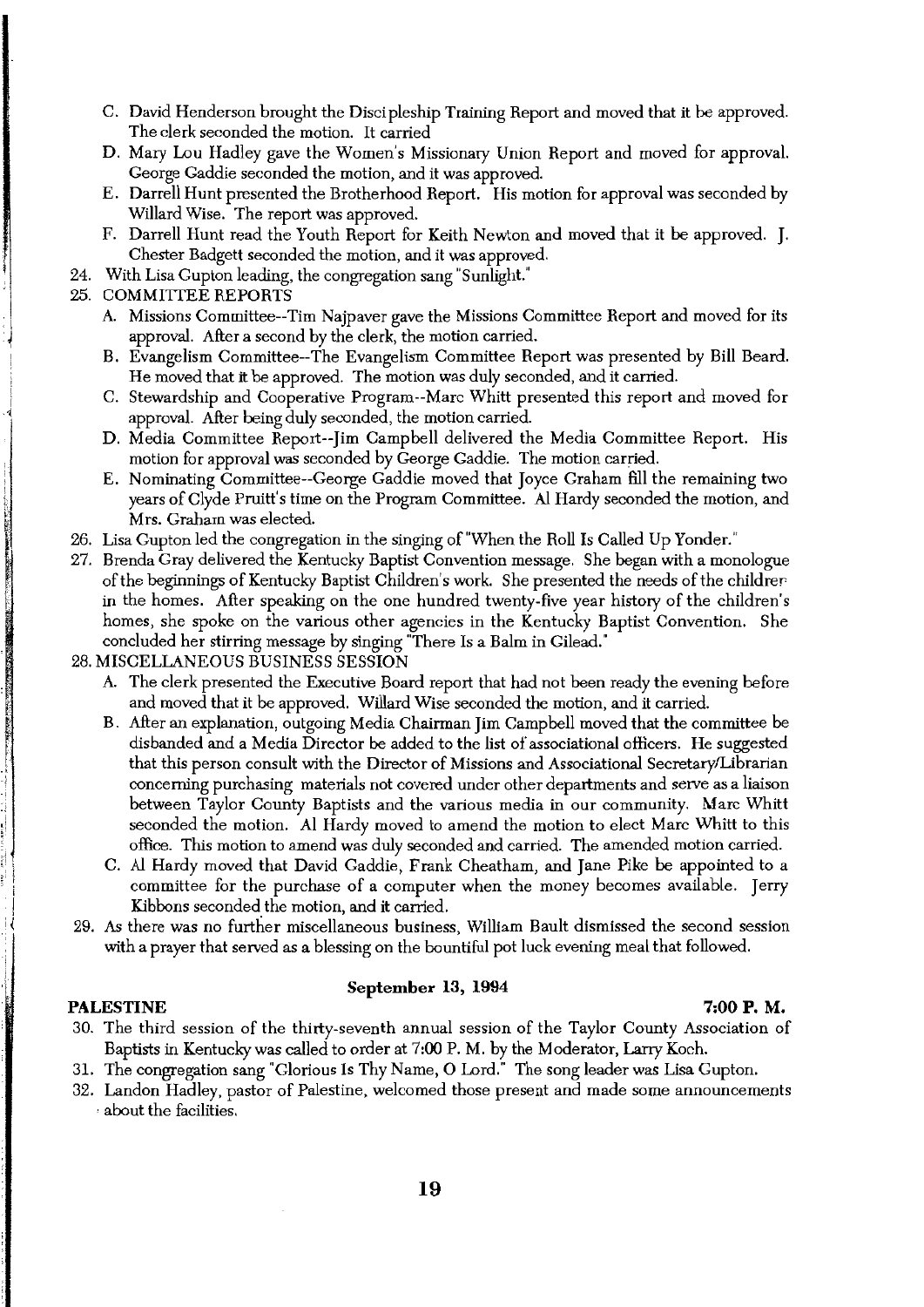- 33. Herman Wilkins, pastor at Robinson Creek, read Psalm 24:1-10 and led in prayer.
- 34. Three visitors were recognized in the meeting.
- 35. Don Gowin presented the following Sunday School Awards for 1992-1993.

| <b>Numerical Enrollment Gain</b> | 3. Green River Memorial | 33         |
|----------------------------------|-------------------------|------------|
|                                  | 2. Robinson Creek       | 38         |
|                                  | 1. Elk Horn             | 71         |
| Percentage Enrollment Gain       | 3. Elk Horn             | 22.90 %    |
|                                  | 2. East Side            | 33.33 %    |
|                                  | 1. Pitman Valley        | 35.56%     |
| <b>Numerical Attendance Gain</b> | 3. East Side            | 10         |
|                                  | 2. Robinson Creek       | 13         |
|                                  | 1. Elk Horn             | 32         |
| Percentage Attendance Gain       | 3. Elk Horn             | $16.58\%$  |
|                                  | 2. Saloma               | 16.67%     |
|                                  | 1. East Side            | 100.00 $%$ |

Brother Gowin announced that the association had attained the Standard Recognition Award for both 1992-1993 and 1993-1994.

- 35. Al Hardy presented the proposed budget for 1994-1995 and moved for its approval. W. G. Cave seconded the motion, and it carried.
- 37. The congregation was led in singing "Set My Soul Afire, Lord" by Lisa Gupton
- 38. The State (Direct) Missions Report was given by William R. Beard, Taylor County Association Director of Missions, who moved for approval. Seconded by Al Hardy, the motion carried.
- 39. Rev. Beard also gave the Associational Mission Report. His motion for approval was duly seconded. It carried.
- 40. The Home Mission Report was given by Denise Henderson. Mrs. Henderson's motion to approve was seconded by the clerk. The motion carried.
- 41. Jerry Kibbons moved that the Foreign Mission Report, which he presented, be approved. The motion carried after a second by Willard Wise. Dr. Kibbons spoke to the motion, and J. Chester Badgett promoted the World Hunger Fund.
- 42. The special music was presented by the Lowell Avenue Choir. They sang "My God Is Real," a "Golden Stairs" Medley, and "Standing in the Presence of the King."
- 43. The missionary message was given by Bill Jaggers. His message was "There's Hope, Share Jesus Now," based on Matthew 13:1-8. A brief outline follows.
	- I. There is hope if we sow.
	- II. There is hope if we sow everywhere.
		- A. Wayside
		- **B.** Stony Places
		- C. Thoms
		- D. Good Ground
	- III. There is hope, because if we sow everywhere, we shall reap.
- 44. At the conclusion of the message, Moderator Larry Koch recognized the following as other officers for the coming year. David Henderson, Moderator; Darrell Hunt, First Assistant Moderator; Brian Fannin, Second Assistant Moderator; Jim Campbell, Clerk; Jane Pike, Assistant Clerk; David Gaddie, Treasurer; and Homer Kirtley, Assistant Treasurer.
- 45. Incoming Moderator David Henderson, after a few comments, declared the thirty-seventh annual session of the Taylor County Association of Baptists in Kentucky be adjourned until the Annual Spring Meeting on 08 May of 1995 at Raikes Hill Baptist Mission. Mark Jones, pastor at Liberty, dismissed the meeting with prayer.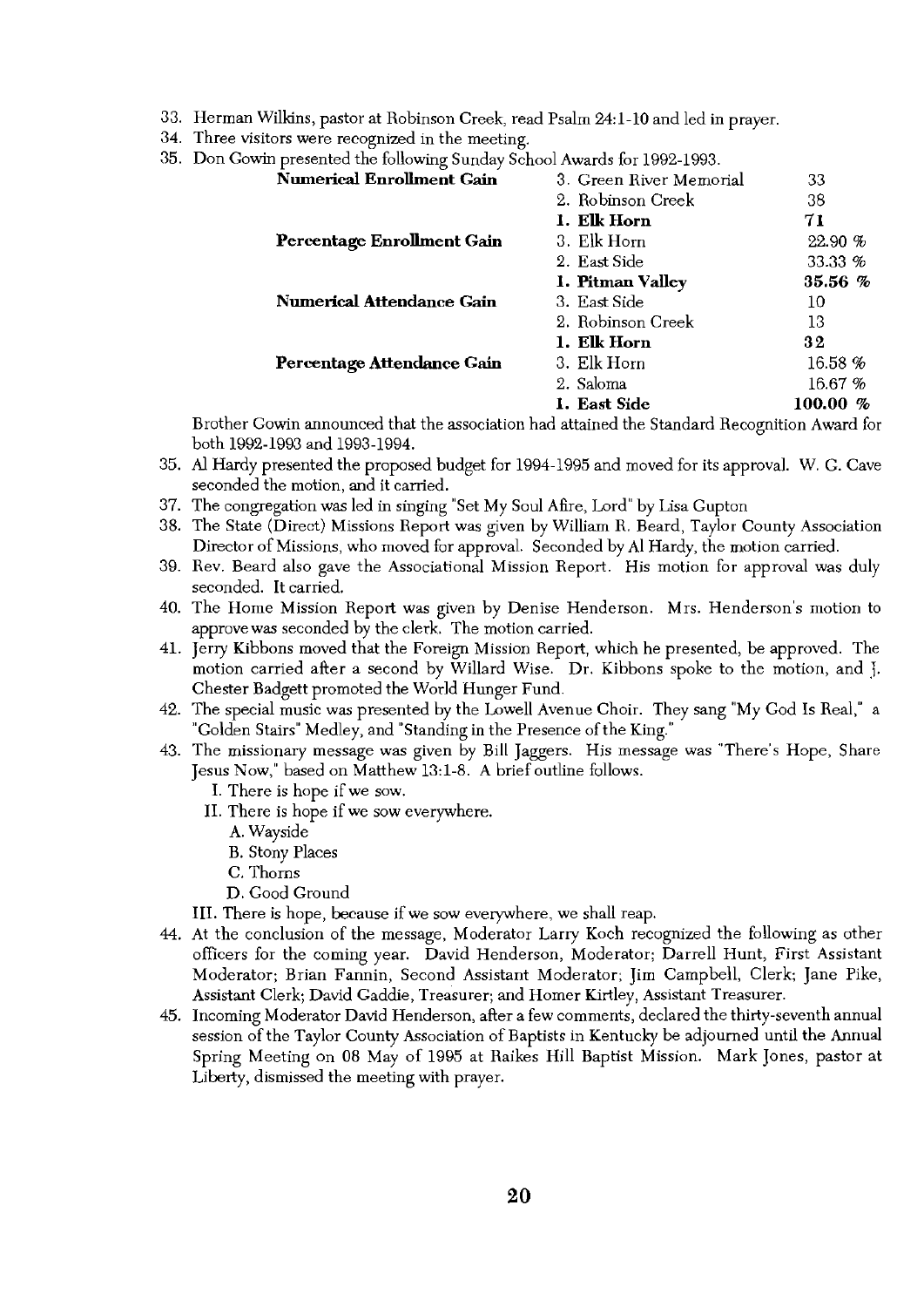#### **IN MEMORIAL** 1993-1994

#### **CAMPBELLSVILLE** Mrs. Eva Caulk Mrs. Zylphia Grant Mr. Ollie Montgomery Deacon Bennie Clark Mr. Henry Miller Mr. Darles Cox Mrs. Catherine Howard Mrs. Mae Hash Mrs. Fannie Sublett Mr. Joe Phillips Miss Virginia Mikel Mr. Melvin Janes Mrs. Stella Harding Mrs. Alice Thornton Mrs. Tishia Kidd Mr. Bud Hash Mr. Virgil Johnson Mr. Paul O'Banion Mr. Bill Blevins Mr. Hershel Dabney Mr. George Harding, Jr. Mr. John Rogers Mr. Jack Cline Deacon Jesse Parrott **EASTSIDE** Mrs. Elizabeth Moore Mr. Howard Kilby Mrs. Eva Pappas **ELK HORN** Mr. Aaron Wright Mr. Alvin Barnett Mrs. Rena C. Shipp Mrs. Alecia Lowe Mrs. Margie Perry **FRIENDSHIP** Mrs. Eva Goff Mrs. Sarah Bennett Mr. Frank Graves Mr. G. Dennis Kessler **GOOD HOPE** Mr. James S. Hedgespeth Deacon Ray Blevins Mr. Rolla Hedgespeth Mr. Billie Reynolds **GREEN RIVER MEMORIAL** Mrs. Ethel Perkins Mr. Wade Wingler Mr. Linuel Bault Mr. Lee Caldwell Mr. V. J. Shive Mr. Cov Pike Mr. Scotty Montgomery Mrs. Naomi Clark Mr. Norwood Beard **LIBERTY** Trustee Almon Wise Mrs. Dorothy Wise **LOWELL AVENUE** Mrs. Clemmie Harmon Mrs. Cindy Riggs Mr. B. L. Wayne **MEADOWVIEW** Mr. Alvia Bell **PALESTINE** Mrs. Linda Kendall Mr. Frank Rice PLEASANT HILL Mr. Otha Reynolds Mr. Thomas Hudson Mr. Harold StClair Mr. Odgen Shipp Deacon Floyd Short ROBINSON CREEK Mrs. Tillie Ford Mr. Porter James Mr. Raymond "Peanut" Sharp **SALOMA** Deacon Charles Porter **SOUTH CAMPBELLSVILLE** Mrs. Gave Walters Mrs. Polly Russell Whited Mr. Harry Benningfield

Respectfully submitted, George R. Gaddie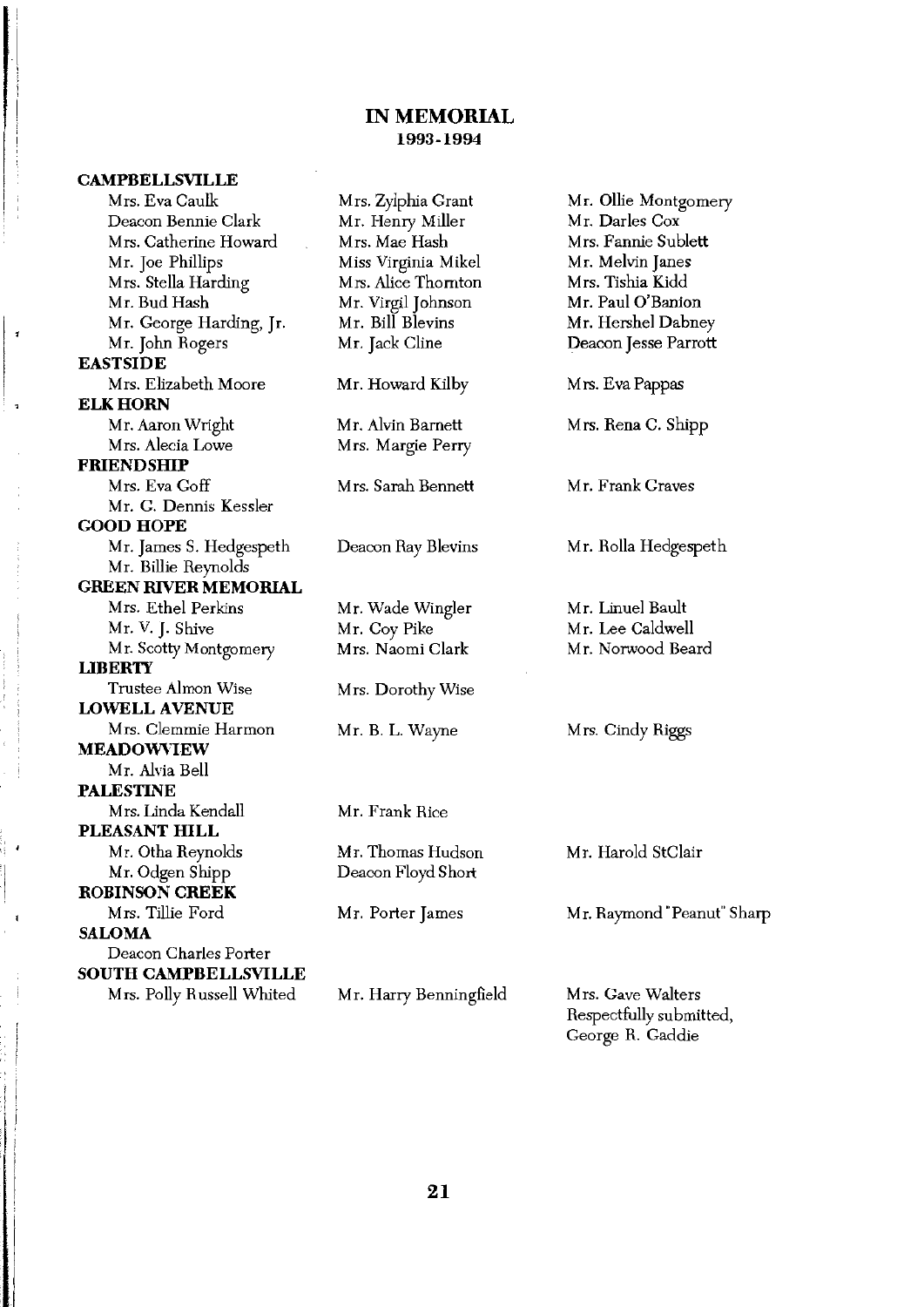#### DIGEST OF LETTERS--HISTORICAL EVENTS 1993-1994

#### **CAMPBELLSVILLE**

Reestablished a Ministry to the Deaf, Conducted a White Christmas event for the needy of the community, Conducted a Spring Recovery Retreat, Set a high attendance record of three hundred twelve (312) in Discipleship Training, Six Acteens participated in the National Acteens Conference in Birmingham, Twelve participated in Kentucky Changers in Hopkinsville, Presented "God So Loved the World" and "America" to the church and Community, Conducted AIDS Awareness Seminar, Children's Choir presented "Go, Go, Jonah" at a public school in Danville, Conducted "Fresh Encounter" discipleship course.

#### **ELK HORN**

Celebrated Church's One Hundred Twenty-fifth Anniversary on October 10, 1993.

#### **FRIENDSHIP**

Held Note Burning for Children's Annex on June 12, 1994.

#### **GOOD HOPE**

Erected a new lighted sign, Continued work on program for two hundredth anniversary, Began an Acteens organization

#### **LIBERTY**

Began A foreign language ministry for migrant workers. This ministry includes a Sunday School Class and two fellowship programs.

#### MT. GILBOA

Held "Henry Parrott Appreciation Day" on June 12, 1994.

### **PALESTINE**

Called Music Director Kelly Calmes, Installed a new sound system, Called a new secretary due to the death of long-time Secretary Linda Kendall

#### PITMAN VALLEY

Baptized three people this year.

#### PLEASANT HILL

Installed New Heating and Air Conditioning, Installed new floor covering in Preschool 2 Department, Built new Men's and Women's Restroom, Called Dr. Joseph Dwayne Howell as Pastor.

#### **ROBINSON CREEK**

Purchased a new big screen Television for the church, Refinished a new nursery.

#### **SALOMA**

Called Connie Tucker as full time music director; Put in new cabinets, flooring, and equipment in basement kitchen; Elected Jim Maupin and Larry Marcum as trustees, Called Rev. John Chowning as full time pastor.

#### SOUTH CAMPBELLSVILLE

Called Jeff and Robyn Montgomery as Ministers of Youth, Organized a Brotherhood, Started a Sunday night Children's Music Ministry, Introduced a new visitation outreach called "Life Reach," Implemented monthly meeting for "Keenagers" (Senior Adults).

> Respectfully submitted, Jim Campbell, Clerk

## **EXECUTIVE BOARD REPORT**

#### 1993-1994

AUGUST 1993--Bob Martin resigned as Assistant Treasurer and member of the Media Committee effective as of the fall meeting of the association. He has accepted the position as Director of Missions with the Little River Association in western Kentucky.

**SEPTEMBER 1993--FALL MEETING-Larry Koch brought the annual sermon, entitled "Sharing"** God's Light in a Dark World," based on John 8:12.

**OCTOBER 1993--** David Henderson reported that sixty people had gone through Experiencing God in 1993.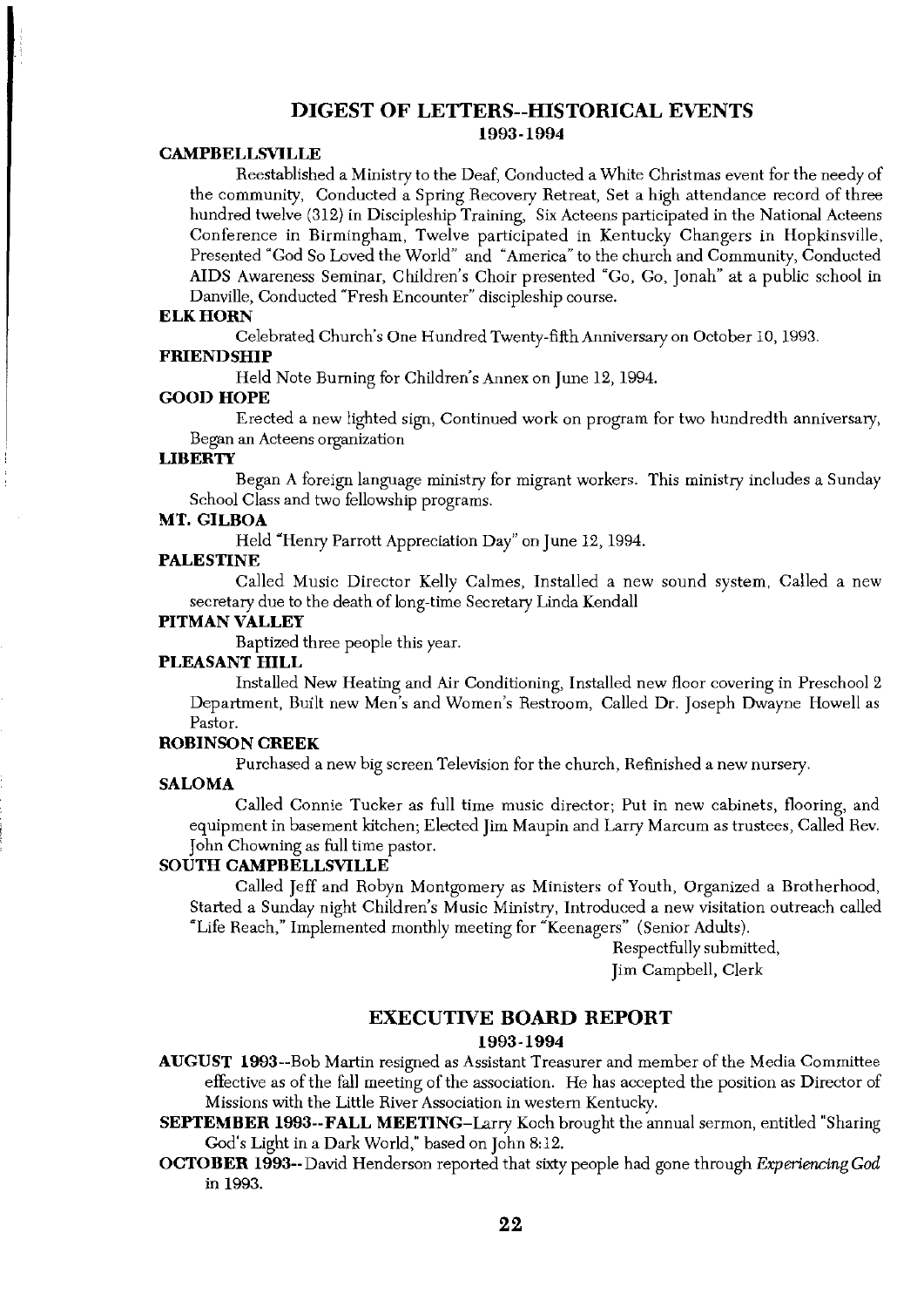- **NOVEMBER 1993--**Campbellsville College announced that it is opening its doors to senior citizens, sixty-five and older, to audit or receive credit for classes free of charge.
- DECEMBER 1993--It was decided that the Here's Hope revivals of 1995 be conducted over a three week period, 16 April through 07 May, 1995, and that James E. Jones and W. R. Beard be cochairmen for the revival effort.
- JANUARY 1994--Appreciation was expressed to those churches who had promoted the Lottie Moon Christmas Offering for Foreign Missions. Also, it was decided to move the monthly executive board meeting to the first Monday night of each month on a trial basis.
- **FEBRUARY 1994–Willard Wise reported that eight people from Taylor County had been involved** over a period of twenty-eight days on three different sites for Baptist Builders in 1993.
- **MARCH 1994--**It was reported that the youth had held their first quarterly meeting and that fifty-two youth had been involved.
- APRIL 1994--It was decided that the association would enter into a lease-purchase agreement for a Canon 2120 copier with Copier Sales and Service. The cost would be \$95.00 per month.
- MAY 1994--SPRING MEETING--David Henderson was elected as moderator. **Brother** Henderson is the first non-pastor minister to serve in this position in the association's thirtyseven year history.
- **JUNE 1994.** It was reported that the musical, "God So Loved the World," presented in May by the Campbellsville Baptist Church, had made a tremendous impression on the community.
- JULY 1994-Excellent Vacation Bible Schools were reported from throughout the association. Youth groups from Louisiana and from Elk Horn have held Back Yard Bible Clubs.

Respectfully submitted,

Jim Campbell, Clerk

## TIME, PLACE AND PREACHER COMMITTEE

We recommend that the Spring Meeting of the Taylor County Association of Baptists be held on May the eighth, 1995, beginning at 7:00 P. M. at the Raikes Hill Baptist Mission with John Chowning delivering the sermon and James W. Jones serving as alternate.

We recommend that the first day of the Fall Meeting of the Taylor County Association of Baptists be held with the Mount Gilboa Baptist Church beginning at 7:00 P. M. September 11, 1995, with Daniel Hunt delivering the sermon and J. DeWayne Howell serving as alternate.

We further recommend that the second day of the Fall Meeting be held with South Campbellsville Baptist Church on September 12, 1995, with the afternoon session beginning at 4:00 P. M. and the evening session beginning at 7:00 P. M.

> Respectfully submitted, Raymond Bell Henry Parrott J. Chester Badgett, Chairman

#### **CALENDAR OF EXECUTIVE BOARD AND ASSOCIATIONAL MEETINGS**

Executive Board Meeting -- JANUARY 9, 1995--7:30 P.M. Executive Board Meeting--FEBRUARY 13, 1995--7:30 P.M.

Executive Board Meeting--MARCH 13, 1995--7:30 P.M.

Executive Board Meeting--APRIL 10, 1995--7:30 P.M.

Annual Spring Meeting--MAY 08, 1995--7:00 P.M.--Raikes Hill

Executive Board Meeting--JUNE 05, 1995--7:30 P.M.

Executive Board Meeting--JULY 10, 1995--7:30 P.M.

Executive Board Meeting--AUGUST 14, 1995--7:30 P.M.

#### **Annual Meeting**

SEPTEMBER 11, 1995--7:00 P.M.--Mount Gilboa

SEPTEMBER 12, 1995--4:00 P.M. and 7:00 P.M. -- South Campbellsville

Executive Board Meeting--OCTOBER 09, 1995--7:30 P.M. Executive Board Meeting--NOVEMBER 06, 1995--7:30 P.M. Executive Board Meeting--DECEMBER 11, 1995--7:30 P.M.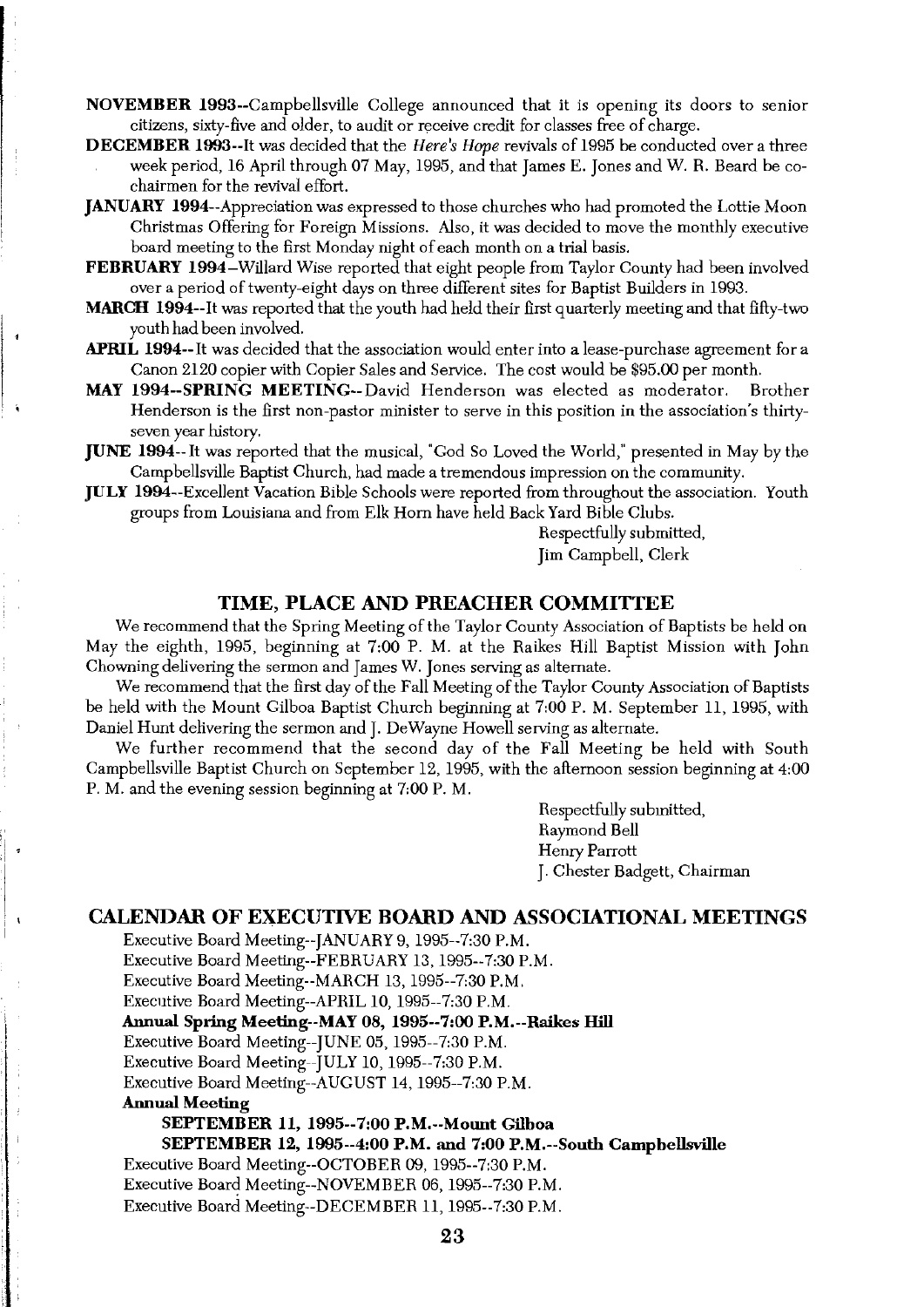| <b>GENERAL ITEMS</b>           | Total               | Special                         | <b>Balance</b> | '93-'94     |
|--------------------------------|---------------------|---------------------------------|----------------|-------------|
|                                | <b>Expenditures</b> | Receipts                        |                | Budget      |
| Annual Minutes                 | \$900.00            | \$85.00                         | \$85.00        | \$900.00    |
| Auditor's Fee                  | 50.00               |                                 | 0.00           | 50.00       |
| Baptist Student Union          | 100.00              |                                 | 0.00           | 100.00      |
| Bonding Fee for Treasurer      | 91.35               |                                 | 0.00           | 91.35       |
| Brotherhood                    | 443.93              | 42.00                           | 98.07          | 500.00      |
| Clerk's Fee                    | 550.00              |                                 | 0.00           | 550.00      |
| Clerk's Supplies               | 30.85               |                                 | 69.15          | 100.00      |
| Council On Aging               | 200.00              |                                 | 0.00           | 200.00      |
| Discipleship Training          | 241.37              |                                 | 158.63         | 400.00      |
| Evangelism                     | 276.72              |                                 | 223.28         | 500.00      |
| Jail Ministry                  | 480.00              |                                 | 0.00           | 480.00      |
| Media                          | 96.53               |                                 | 203.47         | 300.00      |
| Miscellaneous                  | 341.20              |                                 | 58.80          | 400.00      |
| Mission Sermon                 | 100.00              |                                 | 0.00           | 100.00      |
| Missions                       | 355.11              | 33.00                           | 77.89          | 400.00      |
| Music                          | 0.00                |                                 | 400.00         | 400.00      |
| <b>Sunday School</b>           | 1,619.45            | 240.65                          | $-478.80$      | 900.00      |
| Treasurer's Fee                | 120.00              |                                 | 0.00           | 120.00      |
| Women's Missionary Union       | 325.00              |                                 | 0.00           | 325.00      |
| Youth                          | 500.00              |                                 | 0.00           | 500.00      |
| General Subtotal               | \$6,821.51          | \$400.65                        | \$895.49       | \$7,316.35  |
| <b>ASSOCIATIONAL OFFICE</b>    |                     |                                 |                |             |
| Copier                         | \$1,697.20          |                                 | $-41.20$       | \$1,656.00  |
| Equipment                      | 0.00                |                                 | 200.00         | 200.00      |
| Office Supplies                | 697.89              |                                 | 502.11         | 1,200.00    |
| Postage                        | 597.07              |                                 | 2.93           | 600.00      |
| Telephone                      | 820.08              |                                 | 29.92          | 850.00      |
| Utilities                      | 300.00              |                                 | 0.00           | 300.00      |
| Western Recorder Subscription  | 276.60              |                                 | 33.40          | 310.00      |
| Office Subtotal                | \$4,388.84          | \$0.00                          | \$727.16       | \$5,116.00  |
| <b>SECRETARY</b>               |                     |                                 |                |             |
| Salary                         | \$7,820.95          |                                 | -\$20.95       | \$7,800.00  |
| Employer's F.I.C.A.            | 604.34              |                                 | $-7.64$        | 596.70      |
| <b>Secretary Subtotal</b>      | \$8,425.29          | \$0.00                          | -828.59        | \$8,396.70  |
| <b>DIRECTOR OF MISSIONS</b>    |                     |                                 |                |             |
| Salary                         | \$7,800.00          |                                 | \$0.00         | \$7,800.00  |
| Employer's F.I.C.A.            | 596.70              |                                 | 0.00           | 596.70      |
| Convention Expenses            | 500.00              |                                 | 0.00           | 500.00      |
| Health Insurance               | 600.00              |                                 | 0.00           | 600.00      |
| Travel                         | 2,000.00            |                                 | 0.00           | 2,000.00    |
| D O M Subtotal                 | \$11,496.70         | \$0.00                          | \$0.00         | \$11,496.70 |
| <b>TOTAL</b>                   | \$31,132.34         | \$400.65                        | \$1,594.06     | \$32,325.75 |
|                                |                     |                                 |                |             |
| <b>GENERAL ACCOUNT SUMMARY</b> |                     | <b>COMPUTER ACCOUNT SUMMARY</b> |                |             |
| Beginning Balance              | \$3,675.05          | Beginning Balance               |                | \$0.00      |
|                                | $00.521$ Fi         |                                 |                | 15000       |

## TREASURER'S REPORT FOR 1993-1994

| Beginning Balance          | \$3,675.05  |
|----------------------------|-------------|
| Receipts--Churches         | 30,531.51   |
| Offerings & Reimbursements | 400.65      |
| Total Working Capital      | \$34,607.21 |
| Expenditures               | 31,132.34   |
| <b>Ending Balance</b>      | \$3,474.87  |

| Beginning Balance     | www        |
|-----------------------|------------|
| Receipts              | 1,500.00   |
| Expenditures          | 0.00       |
| <b>Ending Balance</b> | \$1,500.00 |
|                       |            |

## **Bank Balance**

\$4,989.87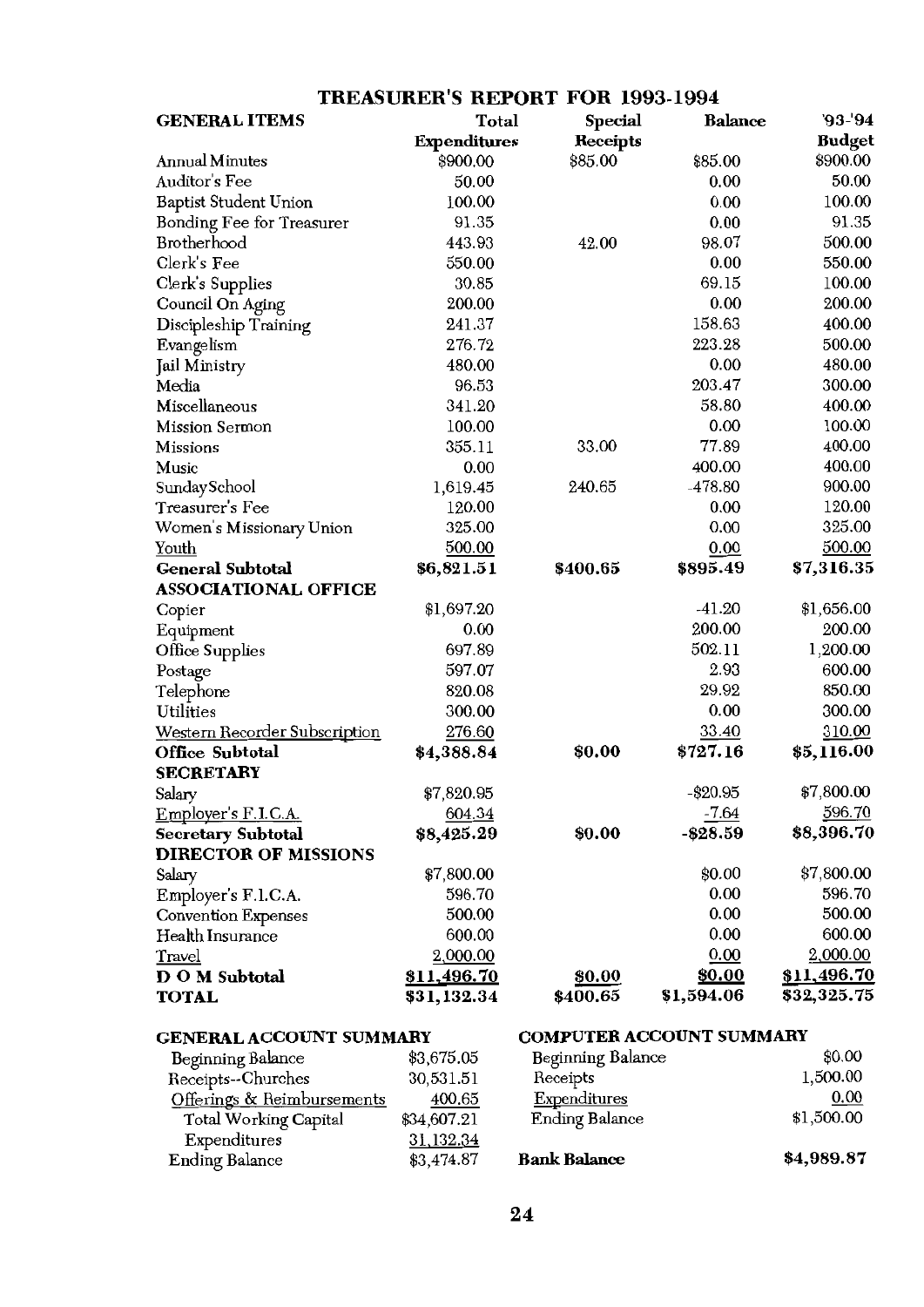| WORLD MISSION ACCOUNT |                               | <b>GENERAL ACCOUNT RECEIPTS AND</b> |              |
|-----------------------|-------------------------------|-------------------------------------|--------------|
| Beginning Balance     | \$15.00                       | <b>EXPENDITURES SUMMARY</b>         |              |
| Receipts              | 0.00                          | Church Contributions                | \$30,531.51  |
| <b>Expenditures</b>   | 0.00                          | Other receipts                      | \$400.65     |
| <b>Ending Balance</b> | \$15.00                       | <b>Total Receipts</b>               | \$30,932.16  |
|                       |                               | <b>Expenditures</b>                 | 31,132.34    |
|                       | YOUTH MISSION ACCOUNT SUMMARY | Receipts Over (Under) Exp.          | $(\$200.18)$ |
| Beginning Balance     | \$300.00                      |                                     |              |
| Receipts              | 0.00                          | <b>BUDGET SUMMARY</b>               |              |
| Expenditures          | 300.00                        | 1993-1994 Budget                    | \$32,325.75  |
| <b>Ending Balance</b> | 0.00                          | Church Contributions                | 30,531.51    |
|                       |                               | Offerings & Reimbursements          | 400.65       |
| Three Year C. D.      | \$1,400.02                    | Over (Under) Budget                 | \$1,393.59   |

#### **AUDITOR'S REPORT**

This is to certify that the undersigned has on and prior to this date made a careful examination of the records of David Gaddie, the treasurer of Taylor County Baptist Association, covering the fiscal year of August 1, 1993, through July 31, 1994, including bank deposit slips, statements, checking account records, and ledger records of both receipts and disbursements, and that after such examination, finds all records in good order, accurate and correctly showing all receipts and disbursements during said period.

The treasurer's records show that, as of the end of the fiscal year, ending July 31, 1994, there was on deposit in the checking account #600-484-5, Taylor County Bank, the sum of \$4,989.87. This includes the associational balance of \$3,474.87, the World Missions Conference balance of \$15.00, and the Computer balance of \$1,500.00. There is also \$1,400.02 designated for the next World Missions Conference in a savings account at Taylor County Bank. This C. D. matures September 29, 1995.

> Respectfully submitted, E. Poe Young

#### **RESOLUTIONS COMMITTEE REPORT**

#### Resolution of thanks to L. D. Kennedy

Whereas, Brother L. D. Kennedy has served faithfully in the churches of Taylor County Baptist Association and in places of leadership in our association, as well as serving on the faculty of Campbellsville College;

Whereas, our community has been well served by Brother and Mrs. Kennedy's labors and efforts;

Be it therefore resolved that the Taylor County Baptist Association does hereby commend and thank Brother and Mrs. Kennedy for their distinguished service; and

Be it further resolved that we also offer our thanks to Brother Bill Beard and Mrs. Jane Pike for their excellent service in their respective positions as Director of Missions and Secretary of the Taylor County Baptist Association. Also, thanks goes to Brothers Larry Koch, Moderator, and Jim Campbell, Clerk.

#### Resolution of thanks to host churches

Whereas, the Fairview, Salem, and Palestine Baptist Churches have served as hosts of the Taylor County Baptist Association;

Be it therefore resolved that the Taylor County Baptist Association does hereby express our sincere thanks and appreciation to these churches for hosting our meetings and for their gracious hospitality which has helped make the same the success that they were.

#### Resolution of support to Campbellsville College

Whereas, Campbellsville College has continued to teach and to train Christian leaders for their future; and

Whereas, Campbellsville College has continued the tradition of excellence established throughout the years; and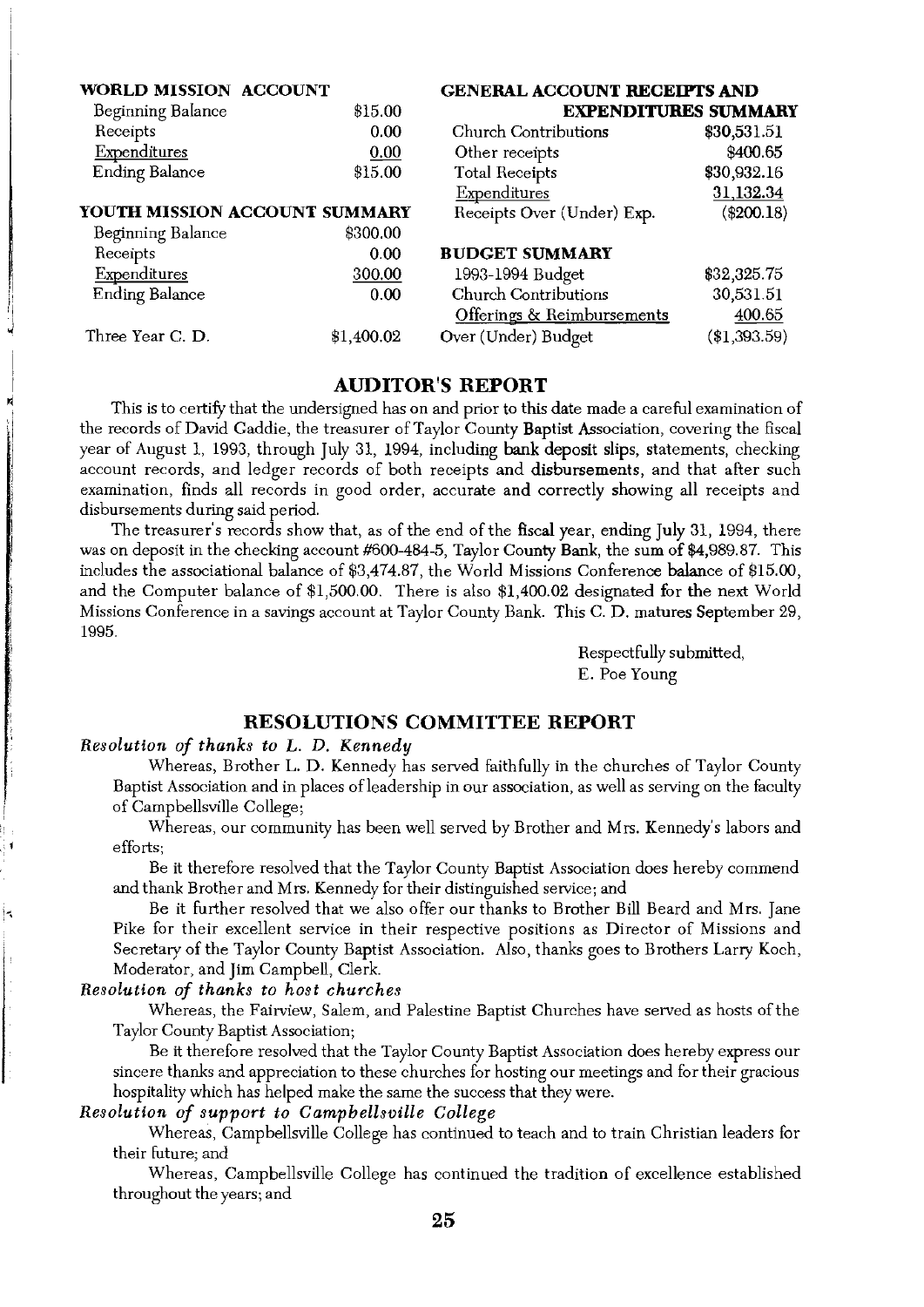Whereas, President Winters and the staff and administration of Campbellsville College have provided excellent and able leadership for the institution and the students;

Be it therefore resolved that the Taylor County Baptist Association commend President Winters, the faculty, the staff, and the administration of Campbellsville College for a job well done, and that we pledge our continued support of this fine Christian institution of learning.

Resolution of thanks for support of Taylor County Baptist Association

Whereas, the churches making up the Taylor County Baptist Association have given their whole-hearted support for the past year; and

Whereas, the financial support from the churches within the association have been near record levels for both the association and Cooperative Program.

Whereas, we offer thanks and appreciation to Dr. James E. Jones for his leadership in implementation and leading toward Here's Hope, Share Jesus Now revivals in the spring of 1995.

Be it therefore resolved that the Taylor County Baptist Association thank each church and the membership thereof for their financial support to the Taylor County Baptist Association and the Cooperative Program. May the same sweet spirit of cooperation continue till Jesus comes again.

> Respectfully submitted, Darrell Hunt, Chairman Don Gowin Barry Bertram

#### **SUNDAY SCHOOL**

Last year, a challenge goal to increase Sunday School enrollment by 3% was suggested. However, this year's digest of letters statistics show a slight decrease in Sunday School enrollment, 0.8%. We must remember that enrollment must increase if average attendance, baptisms, and offerings are to increase. So, once again, let's strive for that 3% enrollment increase.

The bright spot in our Sunday School report is the 1.73% increase in average attendance.

Four churches are recognized for their growth in Sunday School. Elk Horn had the largest numerical increase by adding seventy-one to their enrollment. Pitman Valley had the largest percentage of growth, 35.56%, in enrollment. Elk Horn also had the largest average attendance growth by increasing their average attendance by thirty-two. Eastside had the largest percentage gain, increasing their average attendance by 100%. We congratulate all eight churches that showed an increase in enrollment, and we challenge the other twelve churches and two missions to show an increase next year.

Our ASSISTeam is ready to assist any church in any area of need that you may have. Please call on us.

> Respectfully submitted, Don Gowin, Associational Sunday School Director

#### **VACATION BIBLE SCHOOL**

Once again for the third year the highlight of the Sunday School report is in the area of Vacation Bible School. We had 90.91% participation of our churches in Vacation Bible School. We exceeded our attendance last year by 8.545. We had a total of 2,580 enrolled in summer Bible study, with four Back Yard Bible Clubs recorded. Several professions of faith were the result of the Vacation Bible School.

The Vacation Bible School clinic was attended by sixty people, with nine churches participating in the clinic. Thanks goes to the ASSISTeam for their leadership in conducting this clinic.

The challenge for next year is to increase our enrollment by 3% and to have 100% participation by our churches.

Respectfully submitted,

Don Gowin, Associational Vacation Bible School Director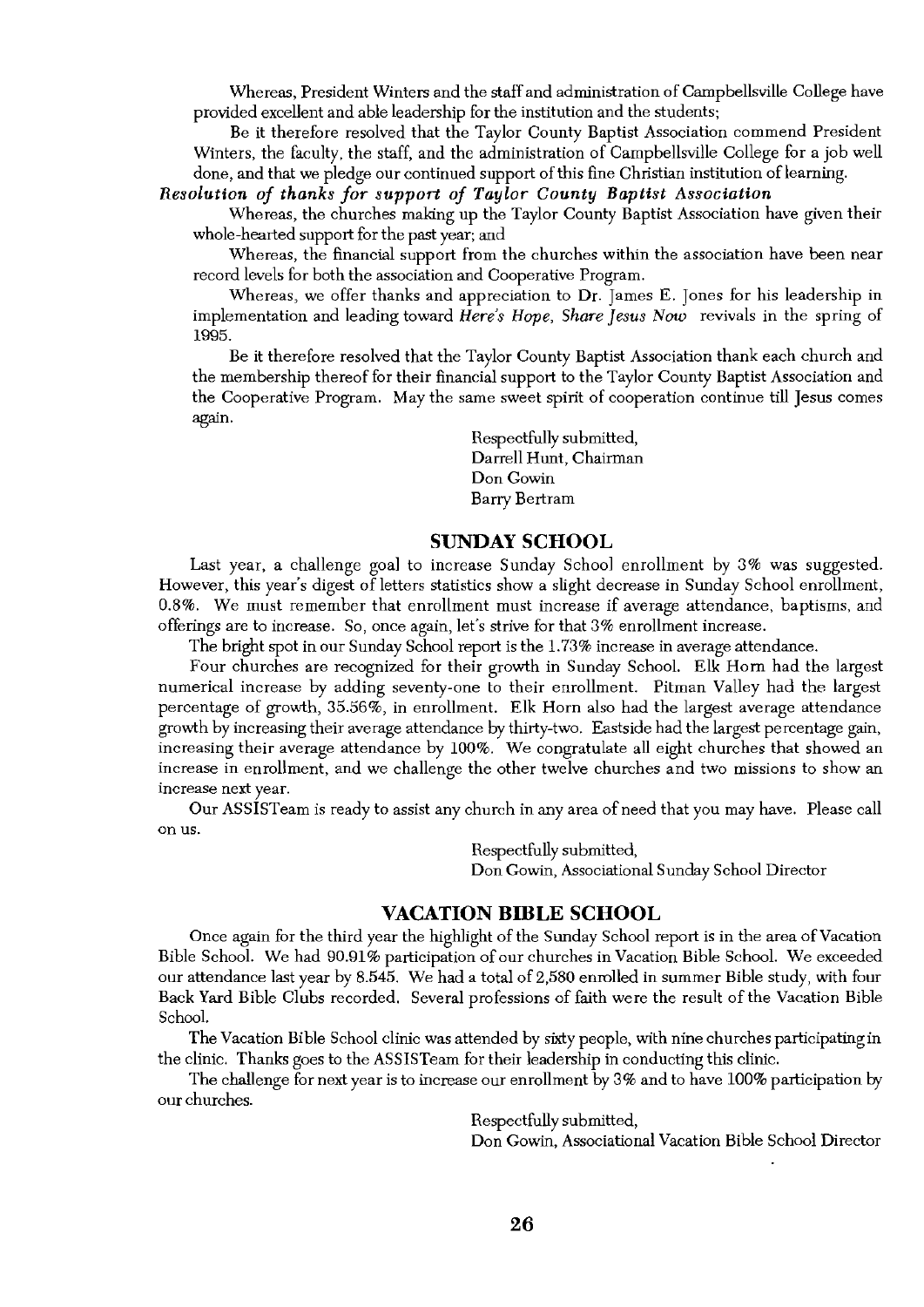#### **DISCIPLESHIP TRAINING**

Study your part, get it by heart, And speak it out with unction. This will give the meeting pep,

And help the union function.

In July, 1926, that was the advice given to leaders in the first issue of the monthly B.Y.P.U. magazine. The churches' leaders of the 1920's struggled with discipleship just as we do. However, they never dreamed of the confrontations: homosexual rights, doctor assisted suicide, violent pornography, subsidized abortion . . . , and the list goes on and on.

Studying parts and speaking before the union seemed to be the best way to help disciples grow in the 1920's, but life will never be that way again. B. Y. P. U. became Training Union, which became Church Training, which became Discipleship Training. We now have a name that clearly describes what Jesus did--training disciples.

Thirty new discipleship workbooks are now being placed in our associational office. These materials are displayed here at this meeting, and beginning September 28, they may be checked out through the associational office.

The most popular of these courses have been Experiencing God, Fresh Encounter, Search for Significance, and now The Mind of Christ.

There are still eight churches in our association that do not have a Discipleship Training ministry. That is 40% of our churches.

Get a Bible. Get a set of materials. Get busy. Disciple God's people. It is the most rewarding thing you will ever do.

> Respectfully submitted, David Henderson

#### **WOMEN'S MISSIONARY UNION REPORT**

Women's Missionary Union has, for one hundred six years, been an auxiliary to the Southern Baptist Convention. W. M. U. has provided prayer support, promoted giving, provided missions materials, and while doing this, provided its own way.

W. M. U. historically has cooperated with the Southern Baptist Convention. To restate our missions purpose: As long as there are lost souls in the world, W. M. U. will be in the business. As long as there are people in Southern Baptist Churches who have yet to become involved in missions, W. M. U. will be there.

The W. M. U. emphasis for 1993-1994 is the admonition to "Serve in Christ's Name." This theme was based on Colossians 3:17 (NKJV) "And whatever you do in word or deed, do all in the name of the Lord Jesus, giving thanks to God the Father through Him." Our organization gives the opportunity for women and girls to become involved in mission action, social and moral issues, and volunteer mission service.

W. M. U. leaders made decisions in 1993 that will make our organization more simple, flexible, and relevant in the future.

First, there will be a greater emphasis on "church-wide" missions. This will include missions awareness, one-time mission events, short-term activities, and ongoing ministry projects.

Second, the adult organization will allow women to come together as a result of common need, interest, or schedule.

Third, as a national organization, we will focus on hunger for the years 1993-1994 and 1994-1995. As we combine our efforts to make this focus on hunger a priority, we can make a difference "in Christ's Name."

> Respectfully submitted, Mary Lou Hadley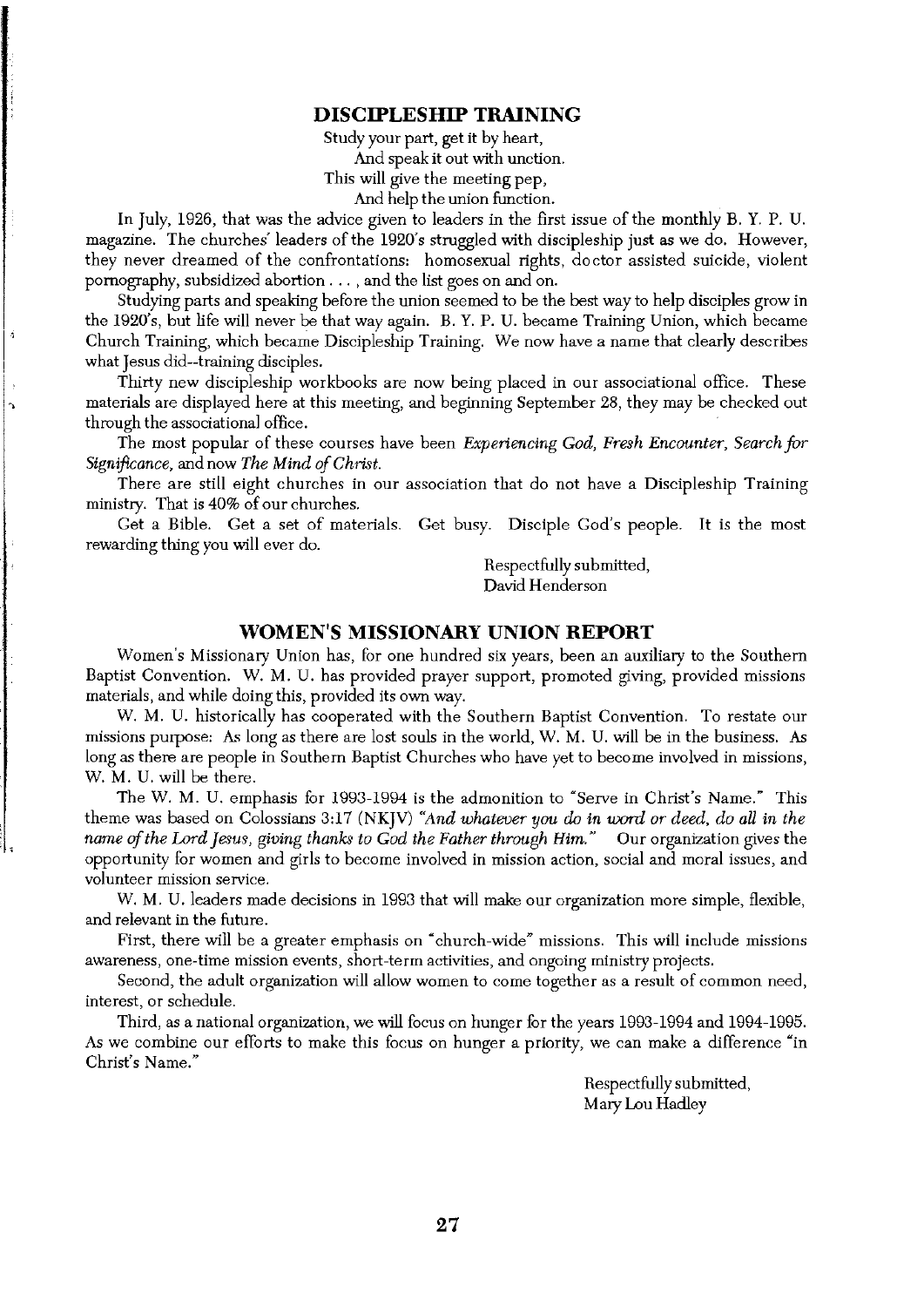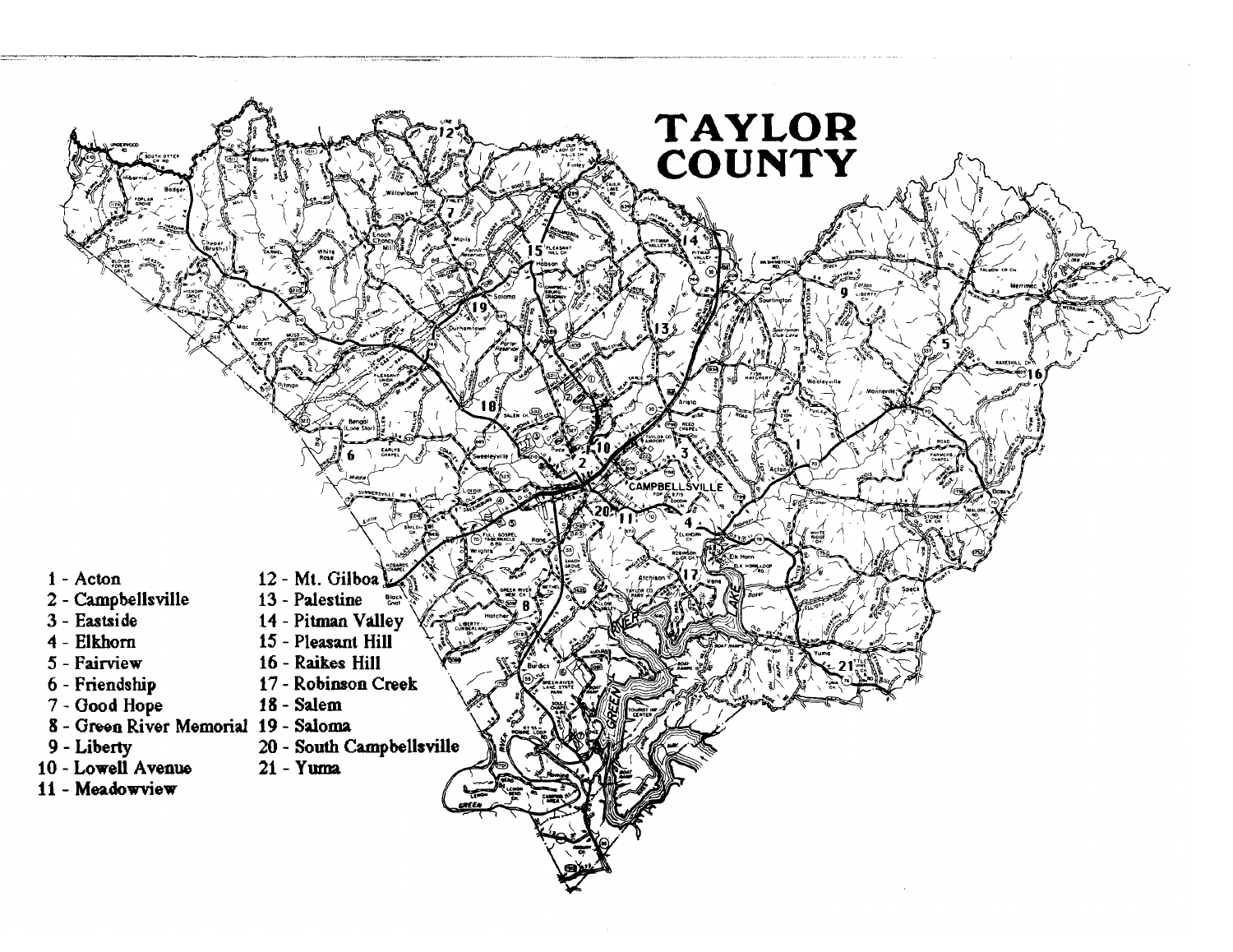#### **BROTHERHOOD**

This year has been one of many opportunities for service. We have had involvement by our people in Building, Witnessing, Disaster Relief, and Royal Ambassador activities.

Brother Glen Canada reports that Royal Ambassador involvement has been very good. A large number attended the Swim and Gym Fellowship at Campbellsville College. We had a good representation at Cedarmore and Jonathan Creek for Royal Ambassador Track Meet.

Brother Larry Koch was involved in Disaster Relief projects this year as was Brother Willard Wise and some of his men in Baptist Builders. A team made a second trip to Troy, Missouri, for a weekend Lay-led Revival. Brother and Mrs. Bill Beard attended this meeting. Visits were made by all team members. Brother David Moyers did an outstanding job with the music. Mrs. Beard played the piano. One eighteen-year-old man made a profession of faith as his girl friend rededicated her life to Christ.

We ended the year on a high note, joining the W. M. U. for a picnic and meeting at Liberty Baptist Church. The program included a report from our Acteens who attended the Acteen National Convention.

"For His eyes are upon the ways of man, and He seeth all His goings."  $($ [ob 34:21) Respectfully submitted, Darrell Hunt

#### YOUTH

The first meeting of the Youth Committee was in September of 1993 and was for planning activities for 1993-1994.

On November 13, 1993, the youth participated in a progressive meal with appetizers at Robinson Creek, spaghetti at Green River Memorial, and dessert at Lowell Avenue. The youth wrote and performed skits pertaining to True Love Waits, material regarding sexual purity. These skits were video taped and shown to the entire group. Brother Larry Cook addressed the group of seventy-five youth, charging them to make a commitment to be sexually pure.

Fifty youth were involved in a Creative Ministries seminar at Lowell Avenue on February 26. This was led by the Creative Ministry Team from Campbellsville College BSU. After the seminar the team led in a Creative Ministry worship service.

On April 9, an associational youth party was held at Campbellsville's Christian Life Center. The activities included volleyball, basketball, skating, table games, and relay games led by Campbellsville College Fellowship of Christian Athletes. The FCA also led the approximately one hundred youth in a worship time.

Youth from Green River Memorial, Robinson Creek, Friendship, Palestine, Elk Horn, Lowell Avenue, Pleasant Hill, Yuma, Campbellsville, Saloma, and South Campbellsville have been involved in the events this year. The plans by the committee for next year include another youth rally (One was held in August of 1994, but will be reported next year.) that will hopefully include the contemporary Christian group Truth. We encourage prayer and financial support from and attendance by the youth in all the churches of the association.

> Respectfully submitted, Keith Newton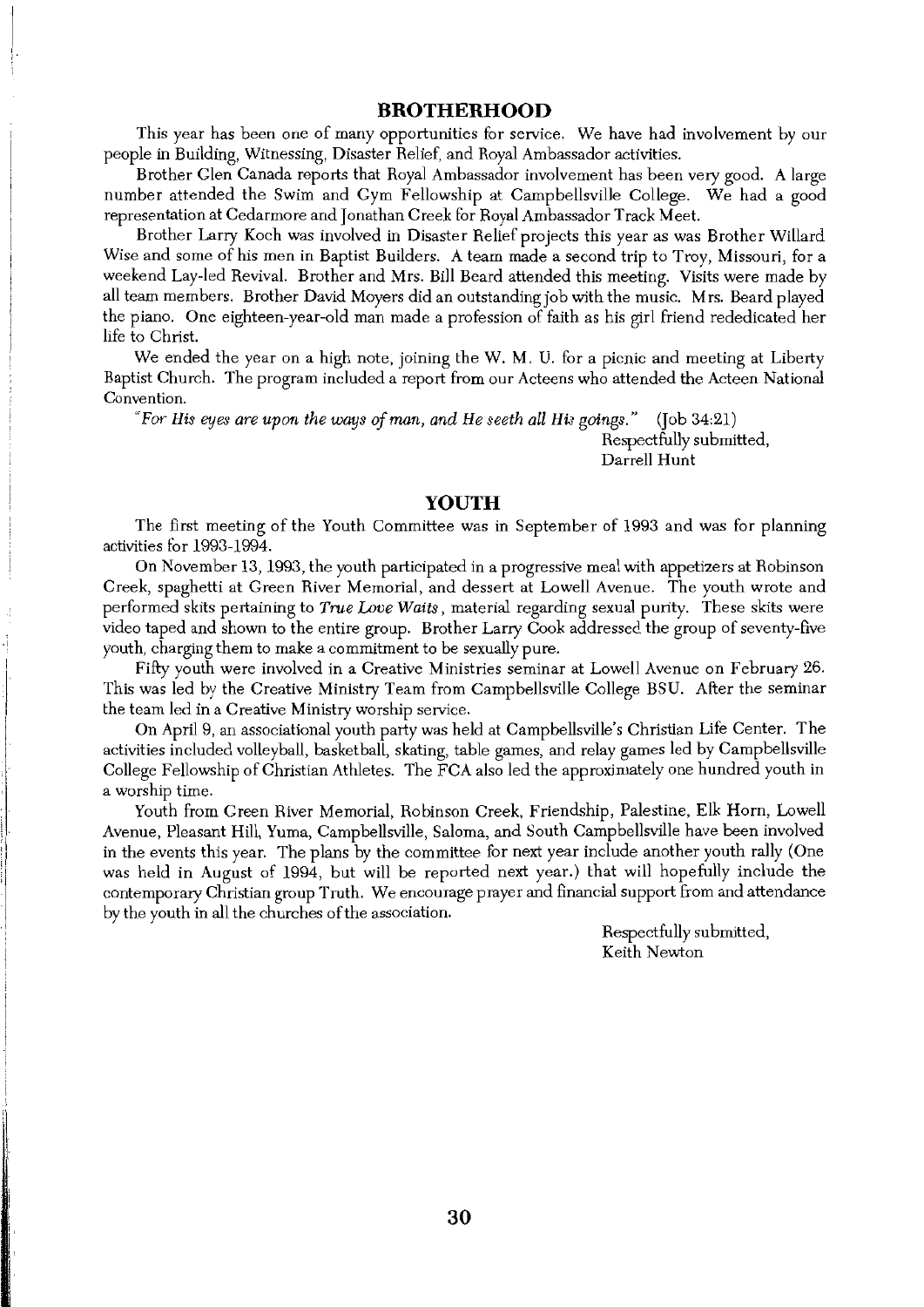#### **MISSION COMMITTEE REPORT**

A number of our men and women were involved in weekend lay-led revivals in Troy, Missouri, and the Vincent Baptist Church in the Booneville, Kentucky, area. Some of our Baptist Builders have been involved in several building and repair projects in the Vincent Church. Campbellsville and Lowell Avenue youth have been involved in mission work in Missouri, Elk Horn youth were involved in several Back Yard Bible Clubs, and Brother and Mrs. Beard were involved in a week of mission Bible school work in Warren, Ohio.

Our association sponsored a booth at the annual Fourth of July Celebration on Main Street, giving out gospel tracts and books as well as cups of water. Several Baptist churches sponsored floats in the parade. Campbellsville, Elk Horn, and Robinson Creek continue ministering to the deaf, and one of our ladies continues a Bible study with Chinese children.

Ray Flewwellin has experienced a great year in the jail ministry at Columbia, reporting fifty-one rededications and twenty conversions. He conducts a weekly Bible study and holds counseling sessions.

Liberty continues their ministry to migrant workers.

Respectfully submitted, Tim Najpaver

#### **EVANGELISM COMMITTEE REPORT**

Much time has been given this past year in preparation for the Here's Hope convention-wide harvest revivals in 1995. The date for Taylor County Association involvement is April 16 through May 7. Association and church committees have been elected and are working.

According to our last report, all but one of our churches have voted to participate in the effort. Our goal is one hundred percent involvement. Many of our churches have already selected their revival teams. Dr. James E. Jones led the pastors in the Roman Road Soul Winning Training.

We will presently be involved in church evangelistic prospect discovery and prayer emphasis. It is recommended that churches conduct Roman Road Soul Winning Training for adults in October or November and for youth in January. It is also recommended that churches implement sixty days of soul winning on January 9 through March 9.

For the past two years, we have shown a decrease in the numbers of professions of faith. We have dropped from a high of two hundred one in 1992 to one hundred sixty in 1993 and one hundred fifty-two in this year's report. Our prayer is that the Lord will send a great revival in our churches this year. "There's gonna be a revival in this land."

> Respectfully submitted, **Bill Beard**

#### **NOMINATING COMMITTEE REPORT**

We recommend that Joyce Graham fill the remaining two years of Clyde Pruitt's three-year term on the Program Committee.

> Tom Gupton, Chairman George Gaddie Charles Harris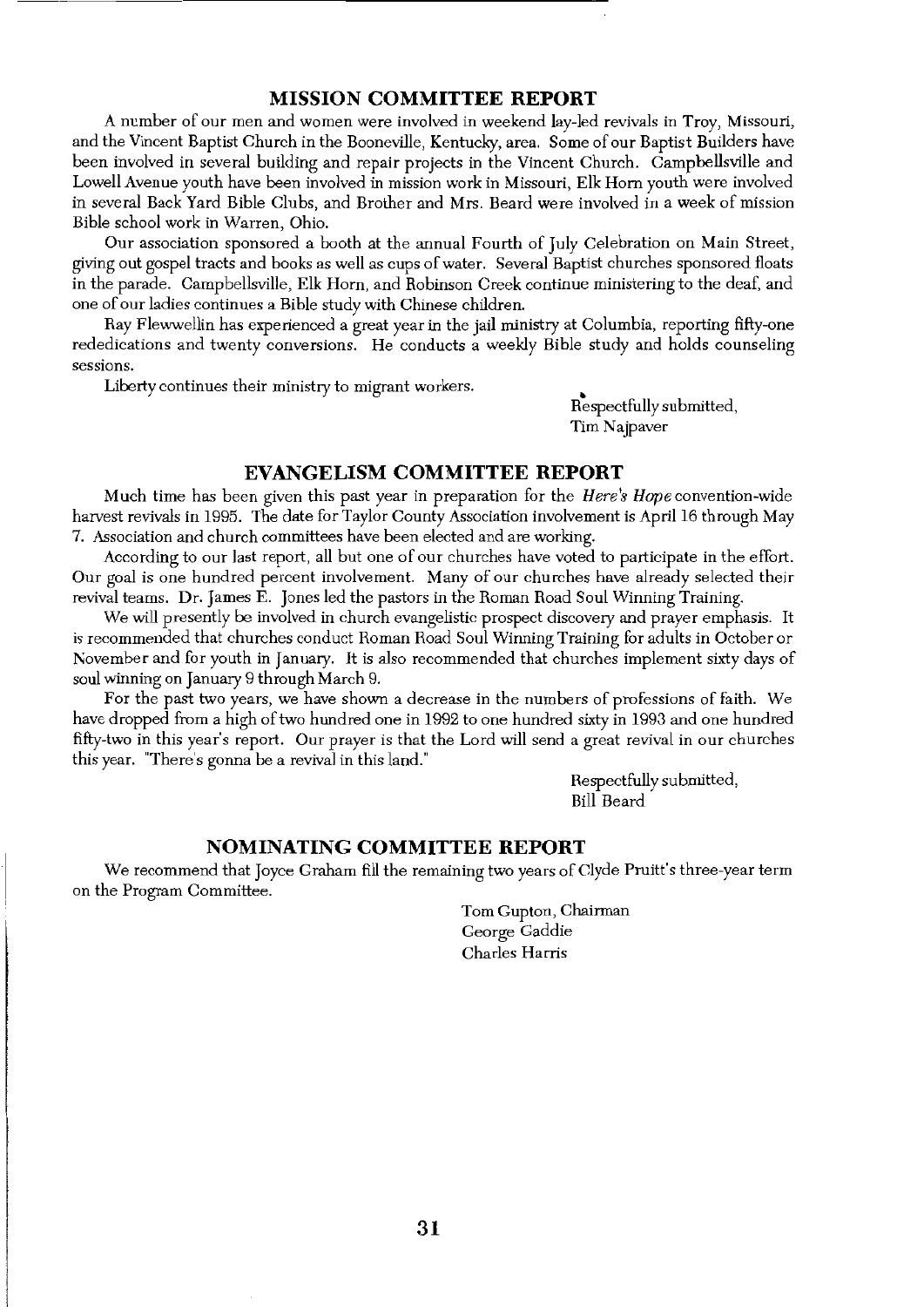## STEWARDSHIP-COOPERATIVE PROGRAM REPORT

"The Lord answered, 'Who then is the faithful and wise manager, who the master puts in charge of his servants to give them their food allowance at the proper time? It will be good for that servant whom the master finds doing so when he returns. I tell you the truth, he will put him in charge of all his possessions. But, suppose the servant says to himself, 'My master is taking a long time in coming,' and he then begins to beat the menservants and womenservants and to eat and drink and get drunk. The master of that servant will come on a day when he does not expect him and at an hour he is not aware of. He will cut him in pieces and assign him a place with the unbelievers.

"That servant who knows his master's will and does not get ready or does not do what his master wants will be beaten with many blows. But the one who does not know and does things deserving punishment will be beaten with few blows. From everyone who has been given much, more will be demanded; and from the one who has been entrusted with much, much more will be asked."

Our precious Lord has given each one of our Baptist churches in Taylor County so very much. He has filled our churches with people who win others to Christ. He has given our churches numerous opportunities to share His Good News. With much being given, much will be expected from us this and coming years here in Taylor County.

The good news at present is that giving through the Cooperative Program is up 1.2% over last year, with a total of \$363,064. A vast majority of our churches are making Cooperative Program giving a priority in their mission giving, and we can praise God and be grateful for that increase.

Campbellsville ranks sixth among Kentucky Baptist churches in Cooperative Program giving, and for that we give thanks.

The other good news is that total receipts are up  $11.5\%$  over last year, totaling \$2,523,665. Designated gifts among our churches are up 11.53%, Tithes and offerings are up 3.45%.

We must do better, however, in the areas of associational mission gifts (down 7.4%), Christian Education gifts (down 13.5%), and total mission gifts (down 1.0%).

Enrollment in our church programs has mixed news. Vacation Bible School enrollment is up 8.59% and Discipleship Training enrollment is up 9.78%. The bad news is that we slipped this year in total baptisms (down 5%), Sunday School (0.87%), and music ministry (down 11.78%).

We can do better in all of these areas, because the Lord commands us to do better for Him. It is my prayer that God will continue to challenge our Baptist churches as we seek to reach Taylor County and the world for Christ.

> Respectfully submitted, Marc Whitt

#### **MEDIA COMMITTEE REPORT**

The word "media" is plural for the word "medium," and in the sense that we use it in our association. Webster's New World Dictionary (electronic version) defines medium as "a means of communication that reaches the general public." Taylor County Association has several media that it uses to get information to the public.

- A. The association sponsors a page in the state paper two times each month. This provides announcements to the eight churches (forty percent of the twenty churches) in the association that receive it.
- B. The ACTS Network appears on the local television cable system. Campbellsville and Robinson Creek air weekly services through this network. Also Campbellsville airs its Sunday Morning worship services and other selected services through the local television outlet, WGRB.
- C. The associational office, with its capable librarian Jane Pike, is building quite a large volume of video tapes. These are in the area of up-to-date State, Home, and Foreign Missions and associated offerings; at least twenty-five Discipleship Training programs including Experiencing God (adult and youth), Fresh Encounter, LIFE Support, and Master Design; and the new video for teaching the Roman Road Witness Training for both youth and adults. The office is in the process of adding new materials for all age groups.

The associational office at 465-5600 or David Henderson at 465-8115 are willing to be of assistance in any way if you need any of these materials.

Jim Campbell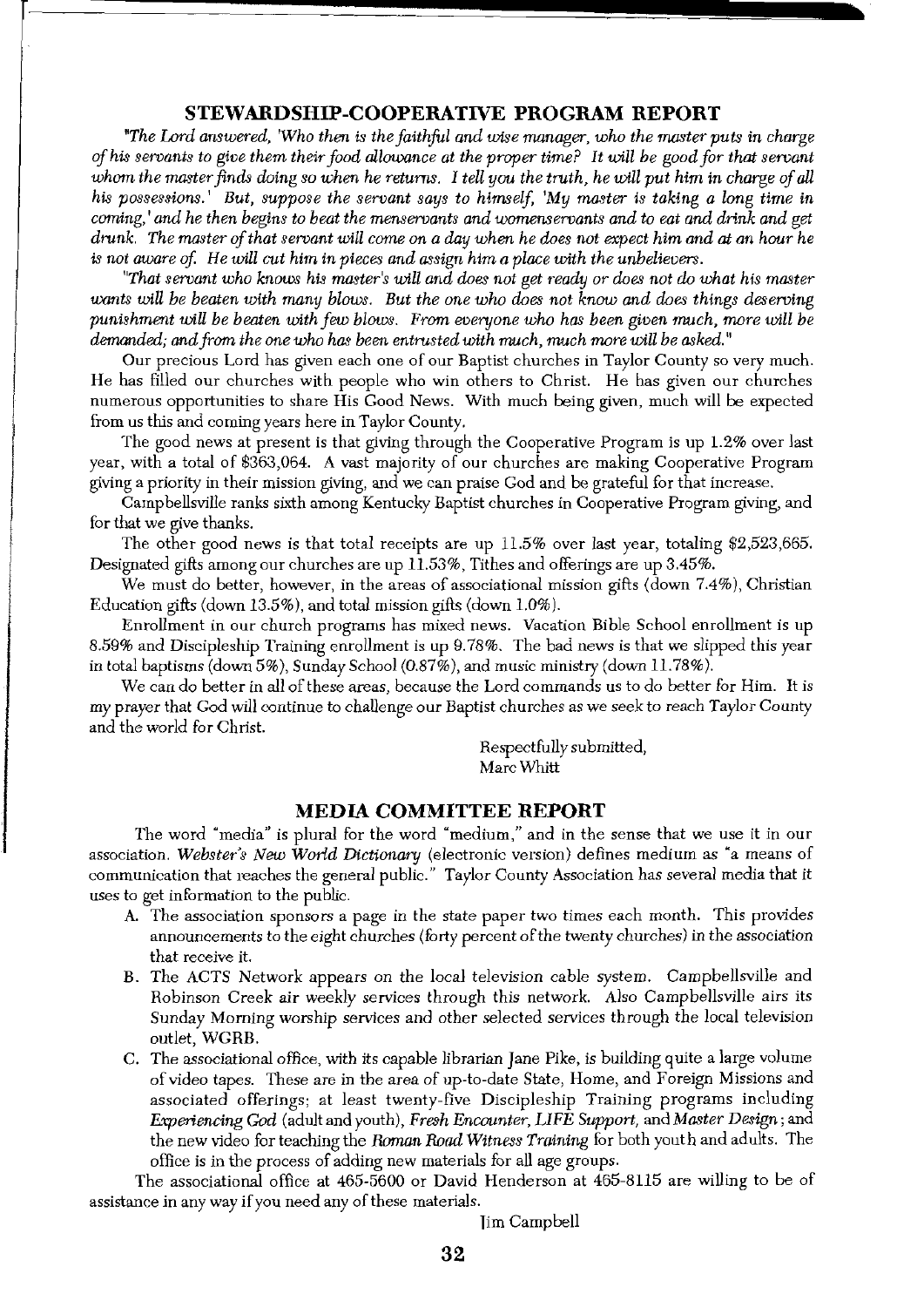## **BUDGET 1994-1995**

| General                        |                          |                     |
|--------------------------------|--------------------------|---------------------|
| Annual Minutes                 |                          | \$900.00            |
| Auditor's Fee                  |                          | 50.00               |
| BSU                            |                          | 100.00              |
| <b>Bonding Fee</b>             |                          | 91.35               |
| Brotherhood                    |                          | 500.00              |
| Clerk's Fee                    |                          | 550.00              |
| Clerk's Supplies               |                          | 100.00              |
| Council on Aging               |                          | 200.00              |
| Discipleship Training          |                          | 400.00              |
| Evangelism                     |                          | 800.00              |
| Jail Ministry                  |                          | 600.00              |
| Media                          |                          | 300.00              |
| Miscellaneous                  |                          | 400.00              |
| Missions                       |                          | 400.00              |
| Missions Sermon                |                          | 100.00              |
| Music                          |                          | 400.00              |
| Sunday School                  |                          | 900.00              |
| Treasurer's Fee                |                          | 120.00              |
| WMU                            |                          | 325.00              |
| <b>Youth</b>                   |                          | 700.00              |
| General Total                  |                          | \$7,936.35          |
| Office                         |                          |                     |
| Copier                         |                          | \$1,184.40          |
| Equipment                      |                          | 1,000.00            |
| Office Supplies                |                          | 800.00              |
| Postage                        |                          | 650.00              |
| Telephone                      |                          | 850.00              |
| Utilities                      |                          | 300.00              |
| Western Recorder               |                          | 310.00              |
| Total Office                   |                          | \$5,094.40          |
| Secretary's<br>Salary          |                          |                     |
| Salary                         |                          | \$7,800.00          |
| FICA                           |                          | 688.50              |
| Health Insurance Reimbursement |                          | 1,200.00            |
| Total<br>Secretary's Salary    |                          | \$9,688.50          |
| Director of Missions Salary    |                          |                     |
| Salary                         |                          | \$8,000.00          |
| <b>FICA</b>                    |                          | 612.00              |
| Health                         |                          | 600.00              |
| Travel                         |                          | 2,400.00            |
| <b>Convention Expense</b>      |                          | 500.00              |
| <b>Total DOM Salary</b>        |                          | $\cdot$ \$12,112.00 |
| Total Budget                   |                          | \$34,831.25         |
|                                | J. Alvin Hardy, Chairman |                     |
|                                | Brian Fannin             |                     |
|                                | Lynwood Newton           |                     |

Go ye therefore, and teach all nations, baptizing them in the name of the Father, and of the Son, and of the Holy Ghost: Teaching them to observe all things whatsoever I have commanded you: and, lo, I am with you alway, even to the end of the world. (Matthew 28:19, 20)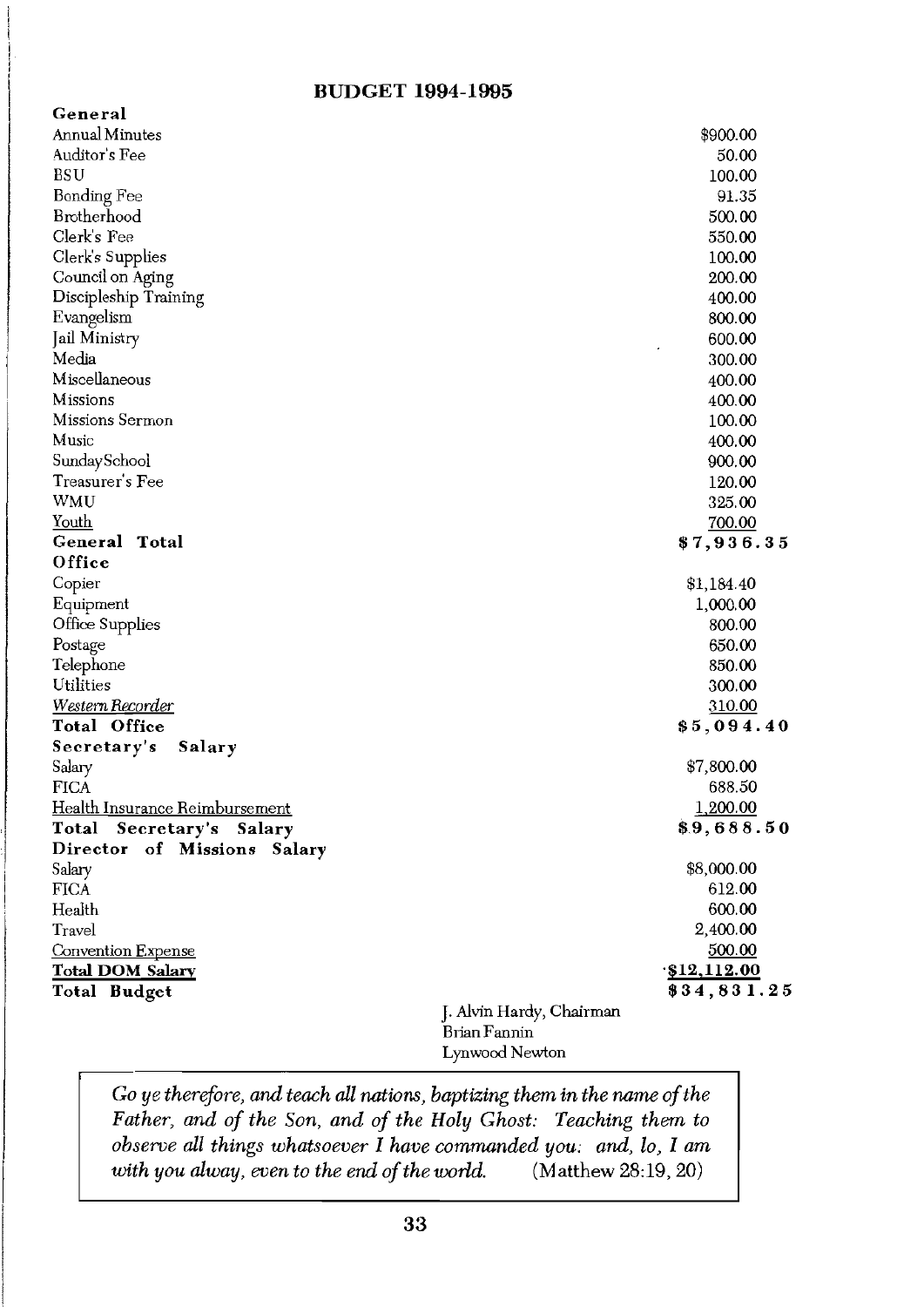### **DIRECTOR OF MISSIONS REPORT**

One of the highlights of the year was our Brotherhood Lay-led Revival in Troy, Missouri. Phone calls are still being received from the pastor sharing good news about their growth and appreciation of our involvement for the past two years. This church has experienced a 50% growth since our linkup with them.

The Fourth of July ministry through our association's booth gives us an opportunity to meet and witness to hundreds of people. For eight hours on this hot July day, we gave out cups of cold water, gospel tracts, and information about our churches.

The World Mission Fair sponsored by the Women's Missionary Union was outstanding. Approximately twenty booths represented different areas of the world where our own Taylor County Baptists have ministered.

Another highlight has been the involvement of many of our people in the Experiencing God study. Churches of other denominations in our community are promoting the study in their own churches.

We are looking forward to greater involvement with our ministry to Chinese, deaf, and migrants.

Perhaps the greatest emphasis of the year has been on our Here's Hope revival effort. Our emphasis this time is on prospect discovery, prayer, and soul winning training.

A number of our people have been involved in the Kentucky Baptist link-up with Baptist work in Russia. The Christian kits for children will be delivered to the region pickup soon.

Associational youth work has been another highlight. The area youth rally sponsored by Taylor County Baptists was the best in years.

Receipts from our churches in the association office were up for the year. We appreciate our Taylor County Baptist family of churches and our opportunity to work together.

> Respectfully submitted, Bill Beard, D. O. M.

#### **DIRECT MISSIONS REPORT**

Due to the increase in the Church Building Loan Fund, churches can now borrow up to \$20,000 for church building renovations or constructions. The interest is 8%, with the loan to be repaid over a ten year period.

The number of migrant workers entering Kentucky continues to increase. To respond to the physical, social, and spiritual needs of migrants, a Regional Migrant Workshop was held in Greenville and Middletown.

A Deaf Ministry Advisory group met in February to plan toward the year 2000 for the Kentucky Deaf Ministry. Priorities were set on starting new congregations in every Kentucky Baptist Convention region, strengthening congregations, training pastoral leadership, and educating deaf children in the work of the Lord.

Plans are being made to reach unchurched and non-evangelized Kentuckians in mobile homes and other multi-housing areas. One third of the United States population (eighty million) now lives in multi-housing units, but only 4% are involved in any church.

The Direct Missions Department and the Women's Missionary Union joined efforts to support the ministry of Elaine Ozment as a new Literacy Minister/Deaf Consultant in the Direct Missions Department.



Respectfully submitted. Bill Beard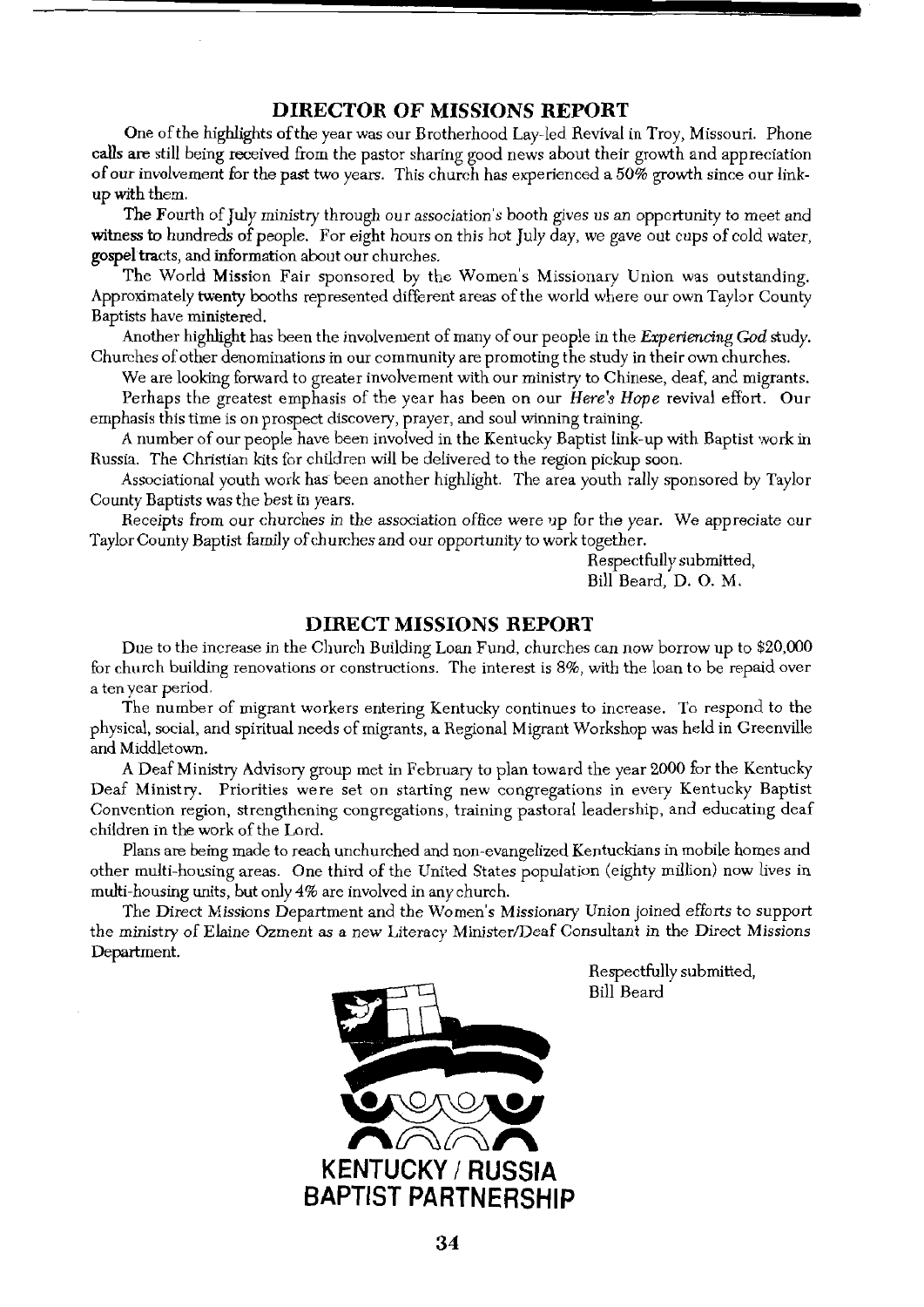#### **HOME MISSION REPORT**

At the end of last year, the Home Mission Board reported 4,882 mission personnel serving in the United States, the Caribbean, Guam, American Samoa, and Canada.

The 2,325 Southern Baptists serving as chaplains and pastoral counselors reported more than 24,000 professions of faith and 4,500 baptisms.

Home Missionaries serve among one hundred two ethnic groups, using ninety-eight languages and dialects.

During Crossover Houston, the Mass Evangelism Department coordinated one hundred thirtyseven different evangelistic events. These resulted in 1,253 conversions.

Close to 75,000 Southern Baptists participated in volunteer mission projects. Several thousand more were involved in disaster relief efforts.

Over one million teenagers participated in "See You at the Pole" gatherings to pray for the schools of our nation.

The Home Mission Board broke ground for a new national office building that will be completed in 1995.

During the year there were 1,500 new churches started (more than four a day) and 349,073 baptisms.

After taking a close look at the Bold Mission Thrust goals for 2000 A. D., I discovered some areas I thought worthy of special attention. The goal for the number of missions by 2000 is six thousand. We exceeded that goal in 1993 with at total of 7,971! The goal for new church starts was 1,500. That goal was met this year with exactly 1,500.

How are Southern Baptists able to keep so many missionaries in the field touching lives and ministering to so many different groups of people across the United States? Approximately half of the Home Mission Board support comes from individual churches through the Annie Armstrong offering. In 1993, gifts totaled \$36.31 million. Thirty-six percent of the Home Mission Board's income comes through the Cooperative Program.

> Respectfully submitted, Denise Henderson

#### **FOREIGN MISSION REPORT**

1993-1994 has been an outstanding year for foreign missions. The Foreign Mission Board report 3,954 missionaries under appointment in one hundred twenty-nine countries. There are also missionaries visiting other nations on short-term visits where missionaries are not granted regular visas and work permits. With these, Southern Baptists have been a Christian influence in one hundred seventy-six nations of the world. With the summer appointments there are more than 4,041 missionaries serving.

Churches affiliated with the national Baptist conventions where our missionaries serve increased to 35,188, an increase of 17,769. These churches reported a record 262,758 baptisms this year. Most of these baptisms occurred on the African continent (95,150), followed by the conventions in the Americas (92,388).

The Lottie Moon Christmas offering reached a record \$82,899,291, \$1.5 million over the previous record in 1991. We are deeply indebted to the WMU for the promotion and prayer support of this offering, which provides almost half of the FMB budget.

The FMB also reported 10,265 short-term volunteers in overseas mission projects, making this a banner year. Many of these were involved through state convention partnerships with overseas conventions. However, an increasing number are serving directly through the FMB. Because of this, the Board has asked the Brotherhood Commission to provide training for these individuals. The goal is to provide training for 3,000 to 3,500 new volunteers this year, increasing each year until approximately 8,000 will be trained each year. I im Furgeson, director of the FMB volunteers, believes there will be 100,000 volunteers who have served by the year 2000.

May we pray, give, and surrender ourselves to the leadership of the Holy Spirit to enable the Good News of the Gospel to be shared with all people everywhere.

> Respectfully submitted, Jerry Kibbons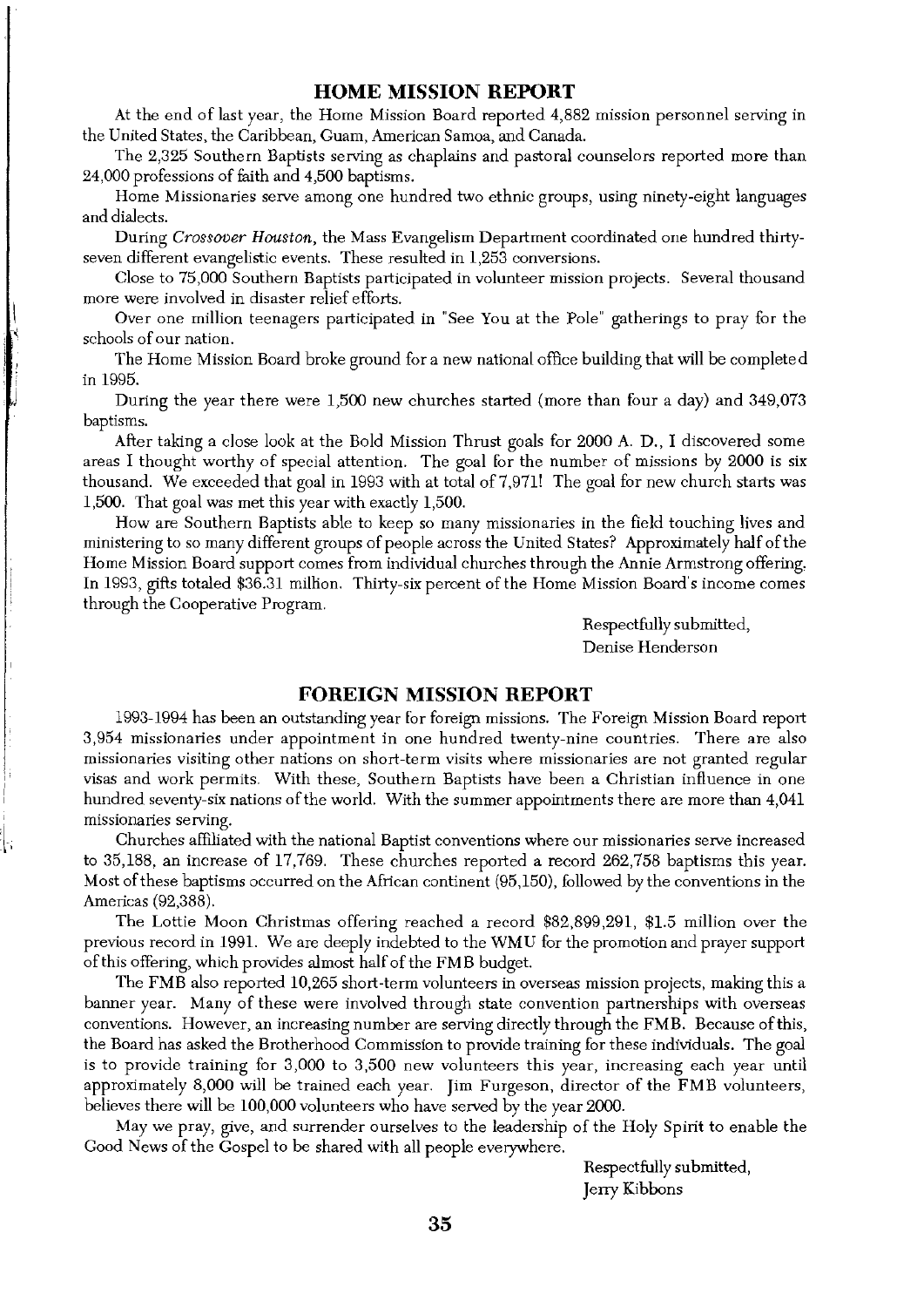# **A GLANCE BACK IN TIME** A Summary of the 1958 Minutes of Taylor County Association

The following information was taken from the first Annual Minutes of the Taylor County Baptist Association, item 7, pages 12-15. It is believed that this brief glance back at the first Annual meeting might give us a perspective of the roots of our association and the solid foundation upon which much of what we do today was built. Some editor's notes have been added in italics to clarify churches now known by different names. I personally feel humbled, yet challenged, by the dedication which Brother Woodruff Chandler demonstrated in his labor as clerk for the first nine years of this association.

Jim Campbell, Clerk

## **TREASURER'S REPORT**

1958

| Received from churches as follows:      |                        |            |
|-----------------------------------------|------------------------|------------|
| Campbellsville                          |                        | \$509.32   |
| Elk Horn                                |                        | 24.00      |
| Friendship                              |                        | 60.00      |
| Good Hope                               |                        | 50.64      |
| Liberty                                 |                        | 20.00      |
| Lone Valley *                           |                        | 36.00      |
| Mt. Gilboa                              |                        | 153.80     |
| Palestine                               |                        | 72.00      |
| Pikes Ridge '                           |                        | 65.24      |
| Pleasant Hill                           |                        | 200.00     |
| Robinson Creek                          |                        | 50.00      |
| South Campbellsville                    |                        | 297.55     |
| Walnut Hill (Now Lowell Avenue)         |                        | 10.00      |
| <b>Total from Churches</b>              |                        | \$1,548.55 |
| Offering from William E. Arnold         |                        | \$35.00    |
| Sale Study Course                       |                        | 48.15      |
| Hymn Sing Offerings                     |                        | 66.58      |
| "M" Night Offering                      |                        | 84.44      |
| Received from Russell Creek Association |                        | 1,000.00   |
| <b>Total Received</b>                   |                        | \$2,799.80 |
| <b>Disbursements</b>                    |                        |            |
| Check Book and Ledger                   |                        | \$6.75     |
| "M" Night speaker and expenses          |                        | 50.68      |
| W. M. U. Expenses                       |                        | 27.00      |
| Vacation Bible School Expenses          |                        | 24.32      |
| Programs                                |                        | 9.92       |
| Visitor and Messenger Cards             |                        | 14.00      |
| Printing Stationary and Postage         |                        | 52.65      |
| Acton Building Fund                     |                        | 500.00     |
| Piano for Eunice Mission                |                        | 50.00      |
| Andy McHolan salary                     |                        | 480.00     |
| <b>Total Disbursements</b>              |                        | \$1,237.37 |
| <b>Balance on Hand</b>                  |                        | \$1,562.43 |
|                                         | Respectfully submitted |            |

R. T. McFarland, Treasurer

\* Lone Valley and Pikes Ridge united upon the impoundment of Green River Lake to become Green River Memorial.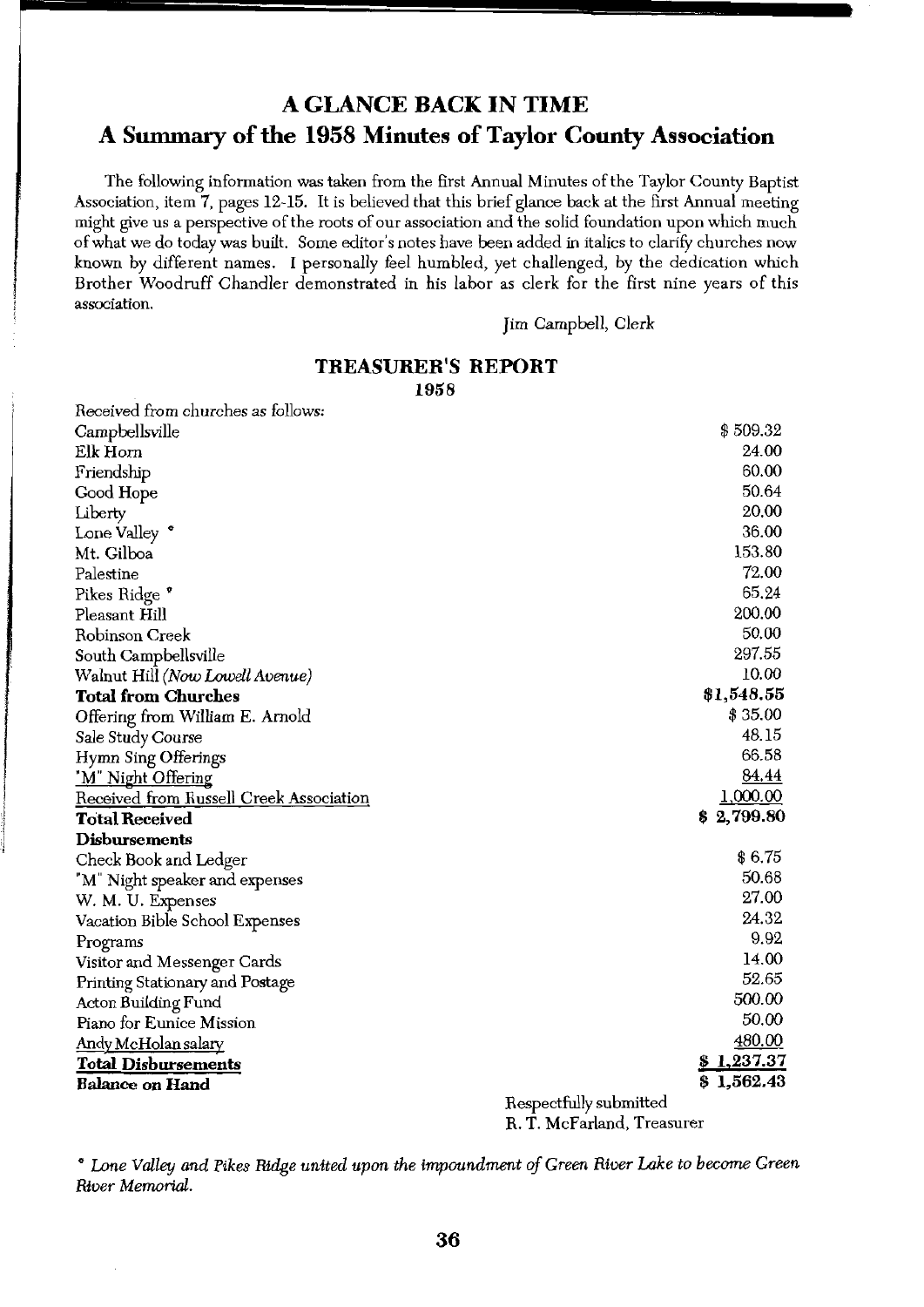# **A GLANCE BACK IN TIME (Continued)** A Summary of the 1958 Minutes of Taylor County Association

#### **REPORT OF THE EXECUTIVE BOARD** 1958

During the past year, the Executive Board met every month in the Campbellsville Baptist Church Building, with average attendance of twenty. Many decisions were made to further the work of the association. A few of the most significant discussions are presented here.

September 8, 1957 the District Board of the Taylor County Baptist Association held its first Board meeting, with Dr. J. Chester Badgett, Moderator, and Woodruff T. Chandler, Clerk, presiding.

In December, the Taylor County Baptist Association and Campbellsville Baptist Church agreed to take over Tabernacle No. 2 in Adair County, the association paying \$50.00 and Campbells ville Baptist Church paying \$25.00 per month.

In January meeting the Board voted to participate in Simultaneous Crusade in spring of 1959 and voted to allot \$500.00 to Acton Mission building fund.

In February the Board voted to have associational wide survey with Brother. G. R. Pendegraft in charge.

In March the Broad appropriated \$50.00 to purchase piano for Eunice Baptist Mission. (Editor's note--Tabernacle No. 2 mentioned in December).

In April the Board sponsored Vacation Bible School Clinic.

In May the Board set first week in November for taking survey of Taylor County.

In June the Board selected Dr. D. L. Druien to bring Introductory Sermon, and Dr. J. Chester Badgett, Missionary sermon, at the annual meeting of the Association.

In July the Board agree to sponsor a booth at Taylor County Fair, under direction of Dr. Roy G. Wilson, Associational Brotherhood President. Voted that reports to Association not exceed 250 words and deadline for returning letters September 15, 1958.

In August the Board voted we bring lunch to the Association, the host church to furnish drinks and lunch for out of town guests.

> Respectfully submitted, Woodruff T. Chandler, Clerk

#### **EVENTS OF HISTORICAL INTEREST** 1958

- CAMPBELLSVILLE New Raikes Hill Mission Building dedicated. New building at Acton started. New sidewalks laid at Campbellsville Church. First church in South Central Kentucky to have Forward Program of Finance.
- ELK HORN Bought pastorium, painted interior of pastorium. Hand rail erected on Church, electric clock installed in Church. Organized Brotherhood. Invitation is extended to Taylor County Association to meet with us first day 1959.

FRIENDSHIP - Remodeled inside of Church, brick on outside. Bought new piano.

GOOD HOPE - Church auditorium floors refinished and carpeting laid, also basement Sunday School Rooms redecorated.

PALESTINE - Organized W. M. S. and Brotherhood.

ROBINSON CREEK - Built new pastorium valued at \$10,000.00. The church called a new pastor, Jesse A. Parker, June 22, 1958.

SALEM - Brotherhood organized May, 1958. On Sunday evening, September 7, 1958, Rev. L. W. Fishburn, of Bowling Green, Kentucky, accepted pastorate of church.

WALNUT HILL - We purchased a pastor's home on Lowell Avenue for \$8,500.00. Called Rev. Henry T. Parrott for our pastor.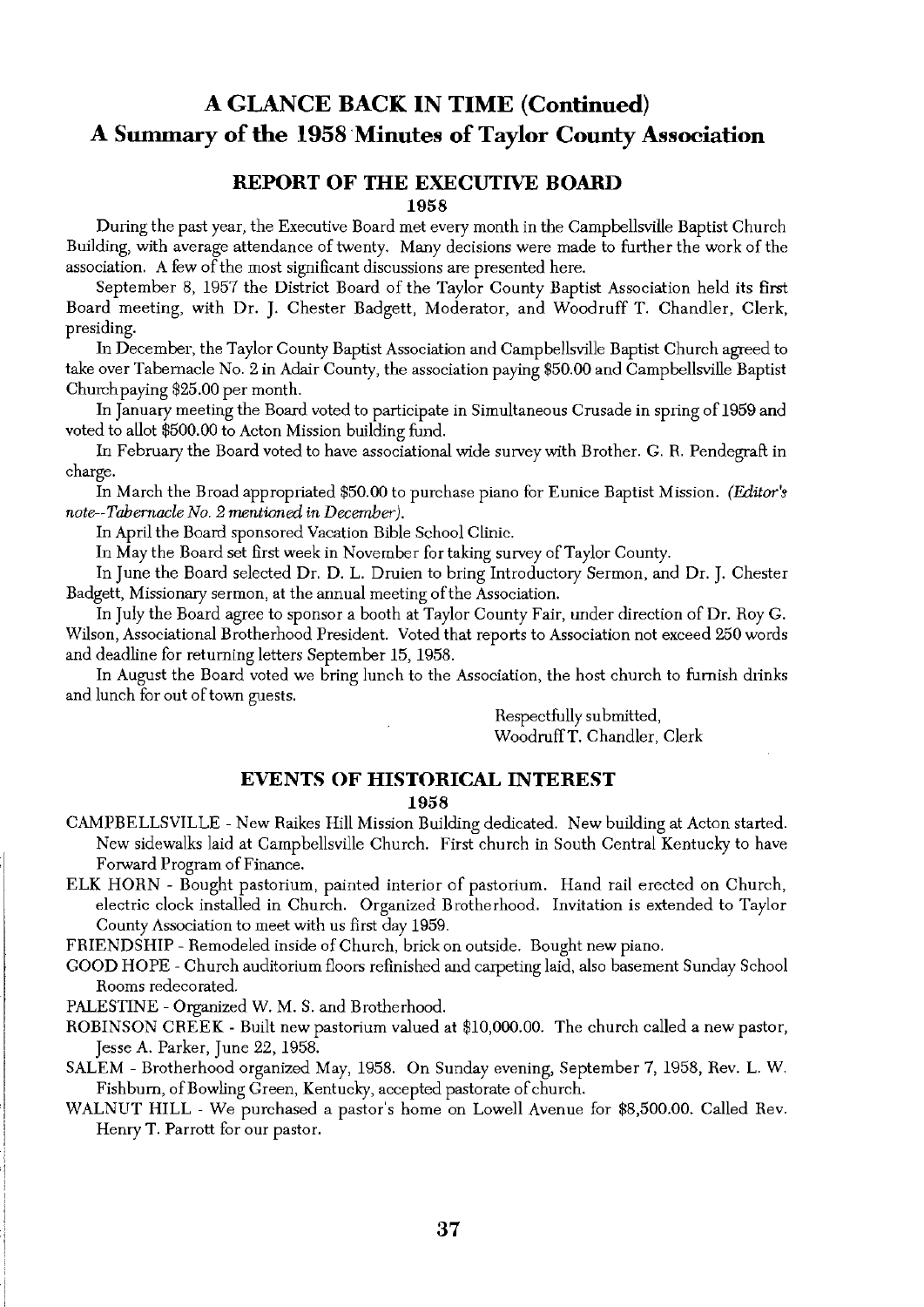## TABLE A CHURCH MEMBERSHIP AND OTHER INFORMATION--1994

| <b>CHURCH</b>        | Baptisms | Other<br>Additions | Lost               | Members Resident<br>Members | Nonres.     | Present<br>Members Membership Non-Baptist Non-Baptist | Received       | Lost to     | Value of<br>Property | Money<br>Borrowed | Church<br>Debt | Ratio<br>Members:<br>Baptisms | Allotted<br>Messengers<br>Per<br>Article 2 |
|----------------------|----------|--------------------|--------------------|-----------------------------|-------------|-------------------------------------------------------|----------------|-------------|----------------------|-------------------|----------------|-------------------------------|--------------------------------------------|
| Action               | $\bf{0}$ | $\bf{0}$           | $\bf{0}$           | 37                          | 13          | 50                                                    | $\bf{0}$       | 0           | \$80,000             | \$3,000           | \$2.100        | N/A                           | $\overline{4}$                             |
| Campbellsville       | 36       | 61                 | 60                 | 1651                        | 586         | 2,237                                                 | 6              | 3           | \$6,800,000          |                   | \$1,168,505    | 62.14                         | 47                                         |
| Eastside             | $\bf{0}$ | $\overline{7}$     | 5                  | 96                          | 5           | 101                                                   | $\bf{0}$       | 0           | \$85,000             | \$0               | \$0            | N/A                           | 5                                          |
| Elk Horn             | 19       | 41                 | 28                 | 524                         | 56          | 580                                                   | 1              | 2           | \$350,000            | \$8,850           | \$5,075        | 30.53                         | 14                                         |
| Fairview             | $\bf{0}$ | $\bf{0}$           | 1                  | 86                          | 39          | 125                                                   | 0              | 0           | \$70,000             | \$0               | \$0            | N/A                           | 5                                          |
| Friendship           | 12       | 8                  | g                  | 144                         | 23          | 167                                                   | $\overline{4}$ | 0           | \$200,000            |                   | \$3,015        | 13.92                         | 6                                          |
| <b>Cood Hope</b>     | 6        | 3                  | $\mathbf{2}$       | 165                         | 22          | 187                                                   | 0              | 0           | \$250,000            | \$0               | \$0            | 31.17                         | $6\phantom{1}$                             |
| Green River Memorial | 9        | 18                 | 27                 | 499                         | 75          | 574                                                   | $\bf{0}$       | $\bf{0}$    | \$500,000            | \$0               | \$0            | 63.78                         | 14                                         |
| Liberty              | 8        | 3                  | $\overline{\bf 4}$ | 148                         | 46          | 194                                                   | 0              | $\bf{0}$    | \$200,000            |                   | \$0            | 24.25                         | 6                                          |
| Lowell Avenue        | 4        | 7                  | 17                 | 414                         | 70          | 484                                                   | 0              | 1           | \$400,000            | \$16,784          | \$30,000       | 121.00                        | 12                                         |
| Meadowview           | 0        | 0                  | $\mathbf{1}$       | 77                          | $\bf{0}$    | 77                                                    | $\bf{0}$       | 0           | \$300,000            | \$0               | \$0            | N/A                           | $\overline{\mathbf{4}}$                    |
| Mount Gilboa         | 2        | $\mathbf 2$        | $\overline{\bf 4}$ | 136                         | 33          | 169                                                   | 0              | 2           | \$220,000            |                   | \$0            | 84.50                         | 6                                          |
| Palestine            | 11       | 10                 | $\mathbf 7$        | 290                         | 76          | 366                                                   | 3              | $\bf{0}$    | \$600,000            | \$0               | \$2,400        | 33.27                         | 10                                         |
| Pitman Valley        | 3        | 0                  | 3                  | 87                          | 68          | 155                                                   | 0              | 0           | \$120,000            | \$0               | \$0            | 51.67                         | 6                                          |
| Pleasant Hill        | 4        | 7                  | 17                 | 443                         | 157         | 600                                                   | $\bf{0}$       | 1           | \$1,185,200          | \$0               | \$0            | 150.00                        | 14                                         |
| "Raikes Hill         | 1        | $\bf o$            | $\bf{0}$           | 25                          | $\pmb{0}$   | 25                                                    | 0              | $\bf{0}$    | \$46,000             | \$0               | \$0            | 25.00                         | $\overline{4}$                             |
| Robinson Creek       | 18       | 11                 | 7                  | 348                         | 62          | 410                                                   | 3              | $\bf{0}$    | \$266,000            | \$0               | \$980          | 22.78                         | 11                                         |
| Salem                | $\bf{0}$ | 3                  | $\overline{4}$     | 142                         | 49          | 191                                                   | $\bf{0}$       | $\bf{0}$    | \$306,000            | \$0               | \$0            | N/A                           | 6                                          |
| Saloma               | 5        | 9                  | 10                 | 140                         | 34          | 174                                                   | 0              | 5           | \$160,000            | \$0               | \$0            | 34.80                         | 6                                          |
| #Smock Chapel        | $\bf{0}$ | $\bf{0}$           | $\bf{0}$           | 7                           | $\mathbf 0$ | 7                                                     | $\bf{0}$       | 0           | P                    | \$0               | \$0            | N/A                           | 4                                          |
| South Campbellsville | 10       | 19                 | 13                 | 631                         | 174         | 805                                                   | 0              | $\bf{0}$    | \$1,000,000          |                   | \$39,082       | 80.50                         | 19                                         |
| Yuma                 | 4        | $\bf{0}$           | 3                  | 87                          | 38          | 125                                                   | 0              | $\mathbf 0$ | \$100,000            | \$0               | \$0            | 31.25                         | 5                                          |
| Totals               | 152      | 209                | 222                | 6,177                       | 1,626       | 7,803                                                 | 17             | 14          | 13,238,200           | 28,634            | 1,251,157      | 861                           | 216                                        |
| Last Year's Totals   | 160      | 172                | 250                | 6,265                       | 1,632       | 7,897                                                 | 15             |             | 13 \$12,660,000      |                   | \$1,429,440    | 39.16                         | 214                                        |
| Gain or Loss (-)     | (8)      | 37                 | (28)               | (88)                        | (6)         | (94)                                                  | 2              | 1           | 578,200              |                   | (178, 283)     | 821.39                        | $\boldsymbol{2}$                           |
| Percentage Change    | $-5.00%$ | 21.51%             | $-11.20%$          | $-1.40%$                    | $-0.37%$    | $-1.19%$                                              | 13.33%         | 7.69%       | 4.57%                |                   | $-12.47%$      | 20.98                         | 0.78%                                      |

\*Mission of Campbellsville

#Mission of Lowell Avenue

N/A These churches had no baptisms, therefore there is no comparison factor.

 $\sim$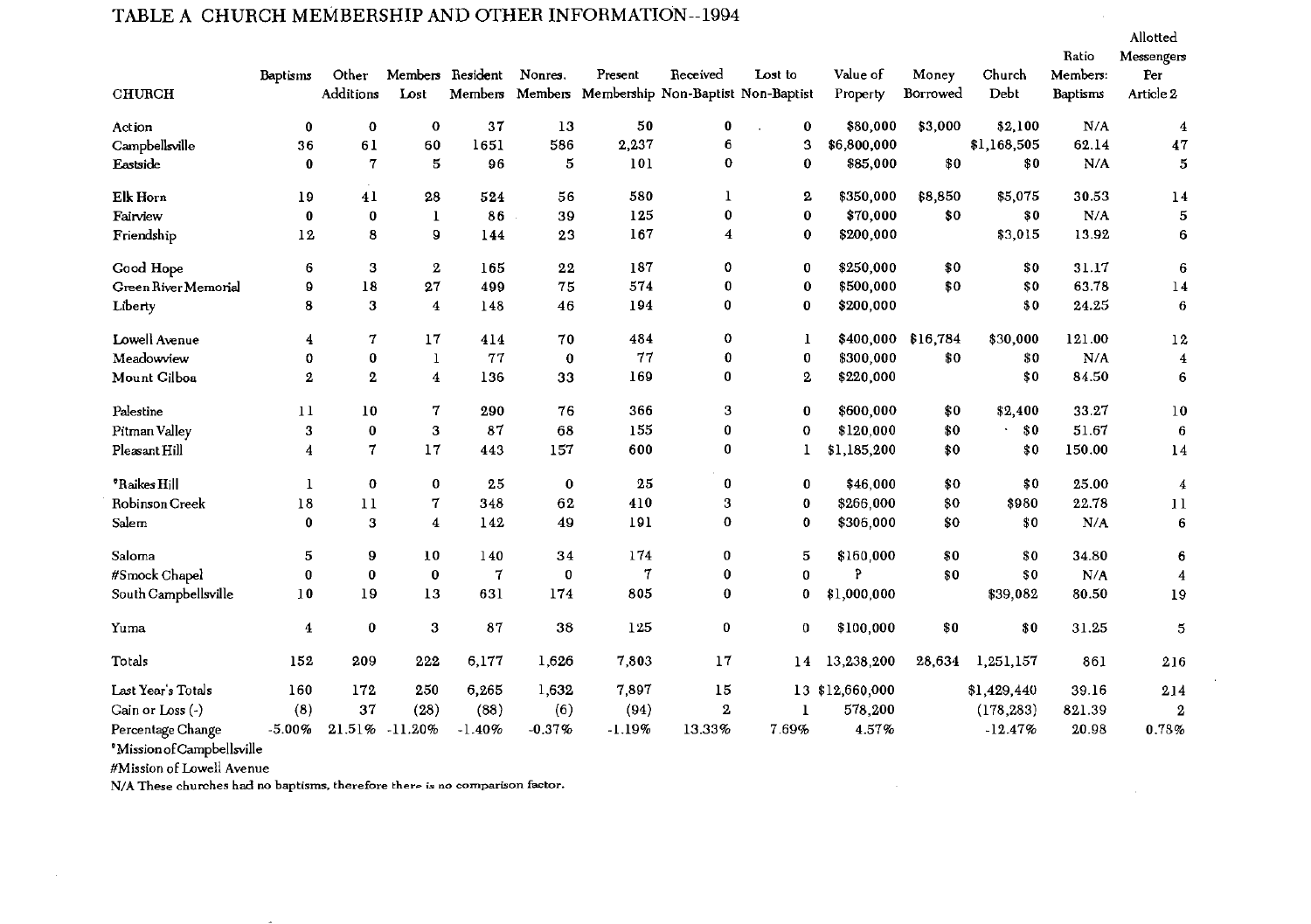## **DEACON CHAIRMEN**

| TAYLOR COUNTY BAPTIST ASSOCIATION MODERATOR              |          |
|----------------------------------------------------------|----------|
| David W. Henderson, 277 Daniel Drive                     | 465-5093 |
| <b>ACTON</b>                                             |          |
| Jack Beck, 1715 Kindness Road                            | 465-7856 |
| <b>CAMPBELLSVILLE</b>                                    |          |
| Don Bishop, 9291 Saloma Road                             | 465-6404 |
| <b>EASTSIDE</b>                                          |          |
| Stanley DeWitt, Route 1, Box 180, Raywick KY 40060       | 692-2608 |
| <b>ELK HORN</b>                                          | 789-1830 |
| Charles Seaborne, 108 Churchill Drive<br><b>FAIRVIEW</b> |          |
|                                                          |          |
| <b>FRIENDSHIP</b>                                        |          |
| Vontress Jones, 5211 Bengal Road                         | 465-5156 |
| <b>GOOD HOPE</b>                                         |          |
| E. Poe Young, 320 Robinson Avenue                        | 465-4443 |
| <b>GREEN RIVER MEMORIAL</b>                              |          |
| Darrell Miller, 4830 New Columbia Road                   | 465-3721 |
| LIBERTY                                                  |          |
| Robert L. Wise, 460 Spurlington Road                     | 465-4366 |
| <b>LOWELL AVENUE</b>                                     |          |
| Tom Gupton, 484 Beartrack                                | 465-7957 |
| <b>MEADOWVIEW</b>                                        |          |
| Welby Simpson, 205 Smith Ridge Road                      | 465-5919 |
| MT. GILBOA                                               | 465-2078 |
| George M. Phillips, Route 2<br><b>PALESTINE</b>          |          |
| William Bault, 828 West Main Street                      | 465-7746 |
| PITMAN VALLEY                                            |          |
| Orville Newton, 172 Newton Lane                          | 465-3844 |
| PLEASANT HILL                                            |          |
| Jimmy Graham, 800 White Rose Road                        | 465-4009 |
| <b>RAIKES HILL</b>                                       |          |
| Jim Cheatham, 3564 Bass Ridge Road, Elk Horn KY 42733    | 465-7159 |
| <b>ROBINSON CREEK</b>                                    |          |
| Mike Sprowles, 183 Highland Drive                        | 789-1148 |
| <b>SALEM</b>                                             |          |
| Jacky Arvin, 601 Hunters Run<br><b>SALOMA</b>            | 465-7139 |
| Larry Marcum, 1019 North Chaney Pike                     | 465-3946 |
| <b>SMOCK CHAPEL</b>                                      |          |
|                                                          |          |

#### SOUTH CAMPBELLSVILLE

## **YUMA**

Garry Bault, 904 White Oak Church Road, Casey Creek, Kentucky 42743 465-3927

All Addresses are 'Campbellsville, Kentucky 42718," unless otherwise noted.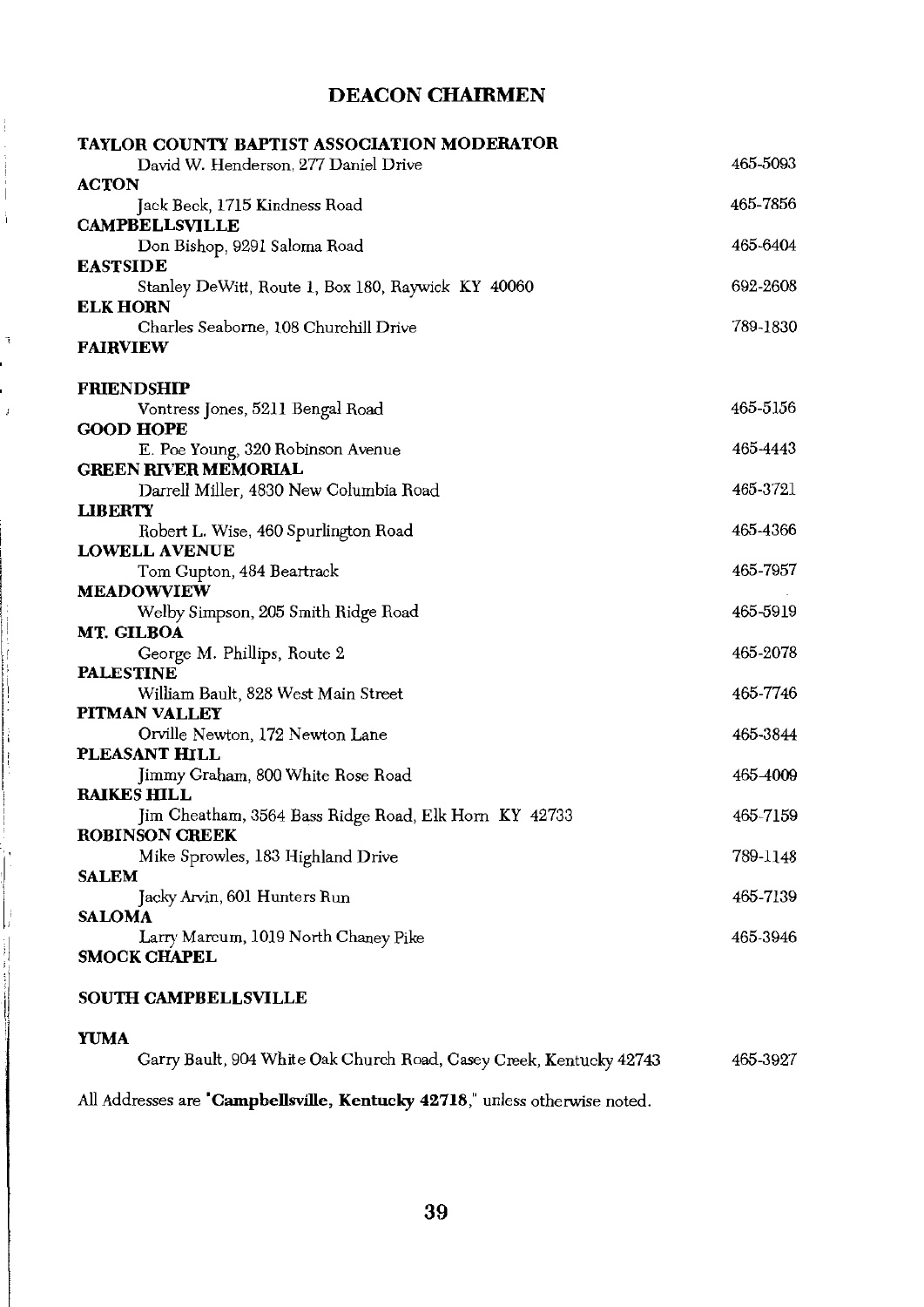## TABLE B SUNDAY SCHOOL--1994

|                                       |                  |                    |                          |                  | Young          | Young       |           |                                                   |              |                  | Other        |                                             |         | New         |                                        |             |             |          | Vacation Backyard |
|---------------------------------------|------------------|--------------------|--------------------------|------------------|----------------|-------------|-----------|---------------------------------------------------|--------------|------------------|--------------|---------------------------------------------|---------|-------------|----------------------------------------|-------------|-------------|----------|-------------------|
|                                       | Cradle           |                    |                          |                  | Adult          | Adult       | Adult     | Senior                                            |              | Home General     | Bible        | Total                                       | Average | S.S.        | College                                | Single      | Bus/Van     | Bible    | Bible             |
| CHURCH                                | Roll             | Preschool Children |                          | Youth            | 18-24          | 25-34       | $35 - 64$ | Adult                                             |              | Bound Officers   |              | Study EnrollmentAttendance Members Students |         |             |                                        | Adult       | Ministry    | School   | Club              |
| Action                                | $\mathbf 0$      | 3                  | 5                        | 3                | $\overline{2}$ | 0           | 11        | 0                                                 | $\mathbf 0$  | $\boldsymbol{2}$ | $\mathbf 0$  | 26                                          | 17      | $\Omega$    | $\mathbf 0$                            | 0           | $\mathbf 0$ | 27       | $\mathbf 0$       |
| Campbellsville                        | 0                | 95                 | 175                      | 184              | 79             | 104         | 407       | 179                                               | 33           | 17               | 49           | 1,322                                       | 542     | 161         | 69                                     | 71          | 17          | 341      | 0                 |
| Eastside                              | $\mathbf 0$      | 2                  | 0                        | $\boldsymbol{2}$ | $\bf{0}$       | 0           | 25        | $\Omega$                                          | $\mathbf 0$  | 3                | $\mathbf 0$  | 32                                          | 20      | 6           | $\mathbf 0$                            | $\mathbf 0$ | $\bf{0}$    | $\bf{0}$ | G.                |
| Elk Hom                               | 0                | 55                 | 64                       | 59               | 48             | 74          | 46        | 27                                                | 0            | 7                | -1           | 381                                         | 225     | 71          | 12                                     | 0           | 36          | 427      | 174               |
| Fairview                              | 0                | 6                  | $\overline{\mathcal{L}}$ | $\mathbf 0$      | 8              | 3           | $_{11}$   | $\overline{7}$                                    | $\bf{0}$     | 3                | $\Omega$     | 45                                          | 23      | $\mathbf 0$ | $\mathbf 0$                            | 1           | 0           | 35       | $\bf{0}$          |
| Friendship                            | $\mathbf 0$      | 8                  | $-11$                    | 7                | 14             | 23          | 18        | 12                                                | 4            | 4                | $\mathbf 0$  | 101                                         | 56      | 20          | 2                                      | 3           | 0           | 81       | $\bf{0}$          |
| Good Hope                             | 0                | 12                 | 14                       | 8                | 8              | 21          | 24        | 19                                                | 9            | 3                | 0            | 118                                         | 78      | θ           | 4                                      | 3           | 6           | 94       | $\mathbf 0$       |
| Green River Memorial                  | 0                | 27                 | 28                       | 49               | 20             | 41          | 82        | 39                                                | $\mathbf 0$  | 6                | 58           | 350                                         | 180     | 25          | 15                                     | 10          | 25          | 140      | 38                |
| Liberty                               | $\Omega$         | 11                 | 21                       | 12               | 18             | 50          | 45        | 32                                                | $\bf{0}$     | 5                | $\mathbf{2}$ | 196                                         | 88      | 7           | 4                                      | 12          | 0           | 126      | $\bf{0}$          |
| Lowell Avenue                         | $\mathbf 0$      | 25                 | 29                       | 29               | 35             | 23          | 124       | 45                                                | $\mathbf 0$  | 5                | $\mathbf{o}$ | 315                                         | 124     | 20          | 35                                     | 58          | 8           | 200      | 20                |
| Meadowview                            | 10               | 6                  | 7                        | 10               | 0              | 32          | 16        | 0                                                 | 0            | 3                | 0            | 84                                          | 40      | $\bf{0}$    | $\mathbf 0$                            | $\bf{0}$    | 0           | 49       | $\mathbf 0$       |
| Mount Gilboa                          | 3                | $_{11}$            | 15                       | 16               | 7              | 16          | 13        | 19                                                | 6            | $\mathbf{2}$     | $\Omega$     | 108                                         | 47      | 4           | 5                                      | 7           | 9           | 60       | $\bf{0}$          |
| Palestine                             | 0                | 20                 | 35                       | 17               | 5              | 46          | 70        | 43                                                | $\bf{0}$     | $^{2}$           | 0            | 238                                         | 128     | 21          | 4                                      | $\bf{0}$    | 4           | 90       | $\mathbf 0$       |
| Pitman Valley                         | 2                | 9                  | 9                        | 7                | O              | $\mathbf 0$ | 24        | 3                                                 | $\mathbf 0$  | $\overline{7}$   | 0            | 61                                          | 40      | $\bf{0}$    | 0                                      | $\mathbf 0$ | 0           | 48       | $\mathbf 0$       |
| Pleasant Hill                         | $\bf{0}$         | 35                 | 36                       | 29               | 18             | 21          | 99        | 17                                                | 14           | 4                | $\mathbf{o}$ | 273                                         | 181     | $\bf{0}$    | 9                                      | $\bf{0}$    | 5           | 156      | 0                 |
| *Raikes Hill                          | $\bf{0}$         | 1                  | 4                        | 4                | $\bf{0}$       | 0           | 12        | 0                                                 | $\mathbf 0$  | 1                | 0            | 22                                          | 18      | $\bf{0}$    | 0                                      | $\bf{0}$    | 6           | 18       | 0                 |
| Robinson Creek                        | 0                | 30                 | 77                       | 46               | 21             | 25          | 72        | 49                                                | 0            | 2                | 0            | 322                                         | 138     | 34          | 9                                      | 21          | 20          | 206      | $\pmb{0}$         |
| Salem                                 | 7                | 15                 | 18                       | 13               | Đ.             | 14          | 48        | 15                                                | $\mathbf{1}$ | 2                | 1            | 143                                         | 72      | 13          | 2                                      | 11          | $\bf{0}$    | 69       |                   |
| Saloma                                | 0                | 5                  | 13                       | 7                | $\bf{2}$       | 12          | 10        | 20                                                | 0            | 3                | 0            | 72                                          | 35      | 15          | 2                                      | 6           | $\mathbf 0$ | 54       | 0                 |
| #Smock Chapel                         | 0                | $\Omega$           | $\mathbf 0$              | 3                | $\bf{0}$       | $\bf{0}$    | 2         | $\mathbf{o}$                                      | $\mathbf 0$  | 2                | 0            | 7                                           | 5       | $\bf{0}$    | $\mathbf 0$                            | $\mathbf 0$ | $\bf{0}$    | $\bf{0}$ | $\pmb{0}$         |
| South Campbellsville                  | 7                | 18                 | 38                       | 28               | 20             | 39          | 70        | 48                                                | $\mathbf 0$  | 4                | $\mathbf{o}$ | 272                                         | 152     | 12          | 6                                      | 6           | 8           | 295      | 8                 |
| Yuma                                  | $\boldsymbol{2}$ | 3                  | 11                       | 8                | 14             | 12          | 17        | 2                                                 | $\mathbf 0$  | 2                | 0            | 71                                          | 28      | 10          | $\overline{7}$                         | 14          | $\bf{0}$    | 64       | $\bf{0}$          |
| Totals                                | 31               | 397                | 617                      | 541              | 328            | 556         | 1,246     | 576                                               | 67           | 89               | 111          | 4,559                                       | 2,237   | 428         | 185                                    | 223         | 144         | 2,580    | 240               |
| Last Year's Totals                    | 24               | 410                | 579                      | 570              | 241            | 590         | 1,056     | 647                                               | 81           | 82               | New          | 4,599                                       | 2,199   | New         | New                                    | New         | New         | 2,379    | None              |
| Gain or Loss (-)                      | 7                | $-13$              | 38                       | $-29$            | 87             | $-34$       | 190       | $-71$                                             | -14          |                  | 7 Category   | $-40$                                       |         |             | 38 Category Category Category Category |             |             | 201      | Last              |
| Percentage Change                     | 29.17%           | $-3.17%$           | 6.56%                    |                  |                |             |           | -5.09% 36.10% -5.76% 17.99% -10.07% -17.28% 8.54% |              |                  |              | $-0.87%$                                    | 1.73%   |             |                                        |             |             | 8.45%    | Year              |
| $^{\circ}$ kdission of Comphallarillo |                  |                    |                          |                  |                |             |           |                                                   |              |                  |              |                                             |         |             |                                        |             |             |          |                   |

and the contract of

\*Mission of Campbellsville<br>#Mission of Lowell Avenue

N/A These churches have no comparison factors.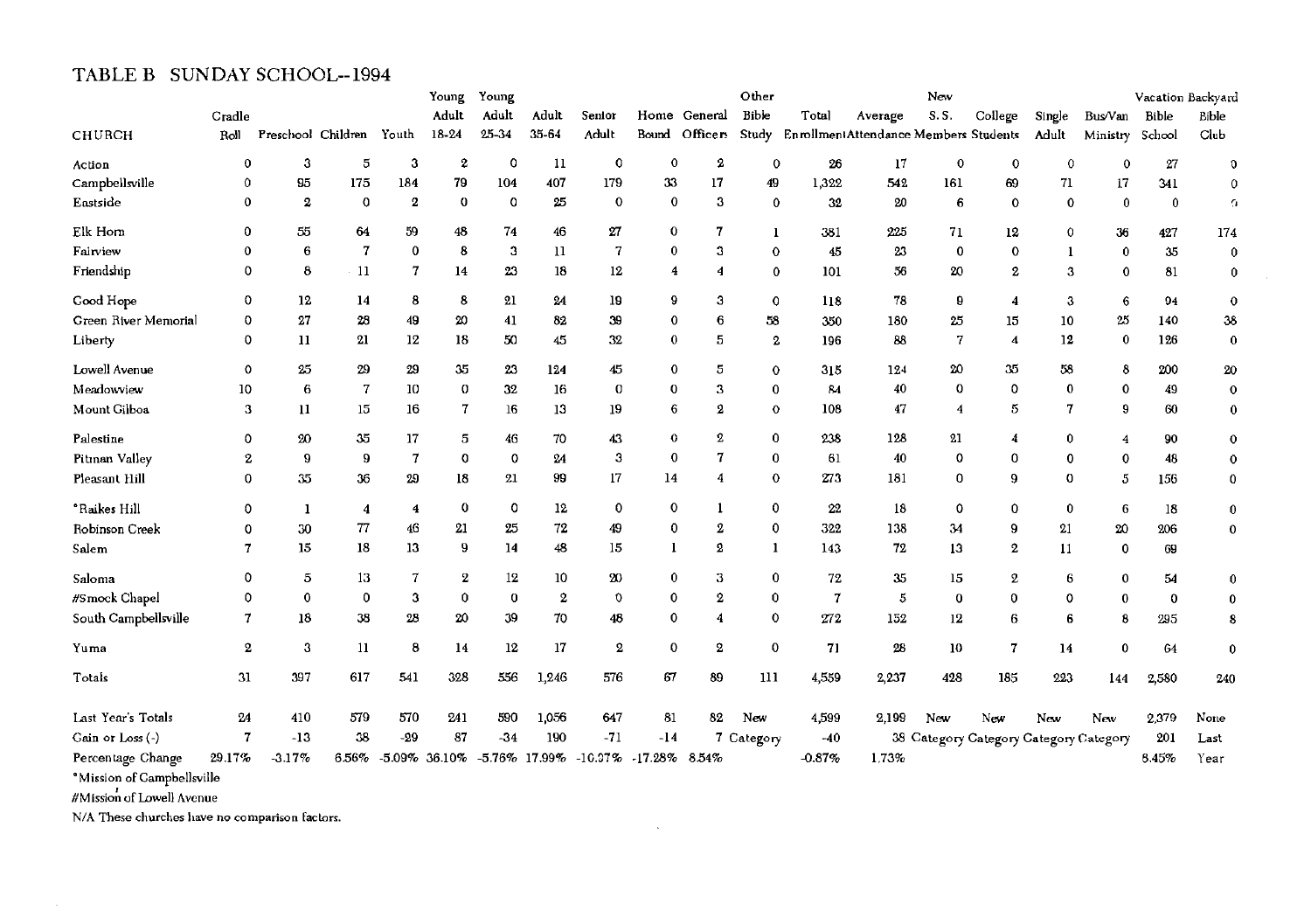## SUNDAY SCHOOL DIRECTORS

| TAYLOR COUNTY BAPTIST ASSOCIATION SUNDAY SCHOOL DIRECTOR            |          |
|---------------------------------------------------------------------|----------|
| Don Gowin, 3441 Old Columbia Road                                   | 465-6032 |
| <b>ACTON</b>                                                        |          |
| Jack Beck, 1715 Kindness Road                                       | 465-7856 |
| <b>CAMPBELLSVILLE</b>                                               |          |
| Larry Noe, 105 Kensington Way                                       | 789-1339 |
| <b>EASTSIDE</b>                                                     |          |
| Marshall Webb, 602 East First Street                                | 465-6754 |
| <b>ELK HORN</b>                                                     | 465-3478 |
| Roy Seaborne, 180 Countryview Court<br><b>FAIRVIEW</b>              |          |
| Lewis Cox, 2868 Barney School Road                                  | 465-7869 |
| FRIENDSHIP                                                          |          |
| Barry Blevins, 5200 Bengal Road                                     | 789-1673 |
| <b>GOOD HOPE</b>                                                    |          |
| Lynwood Newton, 417 Lowell Avenue                                   | 465-7652 |
| <b>GREEN RIVER MEMORIAL</b>                                         |          |
| Harold Cruse, 1809 Hatcher Road                                     | 465-2951 |
| <b>LIBERTY</b>                                                      |          |
| Stanley McCubbin, 1575 Spurlington Road                             | 465-5465 |
| <b>LOWELL AVENUE</b>                                                |          |
| Frank Piacenti, 208 Southside Drive                                 | 789-1786 |
| <b>MEADOWVIEW</b>                                                   |          |
| Billy Reese, 338 Wise Road                                          | 465-3203 |
| MT. GILBOA<br>Edgar Russell, 1787 Mt. Gilboa Road, Finley KY 42736  | 465-7035 |
| <b>PALESTINE</b>                                                    |          |
| Jim Gabehart, 800 Red Fern Road                                     | 465-2840 |
| PITMAN VALLEY                                                       |          |
| Orville Newton, 172 Newton Road                                     | 465-3844 |
| PLEASANT HILL                                                       |          |
| Eddie O'Banion, 6220 Old Lebanon Road                               | 465-3610 |
| <b>RAIKES HILL</b> (Mission of Campbellsville)                      |          |
|                                                                     |          |
| <b>ROBINSON CREEK</b>                                               |          |
| Mike Sprowles, Martin Road                                          | 789-1148 |
| <b>SALEM</b>                                                        |          |
| Dempsey Kerr, 192 Meadow Creek Road                                 | 465-7796 |
| <b>SALOMA</b>                                                       | 465-3706 |
| L. T. Roy, 111 Ridgecrest Drive<br><b>SMOCK CHAPEL</b>              |          |
| J. C. Riley, P. O. Box 556, Lebanon, Kentucky 40033                 | 692-3793 |
| <b>SOUTH CAMPBELLSVILLE</b>                                         |          |
| Jerry Inman, 205 West Hord Street                                   | 465-4529 |
| YUMA                                                                |          |
| Garry Bault, 904 White Oak Church Road, Casey Creek, Kentucky 42743 | 465-3927 |
|                                                                     |          |

All Addresses are "Campbellsville, Kentucky 42718," unless otherwise noted.

ł.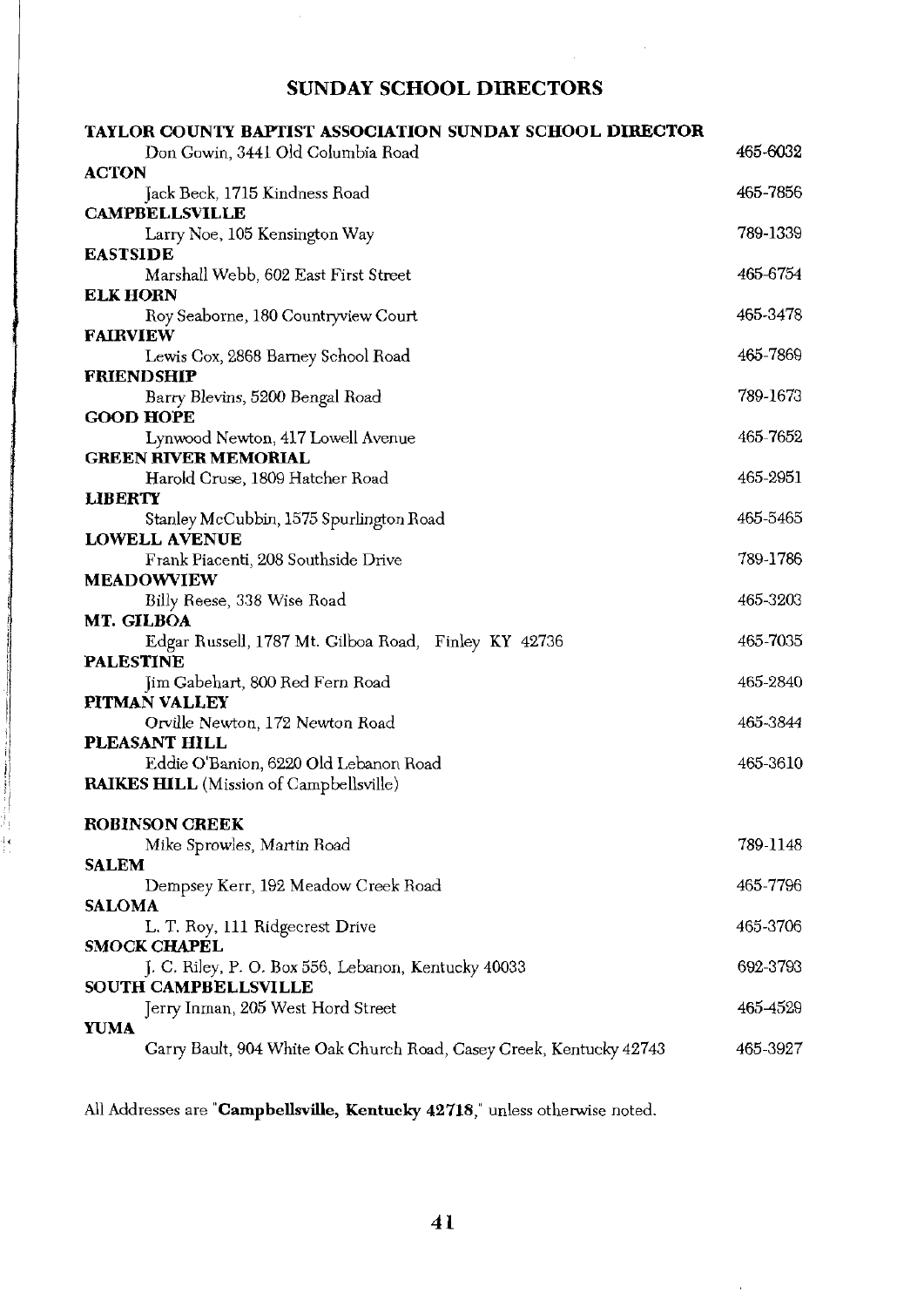#### TABLE C DISCIPLESHIP TRAINING 1994

|                           |                |                          |             |             |                  | New Church   |              |              |               |              |              | Total                          | Average      |
|---------------------------|----------------|--------------------------|-------------|-------------|------------------|--------------|--------------|--------------|---------------|--------------|--------------|--------------------------------|--------------|
|                           |                |                          |             |             | Ceneral          | Member       | Baptist      | Disciple     |               | LIFE         |              | Enrollment                     | Weekly       |
| CHURCH                    |                | Preschool Children Youth |             | Adult       | Officers         | Training     | Doctrine     | LIFE         | LIFE          | Support      |              | Other Participation Attendance |              |
| Action                    | 0              | 0                        | 2           | 7           | 1                | $\bf{0}$     | 0            | 0            | 0             | $\mathbf 0$  | 0            | 10                             | 9            |
| Campbellsville            | 20             | 58                       | 52          | 55          | 5                | 34           | 0            | 50           | 23            | 100          | 45           | 442                            | 177          |
| Eastside                  | 0              | $\pmb{0}$                | 0           | 0           | $\Omega$         | $\bf{0}$     | $\bf{0}$     | 0            | $\theta$      | $\Omega$     | $\bf{0}$     | $\Omega$                       | $\mathbf 0$  |
| Elk Horn                  | 19             | 42                       | 28          | 169         | 5                | 0            | 33           | 28           | 9             | 7            | 2            | 342                            | 75           |
| Fairview                  | $\mathbf 0$    | $\bf{0}$                 | $\bf{0}$    | $\mathbf 0$ | $\mathbf 0$      | $\mathbf 0$  | $\mathbf{0}$ | $\mathbf 0$  | 0             | $\mathbf{0}$ | $\mathbf{0}$ | $\bf{0}$                       | $\bf{0}$     |
| Friendship                | 4              | 10                       | 7           | 30          | $\boldsymbol{2}$ | 8            | $\bf{0}$     | 0            | $\Omega$      | $\bf{0}$     | $\mathbf{9}$ | 70                             | 21           |
| Good Hope                 | 0              | $\mathbf 0$              | $\bf{0}$    | 0           | $\bf{0}$         | $\bf{0}$     | 0            | 0            | $\bf o$       | 0            | $\bf{0}$     | $\bf{0}$                       | $\bf{0}$     |
| Green River Memorial      | 8              | 10                       | 18          | 30          | 5                | 8            | 0            | 33           | 25            | $\Omega$     | 35           | 172                            | 58           |
| Liberty                   | 0              | 0                        | $\mathbf 0$ | 0           | $\mathbf{1}$     | 8            | 0            | $\bf{0}$     | $\mathbf 0$   | $\bf{0}$     | $\bf{0}$     | 9                              | 9            |
| Lowell Avenue             | 0              | $\bf{0}$                 | $\bf{0}$    | 18          | 4                | 0            | 0            | $\mathbf 0$  | $\mathbf 0$   | $\mathbf 0$  | 20           | 42                             | 8            |
| Meadowview                | 0              | $\bf{0}$                 | $\mathbf 0$ | 0           | 0                | 0            | $\mathbf 0$  | $\mathbf{0}$ | 0             | 0            | $\mathbf 0$  | $\mathbf 0$                    | $\bf{0}$     |
| Mount Gilboa              | $\bf{0}$       | 0                        | $\bf{0}$    | $\bf{0}$    | 0                | 0            | $\Omega$     | $\mathbf{0}$ | $\bf{0}$      | 0            | 0            | $\bf{0}$                       | $\mathbf{0}$ |
| Palestine                 | 0              | $\theta$                 | $\mathbf 0$ | $\mathbf 0$ | 4                | 0            | 0            | 0            | 0             | 0            | 15           | 19                             | 10           |
| Pitman Valley             | 0              | $\mathbf 0$              | $\mathbf 0$ | $\mathbf 0$ | $\mathbf 0$      | 0            | 0            | $\mathbf 0$  | 0             | 0            | $\mathbf 0$  | 0                              | $\mathbf 0$  |
| Pleasant Hill             | $\mathbf 2$    | 16                       | 28          | $\mathbf 0$ | $\mathbf 0$      | $\bf{0}$     | $\Omega$     | $\bf{0}$     | $\bf{0}$      | 0            | 0            | 46                             | 20           |
| "Raikes Hill              | 0              | 0                        | $\mathbf 0$ | $\mathbf 0$ | 0                | $\bf{0}$     | $\bf{0}$     | 0            | 0             | $\Omega$     | $\bf{0}$     | $\bf{0}$                       | $\mathbf 0$  |
| Robinson Creek            | 0              | 0                        | 0           | 0           | 0                | 0            | $\mathbf 0$  | 0            | $\mathbf 0$   | 0            | $\mathbf{0}$ | $\bf{0}$                       | $\mathbf 0$  |
| Salem                     | 0              | 0                        | $\mathbf 0$ | $\mathbf 0$ | 0                | $\mathbf{0}$ | $\Omega$     | 0            | 0             | 0            | $\mathbf{0}$ | $\bf{0}$                       | $\bf{0}$     |
| Saloma                    | $\mathbf 0$    | 3                        | $\mathbf 2$ | 15          | $\overline{2}$   | 3            | 3            | 0            | $\mathbf 0$   | $\Omega$     | 0            | 28                             | 10           |
| #Smock Chapel             | 0              | $\mathbf 0$              | $\bf{0}$    | $\mathbf 0$ | $\mathbf 0$      | $0 -$        | $\Omega$     | $\mathbf 0$  | $\mathbf 0$   | $\Omega$     | $\mathbf 0$  | $\mathbf 0$                    | $\mathbf{0}$ |
| South Campbellsville      | 0              | $\mathbf 0$              | 0           | 24          | 1                | 7            | $\Omega$     | $\mathbf 0$  | $\bf{0}$      | 24           | $\Omega$     | 56                             | 23           |
| Yuma                      | $\overline{2}$ | 8                        | 7           | 11          | $\Omega$         | $\Omega$     | 0            | 0            | $\mathbf 0$   | 0            | 8            | 36                             | 16           |
| Totals                    | 55             | 147                      | 144         | 359         | 30               | 68           | 36           | 111          | 57            | 131          | 134          | 1,272                          | 436          |
| Last Year's Totals        | 35             | 117                      | 105         | 349         | 33               | 48           | 108          | 84           | 62            | 89           | $\mathbf 0$  | 1,136                          | 393          |
| Gain or Loss (-)          | 20             | 30                       | 39          | 10          | $-3$             | 20           | $-72$        | 27           | $\mathbf{-5}$ | 42           | 134          | 136                            | 43           |
| Percentage Change         | 57.14%         | 25.64%                   | 37.14%      | 2.87%       | $-9.09%$         | 41.67%       | $-66.67%$    | 32.14%       | $-8.06%$      | 47.19%       |              | 11.97%                         | 10.94%       |
| Mission of Campbellsville |                |                          |             |             |                  |              |              |              |               |              |              |                                |              |

i<br>Sile

#Mission of Lowell Avenue

N/A These churches have no comparison factors.

 $\sim$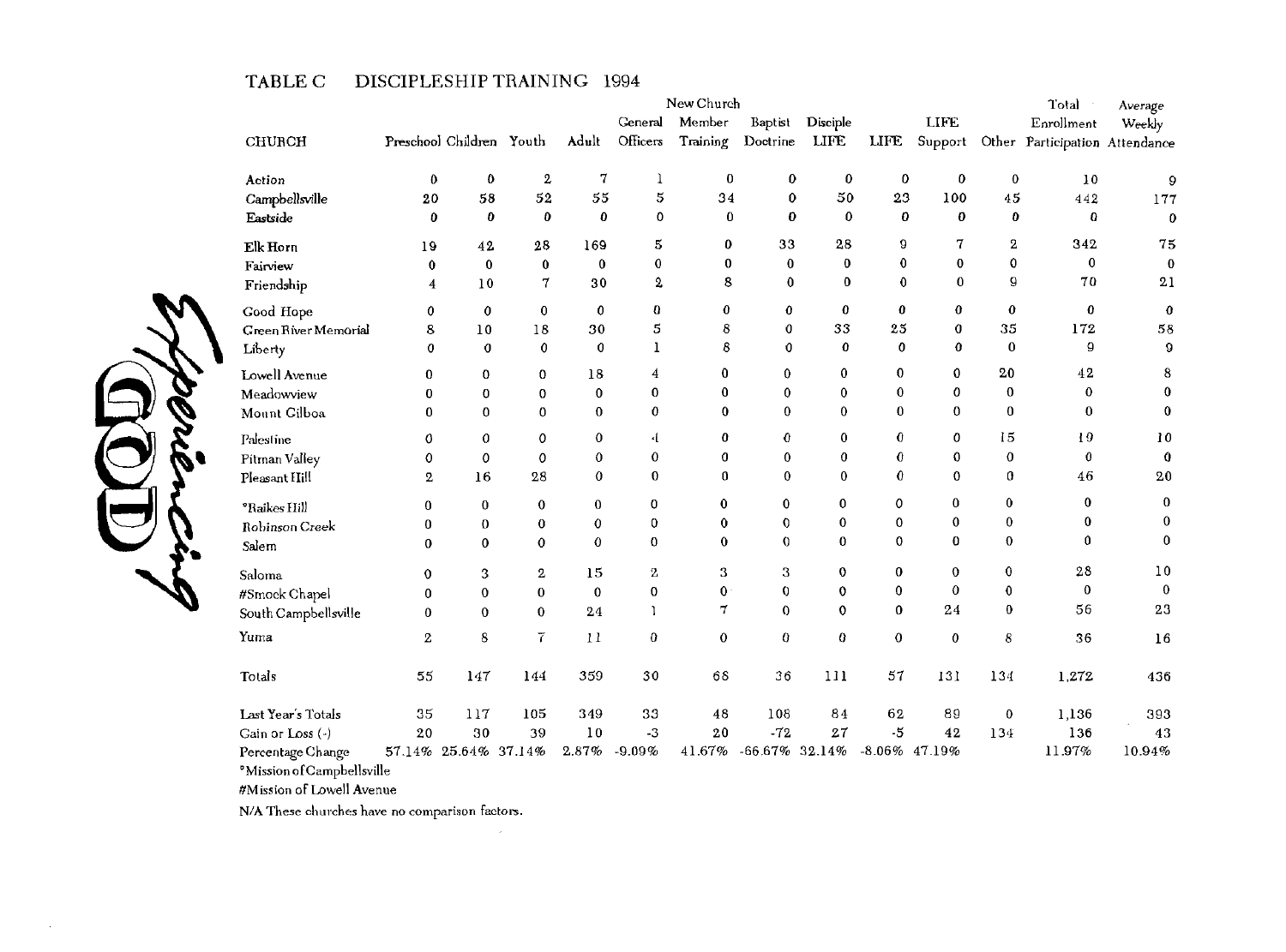# DISCIPLESHIP TRAINING DIRECTORS

| TAYLOR COUNTY BAPTIST ASSOCIATION DISCIPLESHIP TRAINING DIRECTOR           |          |
|----------------------------------------------------------------------------|----------|
| David Henderson, 277 Daniel Drive                                          | 465-5093 |
| <b>ACTON</b>                                                               |          |
| James W. Jones, 11840 Hodgenville Road                                     | 465-3548 |
| <b>CAMPBELLSVILLE</b><br>Don Lee, Box 149, Mannsville, Kentucky 42758      | 789-0723 |
| <b>EASTSIDE</b>                                                            |          |
|                                                                            |          |
| <b>ELK HORN</b>                                                            |          |
| Russell D. Watkins, 195 Jan Street                                         | 789-3615 |
| <b>FAIRVIEW</b>                                                            |          |
| <b>FRIENDSHIP</b>                                                          |          |
| Wendell Bowen, 714 Lebanon Avenue                                          | 465-8011 |
| <b>GOOD HOPE</b>                                                           |          |
|                                                                            |          |
| <b>GREEN RIVER MEMORIAL</b>                                                |          |
| Jerry Kibbons, 112 Sunset Drive                                            | 465-8098 |
| <b>LIBERTY</b> $\cdot$                                                     |          |
| <b>LOWELL AVENUE</b>                                                       |          |
| Eugene Smith, 407 Ingram Avenue                                            | 465-2820 |
| <b>MEADOWVIEW</b>                                                          |          |
| MT. GILBOA                                                                 |          |
|                                                                            |          |
| <b>PALESTINE</b>                                                           |          |
| <b>PITMAN VALLEY</b>                                                       |          |
| <b>PLEASANT HILL</b>                                                       |          |
| Jimmy Graham, 800 White Rose Road, Finley KY 42736                         | 465-4009 |
| <b>RAIKES HILL</b>                                                         |          |
| <b>ROBINSON CREEK</b>                                                      |          |
| <b>SALEM</b>                                                               |          |
| Ross Price, Chandler Street                                                | 789-2679 |
| <b>SALOMA</b>                                                              |          |
|                                                                            |          |
| <b>SMOCK CHAPEL</b>                                                        |          |
| <b>SOUTH CAMPBELLSVILLE</b>                                                |          |
| YUMA                                                                       |          |
| Shirley Hughes, 3496 Speck Ridge Road, Elk Horn, Kentucky 42733            | 465-3819 |
| All Addresses are "Campbellsville, Kentucky 49.718" unless otherwise noted |          |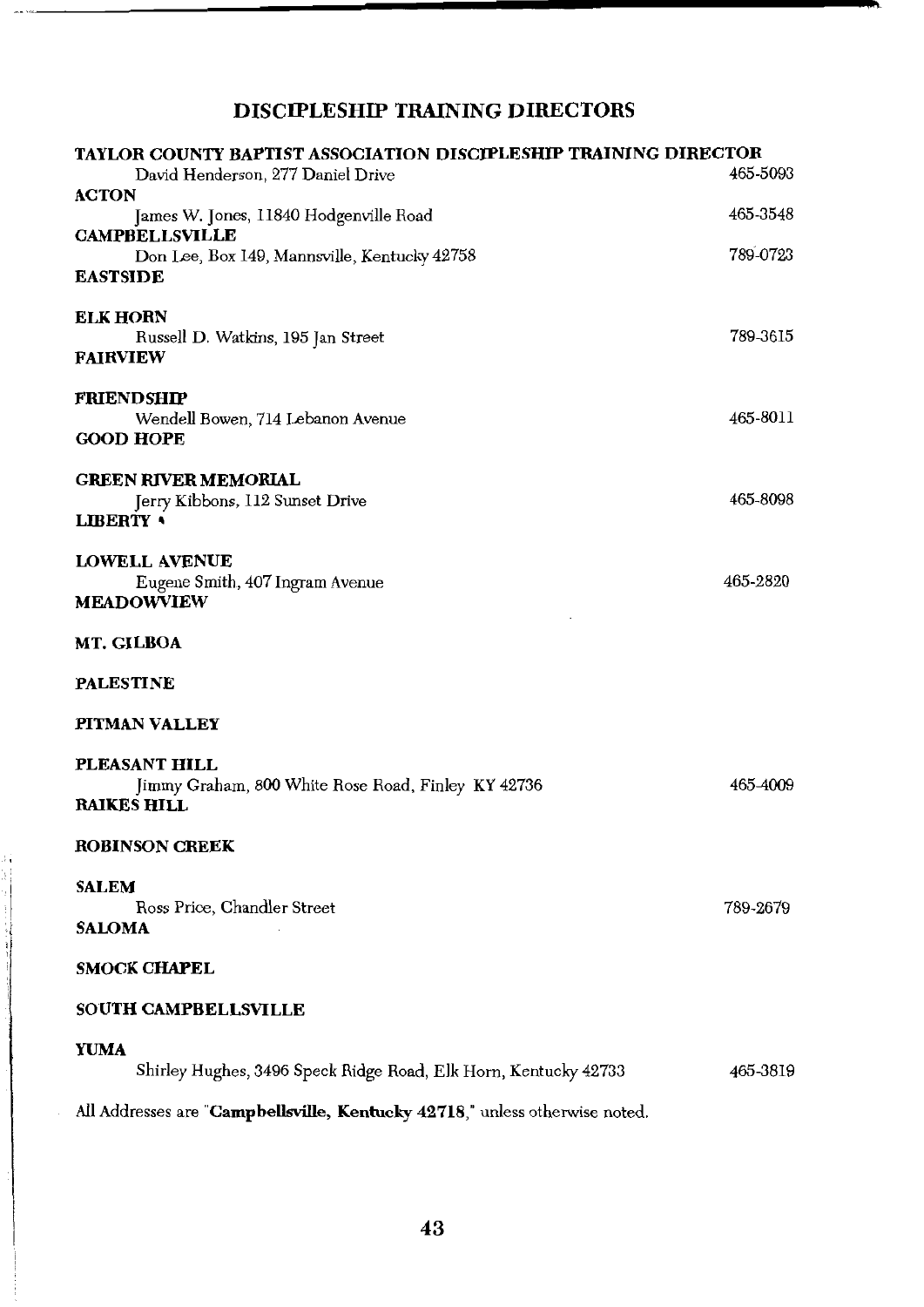## TABLE D MUSIC MINISTRY 1994

|                            |              |                                       |              |                |                |                |                |                 |                  |                                    | a Otal                |
|----------------------------|--------------|---------------------------------------|--------------|----------------|----------------|----------------|----------------|-----------------|------------------|------------------------------------|-----------------------|
|                            |              | Preschool Preschool Children Children |              |                | Youth          | Adult          | Senior         |                 | Vocal            | Instrumental                       | Music                 |
| CHURCH                     | 3 yrs.       | 4, 5                                  | $6 - 8$      | $9 - 11$       | $12 - 17$      | 18 & Older     |                |                 |                  | Adult Handbell Ensambles Ensambles | Enrollmei             |
| Action                     | $\mathbf 0$  | $\mathbf 0$                           | 0            | $\mathbf 0$    | $\mathbf 0$    | $\mathbf{z}$   | 0              | $\mathbf 0$     | $\mathbf 0$      | 0                                  | $\boldsymbol{2}$      |
| Campbellsville             | 13           | 23                                    | 51           | 84             | 45             | 80             | 0              | 69              | 4                | 21                                 | 390                   |
| Eastside                   | $\mathbf 0$  | $\mathbf{0}$                          | $\mathbf 0$  | $\mathbf 0$    | $\mathbf 0$    | $\mathbf{2}$   | $\mathbf 0$    | $\mathbf{o}$    | $\mathbf 0$      | 0                                  | $\boldsymbol{2}$      |
| Elk Horn                   | $\mathbf 0$  | 0                                     | $\mathbf 0$  | $\bf{0}$       | $\mathbf 0$    | 20             | $\mathbf 0$    | $\mathbf 0$     | 0                | 0                                  | 20                    |
| Fairview                   | 0            | $\mathbf 0$                           | 0            | $\mathbf 0$    | $\mathbf 0$    | $\mathbf{2}$   | $\mathbf 0$    | 0               | $\mathbf 0$      | 0                                  | 2                     |
| Friendship                 | 0            | 0                                     | $\mathbf{o}$ | $\bf{0}$       | 4              | 12             | $\mathbf 0$    | $\mathbf{0}$    | $\mathbf 0$      | 0                                  | 16                    |
| Good Hope                  | $\mathbf 2$  | 3                                     | 5            | 6              | $\bf{0}$       | 20             | $\bf{0}$       | $\mathbf 0$     | 0                | 0                                  | 36                    |
| Green River Memorial       | 0            | $\mathbf 0$                           | 4            | 5              | 18             | 24             | $\mathbf 0$    | $\mathbf 0$     | $\mathbf 0$      | $\bf{0}$                           | 51                    |
| Liberty                    | $\mathbf 0$  | $\bf{0}$                              | 0            | $\bf{0}$       | $\mathbf{0}$   | 21             | $\mathbf 0$    | $\bf{0}$        | $\mathbf{0}$     | 0                                  | 21                    |
| Lowell Avenue              | $\mathbf 0$  | 0                                     | 0            | $\bf{0}$       | 5              | 32             | $\mathbf 0$    | $\bf{0}$        | 3                | 0                                  | 40                    |
| Meadowview                 | $\mathbf 0$  | 0                                     | $\bf{0}$     | $\bf{0}$       | $\mathbf 0$    | 3              | $\Omega$       | $\mathbf{o}$    | 0                | 0                                  | 3                     |
| Mount Gilboa               | $\mathbf{o}$ | $\bf{0}$                              | 0            | $\bf{0}$       | $\mathbf 0$    | 15             | $\mathbf 0$    | $\bf{0}$        | $\mathbf 0$      | 0                                  | 15                    |
| Palestine                  | $\mathbf o$  | 8                                     | 10           | 15             | 7              | 20             | $\bf{0}$       | $\mathbf 0$     | 5                | $\mathbf 2$                        | 67                    |
| Pitman Valley              | $\mathbf 0$  | $\bf{0}$                              | $\mathbf 0$  | $\bf{0}$       | $\mathbf{0}$   | $\overline{2}$ | $\mathbf 0$    | $\mathbf 0$     | $\mathbf 0$      | $\bf{0}$                           | $\boldsymbol{\Omega}$ |
| Pleasant Hill              | 0            | $\bf{0}$                              | $\mathbf 0$  | $\mathbf 0$    | $\mathbf 0$    | 18             | 0              | $\bf{0}$        | 10               | 6                                  | 34                    |
| <b>Raikes Hill</b>         | 0            | $\mathbf 0$                           | 0            | $\mathbf 0$    | $\mathbf 0$    | $\mathbf 2$    | $\mathbf 0$    | $\mathbf{0}$    | $\bf{0}$         | $\bf{0}$                           | $\mathbf{\Omega}$     |
| Robinson Creek             | 0            | 0                                     | 5            | $\overline{7}$ | 6              | 30             | $\bf{0}$       | $\mathbf 0$     | $\boldsymbol{2}$ | $\bf{0}$                           | 50                    |
| Salem                      | $\Omega$     | $\bf{0}$                              | 0            | $\overline{2}$ | $\overline{2}$ | 13             | $\mathbf 0$    | $\Omega$        | $\mathbf{0}$     | $\mathbf 0$                        | 17                    |
| Saloma                     | 4            | 3                                     | 4            | 9              | 2              | 17             | $\mathbf 0$    | $\mathbf{0}$    | $\mathbf 0$      | $\mathbf{0}$                       | 39                    |
| #Smock Chapel              | 0            | $\bf{0}$                              | 0            | 0              | $\mathbf 0$    | $\mathbf 0$    | $\bf{0}$       | $\mathbf 0$     | $\mathbf{0}$     | $\bf{0}$                           | 0                     |
| South Campbellsville       | 3            | 3                                     | 4            | 6              | 3              | 21             | 0              | $\bf{0}$        | $\mathbf 0$      | 3                                  | 43                    |
| Yuma                       | 0            | $\theta$                              | 0            | $\mathbf 0$    | $\bf{0}$       | $\mathbf 0$    | $\overline{2}$ | $\mathbf{0}$    | $\mathbf{0}$     | $\bf{0}$                           | $\overline{2}$        |
| Totals                     | 22           | 40                                    | 83           | 134            | 92             | 356            | 2              | 69              | 24               | 32                                 | 854                   |
| Last Year's Totals         | 52           |                                       | 108          | 133            | 124            | 301            | 72             | 30              | 31               | 115                                | 968                   |
| Gain or Loss $(-)$         | $-30$        |                                       | $-25$        | $\mathbf{1}$   | $-32$          | 55             | $-70$          | 39              | $-7$             | $-83$                              | $-114$                |
| Percentage Change          | $-57.69%$    |                                       | $-23.15%$    | 0.75%          | $-25.81%$      | 18.27%         |                | -97.22% 130.00% | $-22.58%$        | $-72.17%$                          | $-11.789$             |
| *Mission of Campbellsville |              |                                       |              |                |                |                |                |                 |                  |                                    |                       |

 $\sim \cdot$ 

Mission of Lowell Avenue

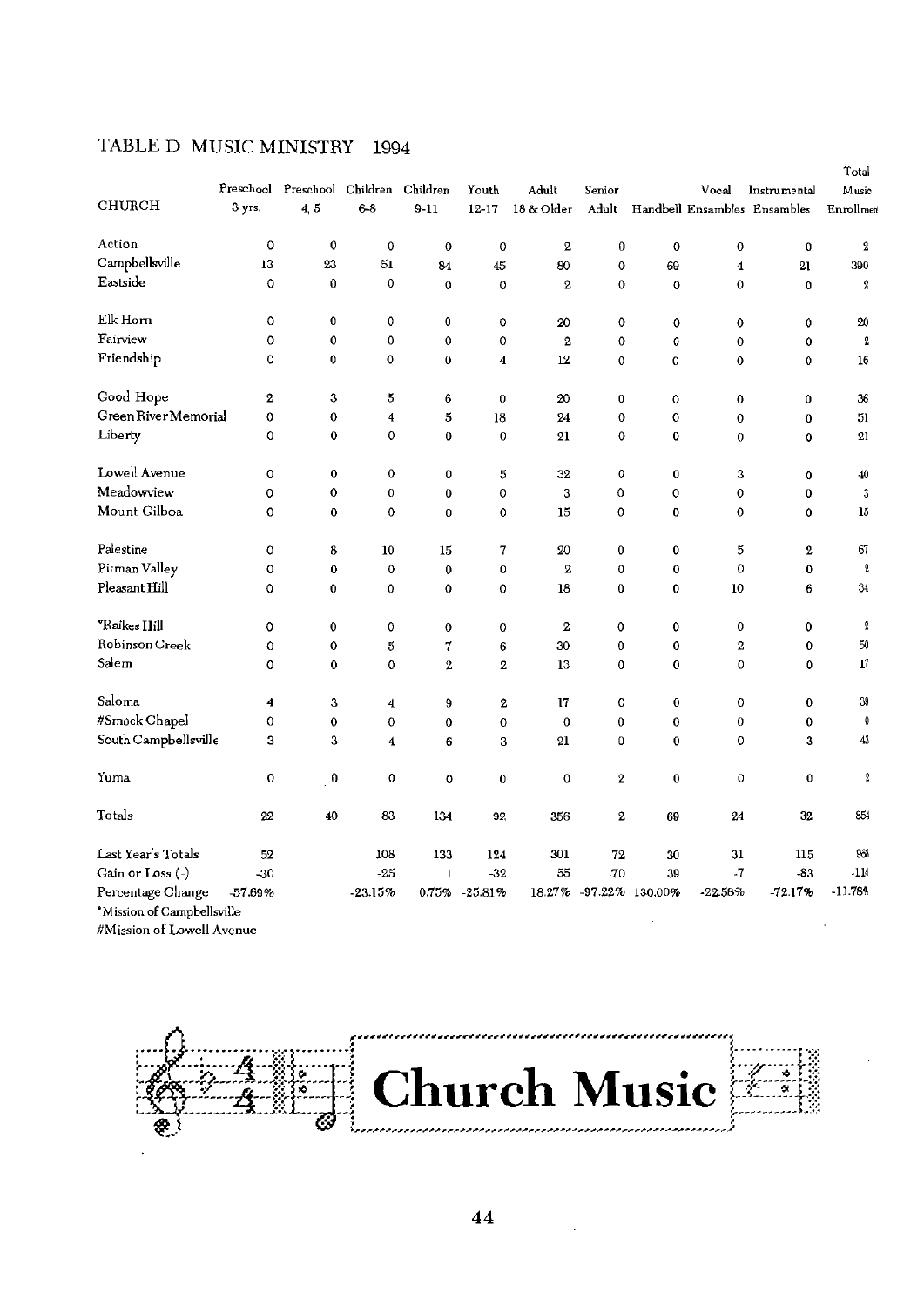# **MUSIC DIRECTORS**

## TAYLOR COUNTY BAPTIST ASSOCIATION MUSIC DIRECTOR

| <b>ACTON</b>                                                    |          |
|-----------------------------------------------------------------|----------|
| Jamie Beck, 1715 Kindness Road                                  | 465-7856 |
| <b>CAMPBELLSVILLE</b>                                           |          |
| Rev. Ed Garr, P. O. Box 279, 42719-0279                         | 465-7462 |
| <b>EASTSIDE</b>                                                 |          |
| Jim Sabo, Sr., 1784 Spurlington Road<br><b>ELK HORN</b>         | 465-4100 |
| Romey Reynolds, 79 Meadowview Drive                             | 465-4607 |
| <b>FAIRVIEW</b>                                                 |          |
| Lewis Cox, 2868 Barney School Road                              | 465-7869 |
| <b>FRIENDSHIP</b>                                               |          |
|                                                                 |          |
| <b>GOOD HOPE</b>                                                |          |
| Mary Ellen Hedgespeth, Hollybrook                               | 465-5156 |
| <b>GREEN RIVER MEMORIAL</b><br>Chris Mason, 58 Anna Court       | 789-2264 |
| <b>LIBERTY</b>                                                  |          |
| Brian Wise, 160 North Calvary Road                              | 789-2656 |
| <b>LOWELL AVENUE</b>                                            |          |
| Lisa Gupton, 484 Bear Track Road                                | 465-7394 |
| <b>MEADOWVIEW</b>                                               |          |
| Ernie Houk, 803 Proctor-Knott                                   | 465-5415 |
| MT. GILBOA                                                      |          |
| Nancy Hunt, 902 Gardenia Avenue                                 | 465-4808 |
| PALESTINE                                                       | 465-4527 |
| Kelly Calmes, 5939 Saloma Road<br>PITMAN VALLEY                 |          |
| Monte Benningfield, 363 Sharon Drive                            | 465-6759 |
| PLEASANT HILL                                                   |          |
| Jimmy Graham, 800 White Rose Road, Finley KY 42736              | 465-4009 |
| <b>RAIKES HILL</b>                                              |          |
| Jim Cheatham, 3564 Bass Ridge Road, Elk Horn KY 42733           | 465-7159 |
| <b>ROBINSON CREEK</b>                                           |          |
| Jerry Parker, 838 Martin Road                                   | 465-3418 |
| SALEM<br>Mr. Jacky Arvin, 601 Hunters Run                       | 465-7139 |
| <b>SALOMA</b>                                                   |          |
| Connie Tucker                                                   | 789-1484 |
| <b>SMOCK CHAPEL</b>                                             |          |
|                                                                 |          |
| <b>SOUTH CAMPBELLSVILLE</b>                                     |          |
| James E. Durham, 2134 Greensburg Road                           | 465-3331 |
| YUMA                                                            |          |
| Wendell Thompson, 1305 Hovious Ridge Road, Casey Creek KY 42723 | 384-4876 |
|                                                                 |          |

All Addresses are 'Campbellsville, Kentucky 42718," unless otherwise noted.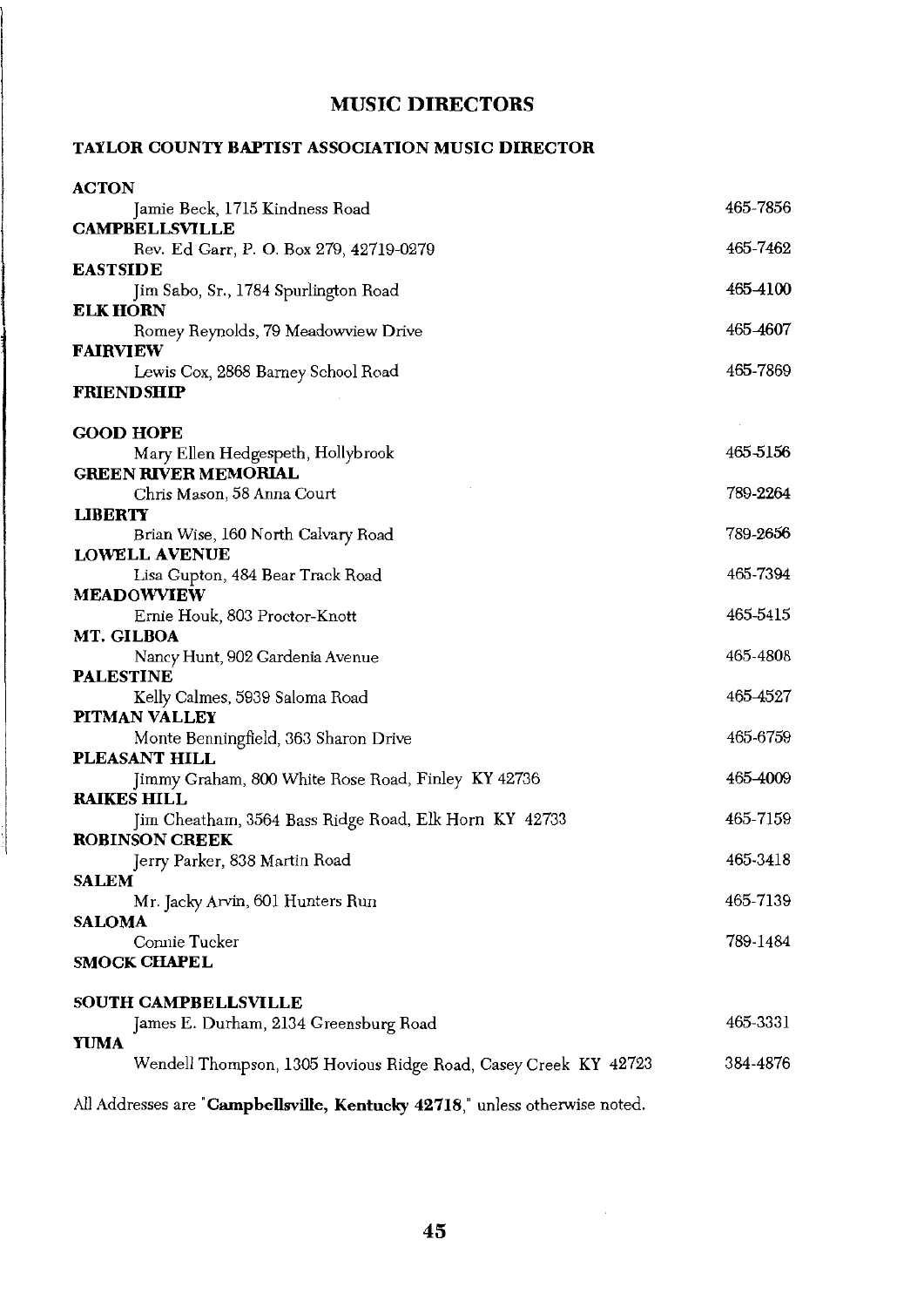# TABLE E WOMEN'S MISIONARY UNION 1994

|                          | MISSION          | <b>GIRLS IN</b> | <b>ACTEENS</b> | <b>B.Y.W.</b>    | <b>BAPTIST</b> | W.M.U.       | <b>TOTAL</b>       |
|--------------------------|------------------|-----------------|----------------|------------------|----------------|--------------|--------------------|
| <b>CHURCH</b>            | <b>FRIENDS</b>   | <b>ACTION</b>   |                |                  | <b>WOMEN</b>   |              | OFFICERS ENROLLMEN |
| Action                   | $\mathbf 0$      | $\mathbf 0$     | 0              | $\pmb{0}$        | $\bf{0}$       | $\pmb{0}$    | 0                  |
| Campbellsville           | 39               | 72              | 21             | $\pmb{0}$        | 31             | 5            | 168                |
| Eastside                 | $\bf{0}$         | $\bf{0}$        | 0              | $\mathbf 0$      | $\bf{0}$       | $\bf{0}$     | $\bf{0}$           |
| Elk Horn                 | 40               | 22              | 0              | 6                | 3              | $\mathbf{2}$ | 73                 |
| Fairview                 | $\pmb{0}$        | 0               | 0              | $\mathbf 0$      | $\bf{0}$       | Û            | 0                  |
| Friendship               | 5                | 8               | 7              | 11               | 12             | $\mathbf 2$  | 45                 |
| Good Hope                | $\boldsymbol{4}$ | 9               | 4              | 12               | 12             | 5            | 46                 |
| Green River Memorial     | 9                | 6               | $\overline{9}$ | 12               | 8              | 12           | 56                 |
| Liberty                  | 9                | 8               | 9              | $_{11}$          | 10             | $\mathbf{I}$ | 48                 |
| Lowell Avenue            | 10               | 24              | 12             | 10               | 20             | 8            | 84                 |
| Meadowview               | 0                | $\pmb{0}$       | 0              | $\pmb{0}$        | $\bf{0}$       | $\bf{0}$     | $\bf{0}$           |
| Mount Gilboa             | $\overline{5}$   | 3               | 5              | $\bf{0}$         | 14             | 6            | 33                 |
| Palestine                | 6                | 11              | 5              | $\bf{0}$         | 19             | 7            | 48                 |
| Pitman Valley            | $\mathbf 0$      | $\pmb{0}$       | $\bf{0}$       | $\mathbf 0$      | $\mathbf 0$    | 0            | 0                  |
| Pleasant Hill            | 20               | 17              | 15             | 21               | 28             | 7            | 108                |
| <sup>*</sup> Raikes Hill | 0                | $\mathbf 0$     | $\bf{0}$       | $\bf{0}$         | $\bf{0}$       | $\pmb{0}$    | 0                  |
| Robinson Creek           | 5                | $10$            | 10             | $\boldsymbol{2}$ | 20             | 1            | 48                 |
| Salem                    | 3                | 5               | 4              | $\bf{0}$         | 10             | 1            | 23                 |
| Saloma                   | 0                | 0               | 0              | 0                | 12             | 0            | 12                 |
| #Smock Chapel            | $\mathbf 0$      | $\bf{0}$        | 0              | $\mathbf 0$      | $\bf{0}$       | $\bf{0}$     | 0                  |
| South Campbellsville     | 6                | 10              | $\bf{0}$       | 38               | 10             | 6            | 70                 |
| Yuma                     | ı                | 7               | 6              | 3                | 7              | 7            | 31                 |
| Totals                   | 162              | 212             | 107            | 126              | 216            | 70           | 893                |
| Last Year's Totals       | 135              | 203             | 109            | 113              | 271            | 57           | 888                |
| Gain or Loss (-)         | 27               | 9               | $-2$           | 13               | $-55$          | 13           | 5                  |
| Percentage Change<br>    | 20.00%           | 4.43%           | $-1.83%$       | 11.50%           | $-20.30%$      | 22.81%       | 0.56%              |

*Mission of Campbellsville* 

#Mission of Lowell Avenue

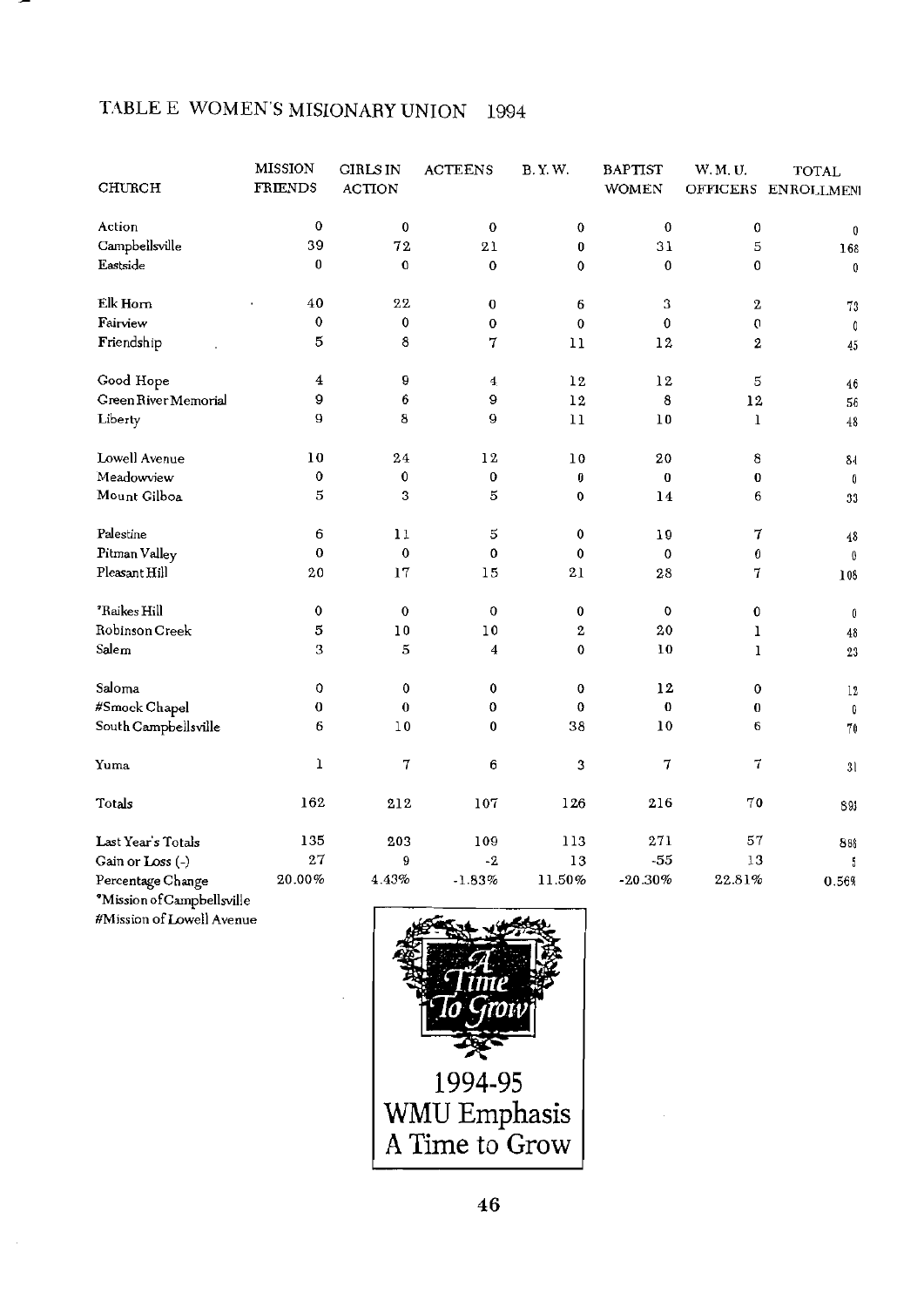## WOMEN'S MISSIONARY UNION DIRECTORS

| TAYLOR COUNTY BAPTIST ASSOCIATION W.M.U. DIRECTOR<br>Mary Lou Hadley, 157 Stevens Court<br>ACTON                            | 789-1399             |
|-----------------------------------------------------------------------------------------------------------------------------|----------------------|
| <b>CAMPBELLSVILLE</b><br>Denise Henderson, 277 Daniel Drive, 42718<br>Liz Shaw, 214 Matthew Street<br><b>EASTSIDE</b>       | 465-5093<br>465-4697 |
| <b>ELK HORN</b><br>Deanna Campbell, 2014 Old Summersville Road<br>FAIRVIEW                                                  | 789-4493             |
| <b>FRIENDSHIP</b><br>Geraldine Jones, 5025 Bengal Road<br><b>GOOD HOPE</b>                                                  | 465-5156             |
| Nelle Blevins, 1906 Brownington Way<br><b>GREEN RIVER MEMORIAL</b>                                                          | 465-6169             |
| Marilyn Shreve, 142 Soule Chapel<br>LIBERTY<br>Doris Magers, 3281 New Lebanon Road                                          | 465-8039<br>465-7900 |
| <b>LOWELL AVENUE</b><br>Joyce Graham, 106 Pearl Circle<br><b>MEADOWVIEW</b>                                                 | 789-1750             |
| MT. GILBOA<br>Laquita Hunt, 2305 White Rose Road<br><b>PALESTINE</b><br>Mary Lou Hadley, 157 Stevens Court<br>PITMAN VALLEY | 465-7671<br>789-1399 |
| <b>PLEASANT HILL</b><br>Judy Whatley, 381 Owl Creek Road<br><b>RAIKES HILL</b>                                              | 465-7141             |
| <b>ROBINSON CREEK</b><br>Eulelai Wilkins, 2564 Smith Ridge Road<br>SALEM                                                    | 465-6477             |
| Sharon Wayne, 6700 Hodgenville Road<br><b>SALOMA</b><br>Betty Pyles, 1814 Saloma Road<br><b>SMOCK CHAPEL</b>                | 789-1088<br>465-3394 |
| <b>SOUTH CAMPBELLSVILLE</b><br>Helen Gray, 28 Anna Court 789-2484                                                           |                      |
| YUMA<br>Stacey Thompson, 1305 Hovious Ridge Road, Casey Creek KY 42723                                                      | 384-4876             |
| All Addresses are "Campbellsville. Kentucky 42718." unless otherwise noted.                                                 |                      |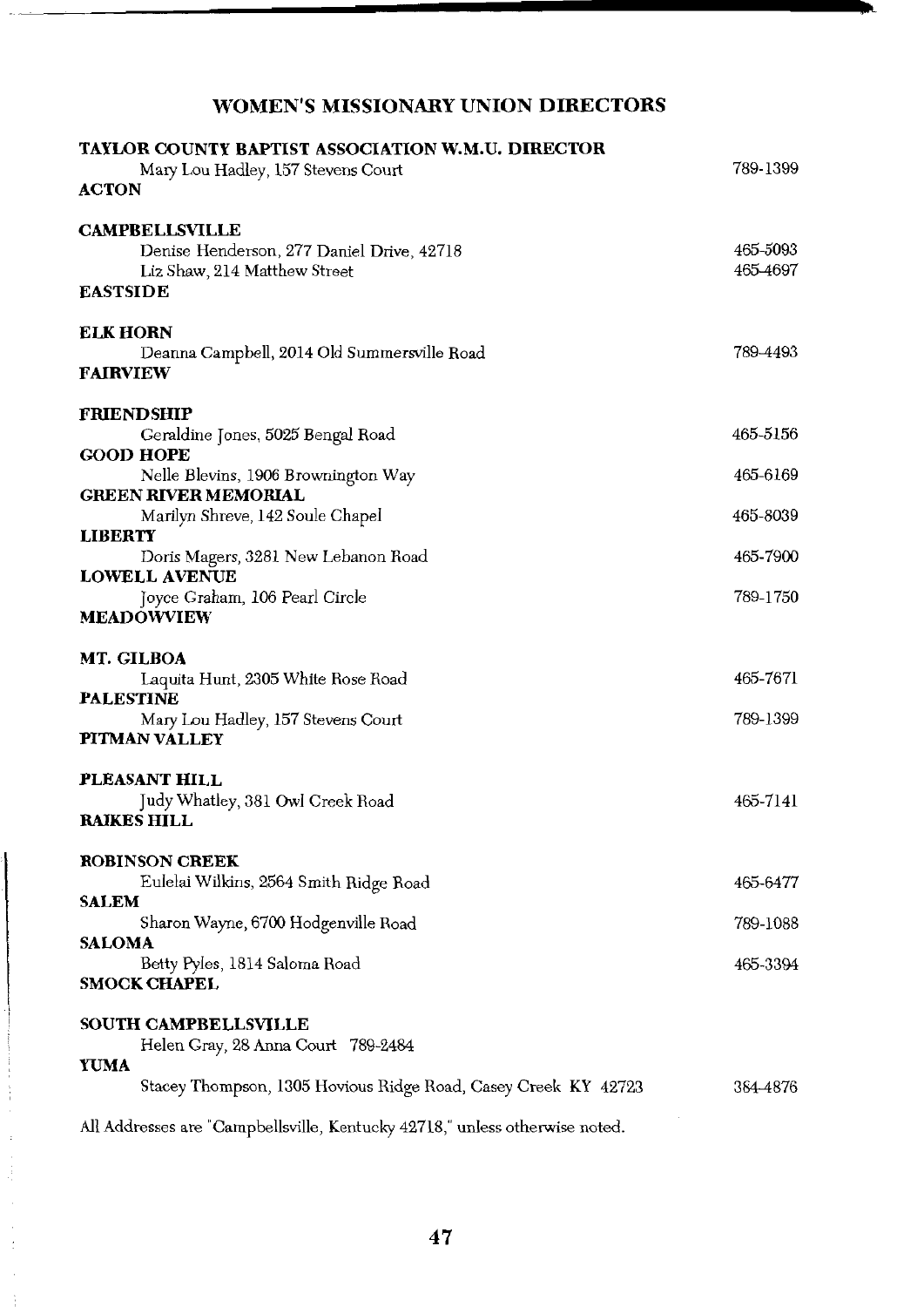#### TABLE F BROTHERHOOD 1994

|                          |             |                  |                    | rugn Senool |                     |                  |                     |                      |             |
|--------------------------|-------------|------------------|--------------------|-------------|---------------------|------------------|---------------------|----------------------|-------------|
|                          | Lads        |                  | Crusaders Pioneers | Baptist     | Baptist             | Baptist          | Mission             | Action               | Brotherhood |
| CHURCH                   |             |                  |                    | Young Men   | Young Men           | Men              | Project             | Group                | Ennrollment |
| Action                   | 0           | $\pmb{0}$        | $\mathbf 0$        | 0           | $\bf{0}$            | 0                | $\mathbf 0$         | $\boldsymbol{0}$     | 0           |
| Campbellsville           | 28          | 33               | $\mathbf 0$        | 3           | $\mathbf 0$         | $\mathbf 0$      | $\mathbf 0$         | 35                   | 99          |
| Eastside                 | $\mathbf 0$ | $\mathbf o$      | $\mathbf 0$        | 0           | $\mathbf 0$         | $\mathbf 0$      | $\theta$            | $\boldsymbol{0}$     | $\mathbf 0$ |
| Elk Horn                 | 14          | 12               | $\mathbf 0$        | 0           | $\,0$               | $\mathbf 0$      | $\mathsf{o}\xspace$ | 0                    | 26          |
| Fairview                 | 0           | $\bf 0$          | $\mathbf 0$        | 0           | $\mathbf 0$         | $\mathbf 0$      | $\circ$             | $\mathbf 0$          | $\mathbf 0$ |
| Friendship               | 5           | 2                | ı                  | ı           | 5                   | 10               | 5                   | 5                    | 34          |
| Good Hope                | 3           | 3                | $\,2\,$            | 0           | 0                   | 10               | $\overline{\bf 4}$  | 0                    | 22          |
| Green River Memorial     | 3           | $\boldsymbol{4}$ | 7                  | 5           | $\mathbf 0$         | 6                | $\mathbf 2$         | 3                    | 30          |
| Liberty                  | 6           | 5                | $\overline{2}$     | $\mathbf 0$ | $\mathbf 0$         | 12               | $\bf{0}$            | $\mathbf 0$          | 25          |
| Lowell Avenue            | $\bf{4}$    | 6                | 0                  | 0           | $\mathbf 0$         | 12               | $\tau$              | 9                    | 38          |
| Meadowview               | 0           | 0                | 0                  | 0           | 0                   | $\,0\,$          | 0                   | 0                    | 0           |
| Mount Gilboa             | 0           | $\mathbf 0$      | 4                  | 0           | 4                   | 8                | $\boldsymbol{0}$    | 5                    | 21          |
| Palestine                | $\mathbf 0$ | $\mathbf 0$      | 0                  | 2           | $\pmb{0}$           | 15               | $\mathbf 0$         | ı                    | 18          |
| Pitman Valley            | 0           | 0                | $\mathbf 0$        | $\mathbf 0$ | $\mathbf 0$         | $\mathbf 0$      | $\bf{0}$            | $\boldsymbol{0}$     | $\bf{0}$    |
| Pleasant Hill            | 5           | 5                | $\mathbf 0$        | 2           | $\mathbf 0$         | 25               | $\boldsymbol{0}$    | 0                    | 37          |
| <sup>*</sup> Raikes Hill | 0           | 0                | $\mathbf 0$        | 0           | $\,0$               | $\mathbf 0$      | $\pmb{0}$           | $\,0$                | $\mathbf 0$ |
| Robinson Creek           | 13          | 5                | 7                  | 3           | $\mathbf 0$         | 26               | $\mathbf 0$         | $\mathbf 0$          | 54          |
| Salem                    | $\,1$       | 3                | $\overline{\bf 4}$ | 0           | $\mathbf 0$         | $\mathbf 0$      | 0                   | $\mathbf 0$          | 8           |
| Saloma                   | $\mathbf 2$ | 3                | 0                  | 3           | ı                   | 10               | 0                   | $\pmb{0}$            | 19          |
| #Smock Chapel            | $\pmb{0}$   | $\boldsymbol{0}$ | $\mathbf 0$        | 0           | $\mathsf{O}\xspace$ | 0                | 0                   | $\mathbf 0$          | $\mathbf 0$ |
| South Campbellsville     | 0           | 5                | $\mathbf 0$        | 0           | 9                   | 12               | 0                   | 0                    | 26          |
| Yuma                     | $\mathbf 2$ | 3                | $\boldsymbol{4}$   | $\,2\,$     | $\mathbf 0$         | $\boldsymbol{2}$ | $\mathsf{O}\xspace$ | 0                    | 13          |
| Totals                   | 86          | 89               | 31                 | 21          | 19                  | 148              | 18                  | 58                   | 470         |
| Last Year's Totals       | 105         | 83               | 36                 | 21          | 24                  | 170              | 46                  | 5                    | 538         |
| Gain or Loss (-)         | $-19$       | 6                | $-5$               | 0           | $-5$                | $-22$            | $-28$               | 53                   | $-68$       |
| Percentage Change        | $-18.10%$   | 7.23%            | $-13.89%$          | 0.00%       | $-20.83\% -12.94\%$ |                  |                     | $-60.87\%$ 1.060.00% | $-12.64%$   |

\*Mission of Campbellsville

//Mission of Lowell Avenue

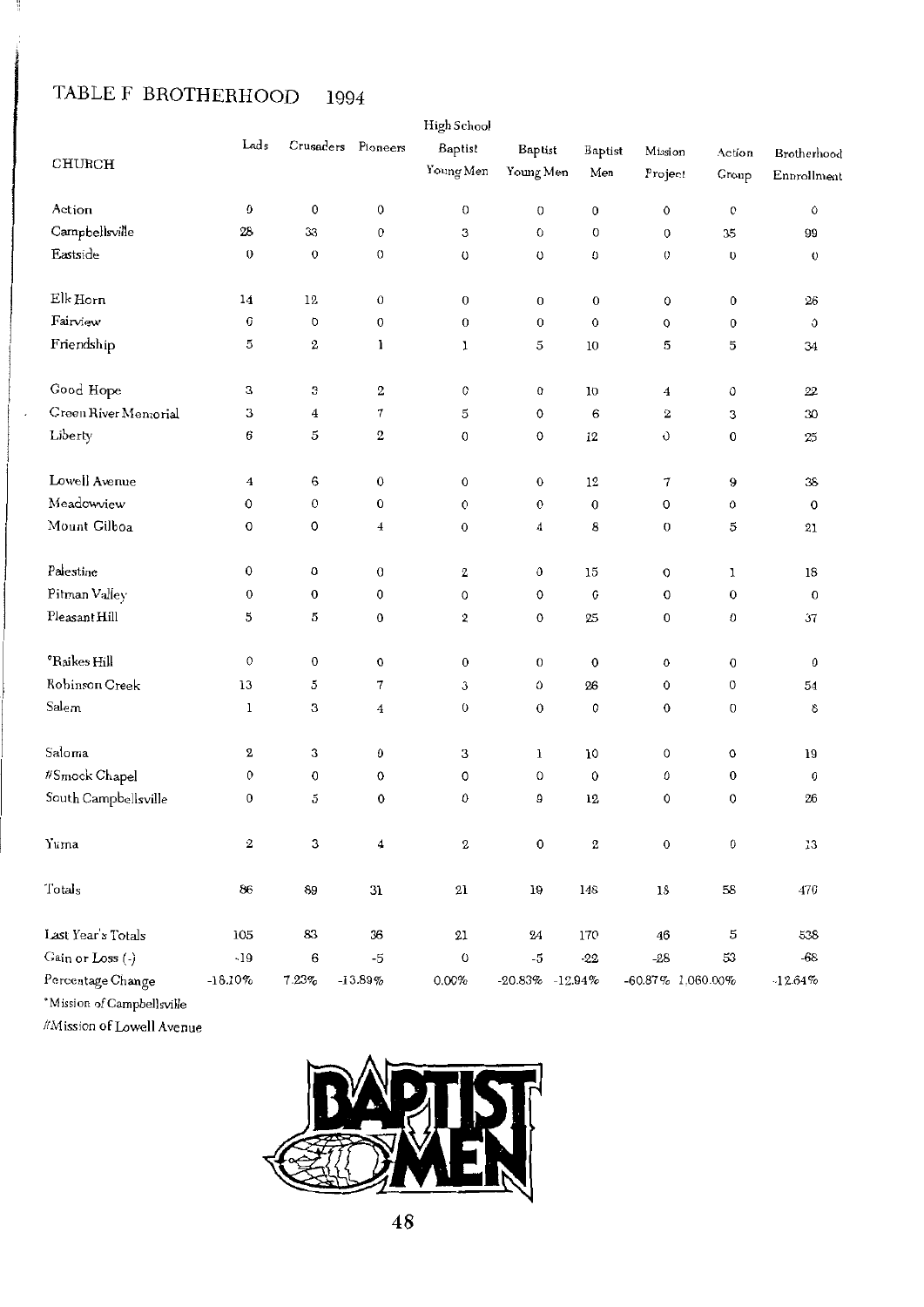## **BROTHERHOOD DIRECTORS**

| TAYLOR COUNTY BAPTIST ASSOCIATION BROTHERHOOD DIRECTOR |          |
|--------------------------------------------------------|----------|
| Darrell Hunt, 902 Gardenia Avenue                      | 465–4808 |
| <b>ACTON</b>                                           |          |
| <b>CAMPBELLSVILLE</b>                                  |          |
| Barry Bertram, P. O. Box 27                            | 465-7273 |
| <b>EASTSIDE</b>                                        |          |
| Marshall Webb, 602 East First Street                   | 465-6754 |
| ELK HORN                                               |          |
| <b>FAIRVIEW</b>                                        |          |
| <b>FRIENDSHIP</b>                                      |          |
| James Kendall, 656 Fairview Road                       | 465-5640 |
| <b>GOOD HOPE</b>                                       |          |
| Mike Russell, 164 Blue Hole Road                       | 465-7769 |
| <b>GREEN RIVER MEMORIAL</b>                            |          |
| Fred Russell, 1811 Lone Valley Road                    | 465-8240 |
| <b>LIBERTY</b>                                         |          |
| Terry Walker, Liberty Road                             | 789-1409 |
| <b>LOWELL AVENUE</b>                                   |          |
| Ray Flewwellen, 1398 Old Lebanon Road                  | 465-5097 |
| <b>MEADOWVIEW</b>                                      |          |
| MT. GILBOA                                             |          |
| Darrell Hunt, 902 Gardenia Avenue                      | 465-4808 |
| <b>PALESTINE</b>                                       |          |
| Marty Shields, 327 Palestine Road                      | 789-3293 |
| PITMAN VALLEY                                          |          |
| PLEASANT HILL                                          |          |
| Bill Carter, 101 Wellington Court                      | 789-2066 |
| <b>RAIKES HILL</b>                                     |          |
| <b>ROBINSON CREEK</b>                                  |          |
| Mike Sprowles, 183 Highland Drive                      | 789-1148 |
| SALEM                                                  |          |
| <b>SALOMA</b>                                          |          |
| Larry Marcum, 1019 Chaney Pike                         | 465-3946 |
| <b>SMOCK CHAPEL</b>                                    |          |
|                                                        |          |
| <b>SOUTH CAMPBELLSVILLE</b>                            |          |
| Keith McMahan, 293 Smith Ridge Road                    | 465-5772 |
| YUMA                                                   |          |
| Garry Bault, 904 White Oak Church Road,                |          |
| Casey Creek KY 42723                                   | 465-3921 |

All Addresses are "Campbellsville, Kentucky 42718," unless otherwise noted.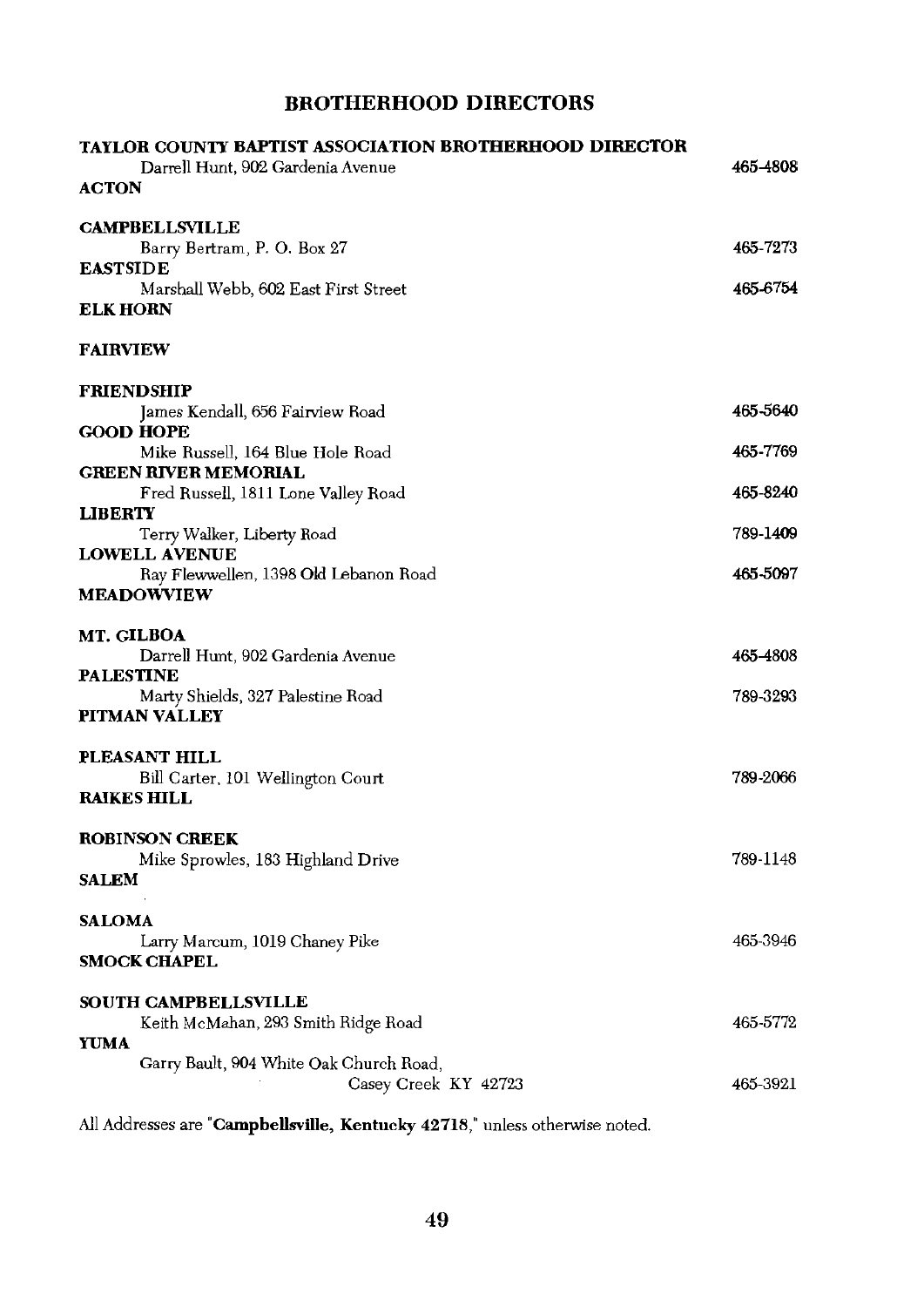## TABLE G OFFERINGS, RECEIPTS, AND LOCAL EXPENDITURES 1994

|                             |                         |           | Total                 |           |             |           |                                                      |           |          | Other     | Total                     |                  | Ratio      |
|-----------------------------|-------------------------|-----------|-----------------------|-----------|-------------|-----------|------------------------------------------------------|-----------|----------|-----------|---------------------------|------------------|------------|
|                             | Undesignated Designated |           | Tithes &              | Other     | Total       | Staff     | New                                                  | Debt      | Church   | Local     | Local                     |                  | Loc. Exp.: |
| CHURCH                      | Offerings               | Cifts     | Offerings             | Receipts  | Receipts    |           | Salaries Construction Retirement Literature Expenses |           |          |           | Expenses Baptisms Baptism |                  |            |
|                             |                         |           |                       |           |             |           |                                                      |           |          |           |                           |                  |            |
| Action                      | \$10,505                | \$383     | \$10,888              | \$3,000   | \$13,888    | \$7,490   | \$0                                                  | $\$0$     | \$530    | \$1,200   | \$9,220                   | $\boldsymbol{0}$ | N/A        |
| Campbellsville              | \$672,676               | \$413.952 | \$1,086,628           | \$260,664 | \$1,347,292 | \$240,440 | \$0                                                  | \$254,334 | \$22,833 | \$201,404 | \$719,011                 | 36               | \$19,973   |
| Eastside                    | \$8,128                 | \$83      | \$8,211               | \$75      | \$8,286     | \$4,450   | \$0                                                  | $\$0$     | \$223    | \$2,364   | \$7,037                   | 0                | N/A        |
| Elk Hom                     | \$157,581               | \$24,170  | \$181,751             | \$94      | \$181,845   | \$89,005  | \$0                                                  | \$3,873   | \$8,013  | \$18,537  | \$119,428                 | 19               | \$6,286    |
| Fairview                    | \$11,749                | \$698     | \$12,447              | \$0       | \$12,447    | \$7,655   | \$0                                                  | \$0       | \$522    | \$2,286   | \$10,463                  | $\Omega$         | N/A        |
| Friendship                  | \$41,109                | \$16,629  | \$57,738              | \$0       | \$57,738    | \$16,463  | \$0                                                  | \$3,350   | \$5,722  | \$14,961  | \$40,496                  | 12               | \$3,375    |
| Good Hope                   | \$74,402                | \$22,586  | \$96,988              | \$0       | \$96,988    | \$30,440  | \$0                                                  | \$0       | \$3,645  | \$14,988  | \$49,073                  | 6                | \$8,179    |
| Green River Memorial        | \$73,750                | \$17,362  | \$91,112              | \$3,189   | \$94,301    | \$34,376  | \$0                                                  | \$0       | \$5,306  | \$19,898  | \$59,580                  | 9                | \$6,620    |
| Liberty                     | \$40,279                | \$4,115   | \$44,394              | \$485     | \$44,879    | \$15,209  | \$0                                                  | \$0       | \$3,086  | \$17,997  | \$36,292                  | 8                | \$4,536    |
| Lowell Avenue               | \$111,652               | \$26,948  | \$138,600             | \$3,900   | \$142,500   | \$56,107  | \$0                                                  | \$6,997   | \$6,465  | \$64,941  | \$134,510                 | 4                | \$33,628   |
| Meadowview                  | \$25,481                | \$2,734   | \$28,215              | \$2,045   | \$30,260    | \$12,616  | \$0                                                  | \$0       | \$692    | \$9,013   | \$22,321                  | 0                | N/A        |
| Mount Gilboa                | \$36,279                | \$8,587   | \$44,866              | \$90      | \$44,956    | \$20,530  | \$0                                                  | \$0       | \$2,095  | \$7,344   | \$29,969                  | $\mathbf{2}$     | \$14,984   |
| Palestine                   | \$109,517               | \$23,585  | \$133,102             | \$208     | \$133,310   | \$43,239  | \$0                                                  | \$1,251   | \$4,049  | \$30,083  | \$78,622                  | 11               | \$7,147    |
| Pitman Valley               | \$17,376                | \$4,234   | \$21,610              | \$0       | \$21,610    | \$6,625   | \$0                                                  | \$0       | \$376    | \$4,317   | \$11,318                  | 3                | \$3,773    |
| Pleasant Hill               | \$139,660               | \$37,394  | \$177,054             | \$453     | \$177,507   | \$34,636  | \$0                                                  | \$0       | \$5,492  | \$50,365  | \$90,493                  | 4                | \$22,623   |
| <b>*Raikes Hill</b>         | \$124                   | \$0       | \$124                 | \$0       | \$124       | \$7,950   | \$0                                                  | \$0       | \$666    | \$5,300   | \$13,916                  |                  | \$13,916   |
| Robinson Creek              | \$102,429               | \$6,661   | \$109,090             | \$361     | \$109,451   | \$20,368  | \$0                                                  | \$14,904  | \$5,575  | \$23,190  | \$64,037                  | 18               | \$3,558    |
| Salem                       | \$68,531                | \$6,757   | \$75,288              | \$428     | \$75,716    | \$24,321  | \$0                                                  | \$0       | \$3,203  | \$34,723  | \$62,247                  | $\mathbf 0$      | N/A        |
| Saloma                      | \$26,860                | \$2,634   | \$29,494              | \$2,749   | \$32,243    | \$11,840  | \$0                                                  | \$0       | \$1,415  | \$3,245   | \$16,500                  | 5                | \$3,300    |
| #Smock Chapel               | \$1,226                 | \$0       | \$1,226               | \$0       | \$1,226     | \$0       | \$0                                                  | \$0       | \$0      | \$2,739   | \$2,739                   | $\boldsymbol{0}$ | N/A        |
| South Campbellsville        | \$150,113               | \$13,338  | \$163,451             | \$170     | \$163,621   | \$64,411  | \$0                                                  | \$11,881  | \$6,339  | \$75,435  | \$158,066                 | 10               | \$15,807   |
| Yuma                        | \$19,832                | \$3,590   | \$23,422              | \$1,460   | \$24,882    | \$7.800   | \$0                                                  | \$0       | \$1,539  | \$5,764   | \$15,103                  | 4                | \$3,776    |
| Totals                      | \$1,899,259             |           | \$636,440 \$2,535,699 | \$279,371 | \$2,815,070 | \$755,971 | \$0                                                  | \$296,590 | \$87,786 |           | \$610,094 \$1,750,441     | \$152            | \$11,516   |
| Last Year's Totals          | \$1,880,543             | \$570,660 | \$2,451,203           | \$72,670  | \$2,523,873 | \$75,000  | \$737,313                                            | \$295,860 | \$83,198 |           | \$595,867 \$1,715,084     | \$160            | \$10,719   |
| Gain or Loss (-)            | \$18,716                | \$65,780  | \$84,496              | \$206,701 | \$291,197   | \$680,971 | $(\$737,313)$                                        | \$730     | \$4,588  | \$14,227  | \$35,357                  | (38)             | \$797      |
| Percentage Change           | 1.00%                   | 11.53%    | 3.45%                 | 284.44%   | 11.54%      | 907.96%   | $(100.00\%)$                                         | $0.25\%$  | 5.51%    | 2.39%     | 2.06%                     | $(5.00\%)$       | 7.43%      |
| Mission of Campbellsville." |                         |           |                       |           |             |           |                                                      |           |          |           |                           |                  |            |

 $\sim$ 

#Mission of Lowell Avenue

N/A These churches have no comparison factors.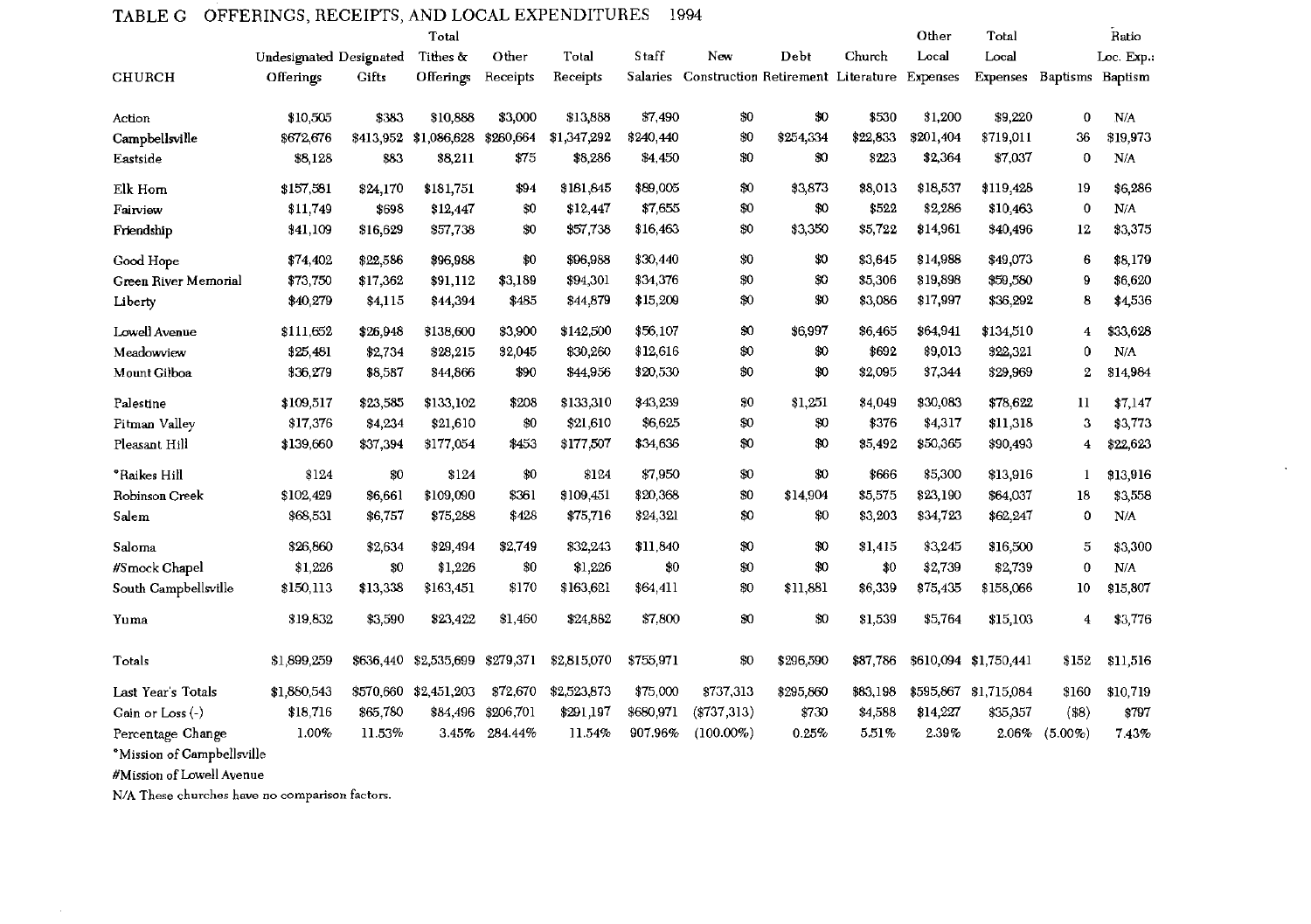## **TREASURERS**

| TAYLOR COUNTY BAPTIST ASSOCIATION TREASURER                  |          |
|--------------------------------------------------------------|----------|
| David Gaddie, 305 Summit Drive                               | 789-2193 |
| <b>ACTON</b>                                                 |          |
| Jack Beck, 1715 Kindness Road                                | 465-7856 |
| <b>CAMPBELLSVILLE</b>                                        |          |
| Henry Lee, # 1 Hastings Circle                               | 789-1095 |
| <b>EASTSIDE</b>                                              |          |
| Fannie Webb, 110 Coakley Street                              | 465-4231 |
| <b>ELK HORN</b>                                              |          |
| Karen McMahan, 625 Lebanon Avenue                            | 789-3272 |
| <b>FAIRVIEW</b>                                              |          |
| Connie Tucker, 6495 Spurlington Road                         | 465-7901 |
| <b>FRIENDSHIP</b>                                            |          |
| Milton Jones, 5025 Bengal Road                               | 465-5156 |
| <b>GOOD HOPE</b>                                             |          |
| Terry Dabney, 418 Lebanon Avenue                             | 465-2933 |
| <b>GREEN RIVER MEMORIAL</b>                                  | 465-6533 |
| David Cox, 111 Woodbridge 465-6533                           |          |
| <b>LIBERTY</b>                                               | 465-4366 |
| Robert L. Wise, 460 Spurlington Road<br><b>LOWELL AVENUE</b> |          |
| Henry Pippin, 301 Steeplechase                               | 465-3952 |
| <b>MEADOWVIEW</b>                                            |          |
| Harold Mills, 208 Ford Street                                | 465-8342 |
| MT. GILBOA                                                   |          |
| Elizabeth Russell, 1787 Mt. Gilboa Road, Finley KY 42736     | 465-7035 |
| <b>PALESTINE</b>                                             |          |
|                                                              |          |
| PITMAN VALLEY                                                |          |
| Gatha Williams, 425 Poplar Street                            | 465-2784 |
| <b>PLEASANT HILL</b>                                         |          |
| Charles England, 6205 Old Lebanon Road                       | 465-5993 |
| <b>RAIKES HILL</b>                                           |          |
| Jim Cheatham, 3564 Bass Ridge Road, Elk Horn KY 42733        | 465-7159 |
| <b>ROBINSON CREEK</b>                                        |          |
| Jeff Sprowles, Martin Road                                   | 789-1143 |
| <b>SALEM</b>                                                 |          |
| David Gaddie, 305 Summit Drive                               | 789-2193 |
| <b>SALOMA</b>                                                |          |
| Karen Reynolds, 906 Gardenia Avenue                          | 789-2164 |
| <b>SMOCK CHAPEL</b>                                          |          |
|                                                              |          |
| <b>SOUTH CAMPBELLSVILLE</b>                                  |          |
| Mark Wise, 512 Redman Avenue                                 |          |
| YUMA                                                         |          |
| William J. Humphress, 209 Happy Hills Drive                  | 465-7547 |
|                                                              |          |

All Addresses are "Campbellsville, Kentucky 42718," unless otherwise noted.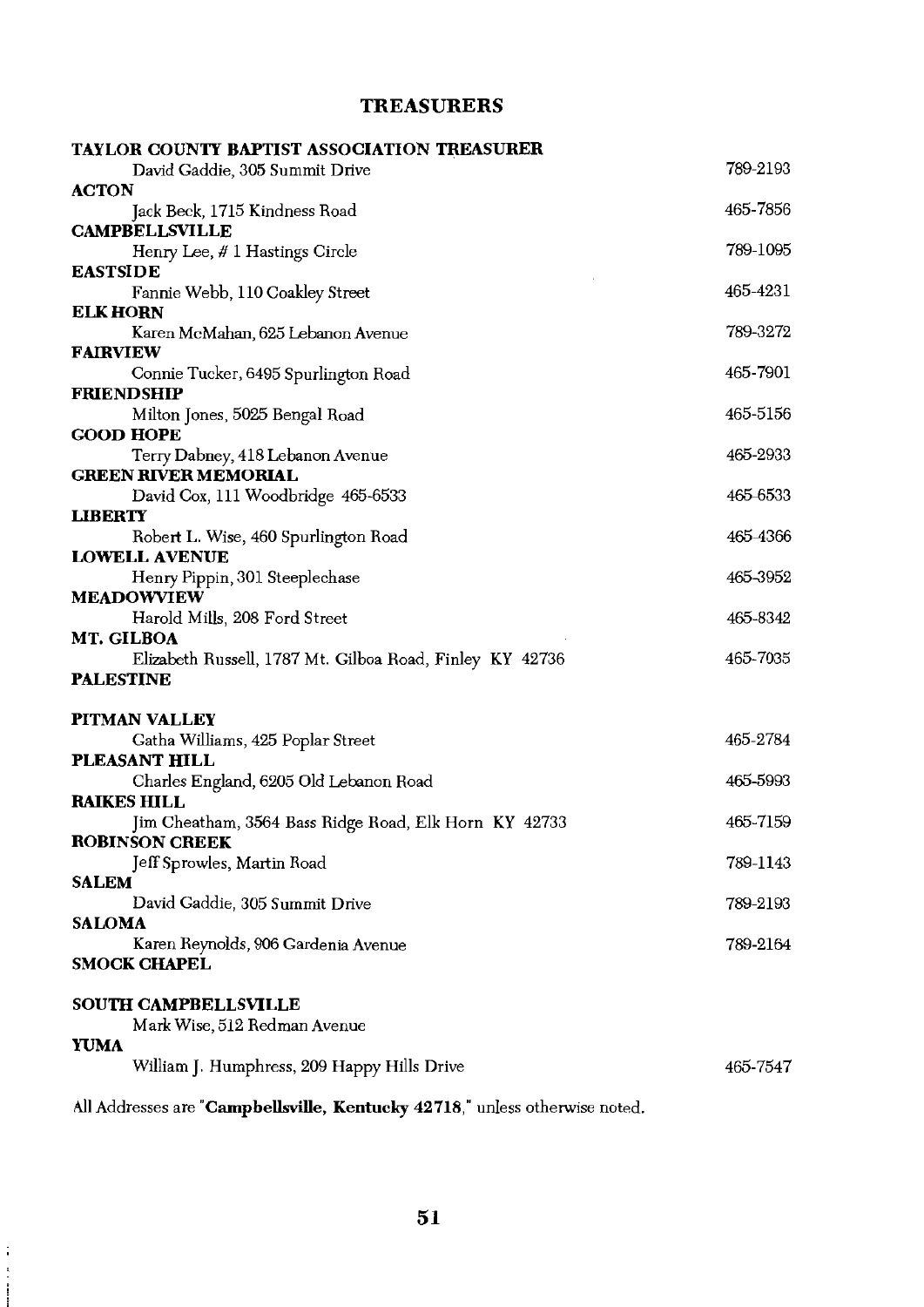#### TABLE H MISSION EXPENDITURES 1994

|                            |             |           |                             |                    |          | Annie                                  | Other         | Lottie                    | Other           |                                   |                                      |               | Homes | All Other | Grand Total                    |
|----------------------------|-------------|-----------|-----------------------------|--------------------|----------|----------------------------------------|---------------|---------------------------|-----------------|-----------------------------------|--------------------------------------|---------------|-------|-----------|--------------------------------|
|                            | Mission     |           | Mission Cooperative Assoc.  |                    | State    | Armstrong                              | Home          | Moon                      |                 |                                   | Foreign Schools Children's Hospitals |               | for   | Mission   | Mission                        |
| <b>CHURCH</b>              | New Const.  | Other     | Program                     | Missions           | Missions | Offering Missions                      |               | Offering                  | Missions        |                                   | Homes                                |               |       |           | Aged Expenditures Expenditures |
|                            |             |           |                             |                    |          |                                        |               |                           |                 |                                   |                                      |               |       |           |                                |
| Action                     | \$0         | \$0       | \$1,255                     | \$302              | \$0      | \$160                                  | \$0           | \$200                     | \$0             | \$200                             | $\bf{0}$                             | \$0           | \$0   | \$0       | \$2,117                        |
| Campbellsville             | \$0         | \$5,400   | \$166,435                   | \$5,200            | \$2,766  | \$6,129                                | \$0           | \$17,485                  | \$0             | \$15.641                          | \$851                                | \$0           | \$0   | \$37,702  | \$257,609                      |
| Eastside                   | \$0         | \$0       | \$400                       | \$166              | \$20     | \$50                                   | \$0           | \$30                      | \$0             | \$0                               | \$50                                 | \$0           | \$0   | \$0       | \$716                          |
| Elk Horn                   | \$0         | \$0       | \$22,307                    | \$3,865            | \$664    | \$1,676                                | 80            | \$2,791                   | \$0             | \$1,200                           | \$808                                | \$0           | \$0   | \$2,725   | \$36,036                       |
| Fairview                   | \$0         | \$0       | \$1,022                     | \$235              | \$0      | \$0                                    | \$0           | \$118                     | \$0             | \$0                               | \$84                                 | \$0           | \$0   | \$399     | \$1,858                        |
| Friendship                 | \$0         | \$0       | \$8,278                     | \$1,433            | \$200    | \$408                                  | \$0           | \$2,616                   | \$100           | \$1,633                           | \$261                                | \$0           | \$0   | \$1,700   | \$16,629                       |
|                            |             |           |                             |                    |          |                                        |               |                           |                 |                                   |                                      |               |       |           |                                |
| Good Hope                  | \$0         | \$0       | \$19,470                    | \$2,160            | \$1,006  | \$1,633                                | \$0           | \$3,716                   | \$0             | \$7,440                           | \$410                                | \$0           | \$0   | \$2,303   | \$38,138                       |
| Green River Memorial       | \$0         | \$0       | \$11,887                    | \$1,481            | \$772    | \$1,103                                | \$0           | \$2,911                   | \$0             | \$0                               | \$1,512                              | \$0           | \$0   | \$171     | \$19,837                       |
| Liberty                    | \$0         | \$0       | \$3,933                     | \$983              | \$433    | \$583                                  | \$200         | \$742                     | \$578           | \$0                               | \$266                                | \$0           | \$0   | \$1,730   | \$9,448                        |
|                            |             |           |                             |                    |          |                                        |               |                           |                 |                                   |                                      |               |       |           |                                |
| Lowell Avenue              | \$0         | \$2,739   | \$17,864                    | \$2,791            | \$921    | \$1,188                                | \$0           | \$4,716                   | \$0             | \$3,350                           | \$371                                | \$0           | \$0   | \$873     | \$34,813                       |
| Meadowview                 | \$0         | \$0       | \$2,548                     | \$386              | \$0      | \$0                                    | \$0           | \$715                     | \$600           | \$934                             | \$20                                 | \$0           | \$0   | \$0       | \$5,203                        |
| Mount Gilboa               | \$0         | \$0       | \$5,472                     | \$800              | \$382    | \$751                                  | \$227         |                           | \$2,500 \$1,282 | \$700                             | \$170                                | \$0           | \$0   | \$2,291   | \$14,575                       |
| Palestine                  | \$0         | \$50      | \$28,308                    | \$1,097            | \$734    | \$1,568                                | \$0           | \$6,267                   | \$0             | \$1,995                           | \$3,336                              | \$0           | \$0   | \$0       | \$43,355                       |
| Pitman Valley              | \$0         | \$0       | \$240                       | \$240              | \$233    | \$128                                  | \$0           | \$116                     | \$57            | \$0                               | \$80                                 | \$50          | \$0   | \$0       | \$1,144                        |
| Pleasant Hill              | \$0         | \$0       | \$37,783                    | \$2,547            | \$833    | \$1,640                                | \$0           | \$3,998                   | \$0             | \$2,100                           | \$205                                | \$0           | \$0   | \$960     | \$50,066                       |
|                            |             |           |                             |                    |          |                                        |               |                           |                 |                                   |                                      |               |       |           |                                |
| *Raikes Hill               | \$0         | \$0       | \$370                       | \$60               | \$0      | \$0                                    | \$0           | \$0                       | \$0             | \$0                               | \$0                                  | \$0           | \$0   | \$0       | \$430                          |
| Robinson Creek             | \$0         | \$0       | \$6,100                     | \$461              | \$4,566  |                                        | \$577 \$4,066 |                           | \$2,063 \$4,066 | \$0                               | \$78                                 | \$0           | \$0   | \$0       | \$21,977                       |
| Salem                      | \$0         | \$0       | \$11,299                    | \$1,473            | \$262    | \$650                                  | \$0           | \$2,699                   | \$0             | \$2,060                           | \$225                                | \$0           | \$0   | \$133     | \$18,801                       |
| Salonia                    | \$0         | \$0       | \$3,692                     | \$761              | \$345    | \$300                                  | \$0           | \$521                     | \$0             | \$137                             | \$25                                 | \$0           | $\$0$ | \$345     | \$6,126                        |
| #Smock Chapel              |             | \$0       |                             | \$0                | \$0      | \$0                                    |               | \$0                       | \$0             | \$0                               | \$0                                  | \$0           | \$0   | \$0       | \$0                            |
|                            | \$0         |           | \$0                         |                    |          |                                        | \$0           |                           |                 |                                   | \$35                                 | \$0           | $\$0$ |           |                                |
| South Campbellsville       | \$0         | \$0       | \$12,353                    | \$2,576            | \$0      | \$210                                  | \$0           |                           | \$1.032 \$1,655 | \$2,736                           |                                      |               |       | \$0       | \$20,597                       |
| Yuma                       | \$0         | $\$0$     | \$2,048                     | \$160              | \$281    | \$448                                  | \$0           | \$530                     | \$0             | \$1,892                           | \$268                                | \$0           | \$0   | \$126     | \$5,753                        |
| Totals                     | \$0         | \$8,189   | \$363,064 \$29,177 \$14,418 |                    |          | \$19,202 \$4,493                       |               | \$55,766 \$8,338 \$42,018 |                 |                                   | \$9,055                              | \$50          | \$0   | \$51,458  | \$605,228                      |
| Last Year's Totals         | \$0         |           | \$9,701 \$358,879           |                    |          | $$31,477$ $$13,631$ ( These Categories |               |                           |                 | $\cdots$ $\cdots$ $\ast$ \$48,560 | \$6,414                              | \$120         | \$0   | \$63,859  | \$853,794                      |
| Gain or Loss (-)           | \$0         | (\$1,512) |                             | $$4,185$ (\$2,300) |          | $$787$ (--------                       |               | Different from            |                 | $---)$ (\$6,542)                  | \$2,641                              | (\$70)        | \$0   | \$12,401  | $(*248,566)$                   |
| Percentage Change          | $N/\Lambda$ | $-15.59%$ | 1.17%                       | $-7.31%$           |          | $5.77\%$ ( - - - - - - - -             |               | Last Year.                |                 | $---$ -13.47%                     |                                      | 41.18% 58.33% | N/A   | $-19.42%$ | $-29.11%$                      |
|                            |             |           |                             |                    |          |                                        |               |                           |                 |                                   |                                      |               |       |           |                                |
| *Mission of Campbellsville |             |           |                             |                    |          |                                        |               |                           |                 |                                   |                                      |               |       |           |                                |

#Mission of Lowell Avenue

 $\sim 100$ 

N/A These churches have no comparison factors.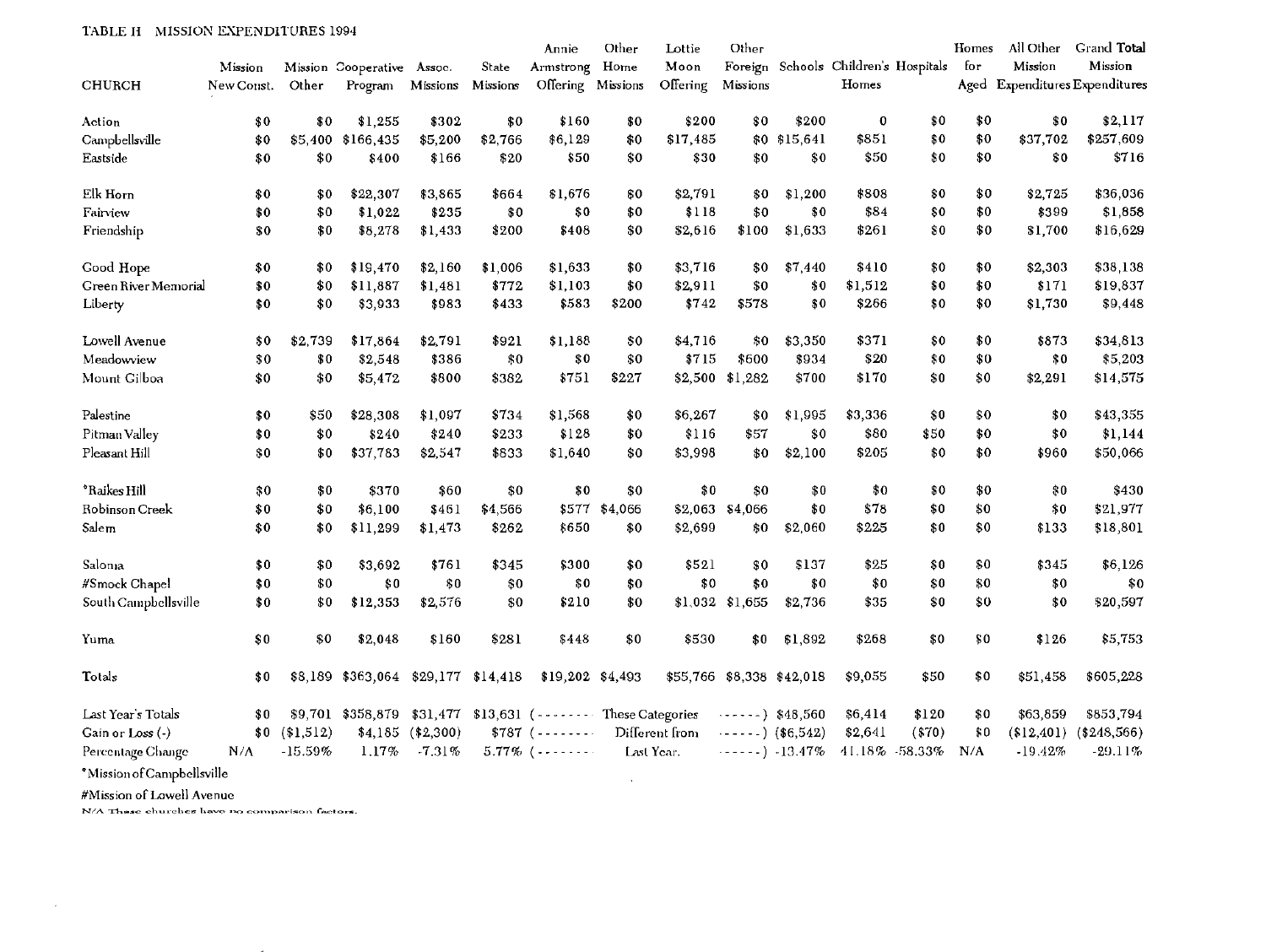# **CHURCH CLERKS**

| <b>TAYLOR COUNTY BAPTIST ASSOCIATION CLERK</b>             |          |
|------------------------------------------------------------|----------|
| Jim Campbell, 711 North Columbia Avenue                    | 465-8820 |
| <b>ACTON</b>                                               |          |
| Ruby McDonald, 13053 East Elk Horn Road, Elk Horn KY 42733 | 465-4531 |
| <b>CAMPBELLSVILLE</b>                                      |          |
| Jim Campbell, 711 North Columbia Avenue                    | 465-8820 |
| <b>EASTSIDE</b>                                            |          |
| JoAnn DeWitt, Route 1, Box 180, Raywick KY 40060           | 692-2608 |
| <b>ELK HORN</b>                                            |          |
| Gladys Roberts, 109 Old Elk Horn Road                      | 465-7536 |
| <b>FAIRVIEW</b>                                            |          |
| Diane Colvin, 807 North Central Avenue                     | 465-5388 |
| <b>FRIENDSHIP</b>                                          | 789-1673 |
| Jane Blevins, 5200 Bengal Road<br><b>GOOD HOPE</b>         |          |
| James S. Netherland, 8365 Saloma Road, Finley KY 42736     | 465-7006 |
| <b>GREEN RIVER MEMORIAL</b>                                |          |
| Larry Willis, 2645 Old Columbia Road                       | 789-2457 |
| LIBERTY                                                    |          |
| Brian Wise, 160 North Calvary Road                         | 789-2656 |
| <b>LOWELL AVENUE</b>                                       |          |
| Marietta Moyers, 401 Ingram Avenue                         | 465-8505 |
| <b>MEADOWVIEW</b>                                          |          |
| Joy Bryant, 104 Valley View Drive                          | 465-6703 |
| MT. GILBOA                                                 |          |
| Debra Hunt, 545 Crescent Hill Manor                        | 789-3206 |
| <b>PALESTINE</b>                                           |          |
| Lester Caulk, 306 North Shore Drive                        | 465-2153 |
| PITMAN VALLEY                                              |          |
| Timmy Mardis, 2286 Cave Road                               | 789-1963 |
| PLEASANT HILL                                              |          |
| Anita Berry, 78 Cherwood Drive                             | 465-2511 |
| <b>RAIKES HILL</b>                                         |          |
|                                                            |          |
| <b>ROBINSON CREEK</b>                                      |          |
| Marlene Harper, 2752 Smith Ridge Road                      | 465-3685 |
| <b>SALEM</b>                                               |          |
| Brenda Patton, 940 Spears Road                             | 465-7835 |
| <b>SALOMA</b>                                              |          |
| Helen Franklin, 508 Bell Avenue                            | 465-7719 |
| <b>SMOCK CHAPEL</b>                                        |          |
| <b>SOUTH CAMPBELLSVILLE</b>                                |          |
| Lois Harris, 101 Ronaldson Court                           | 789-1561 |
| YUMA                                                       |          |
| Karen Wright, 417 Mt. Gilboa Road, Finley KY 42736         | 465-6281 |
|                                                            |          |

All Addresses are "Campbellsville, Kentucky 42718," unless otherwise noted.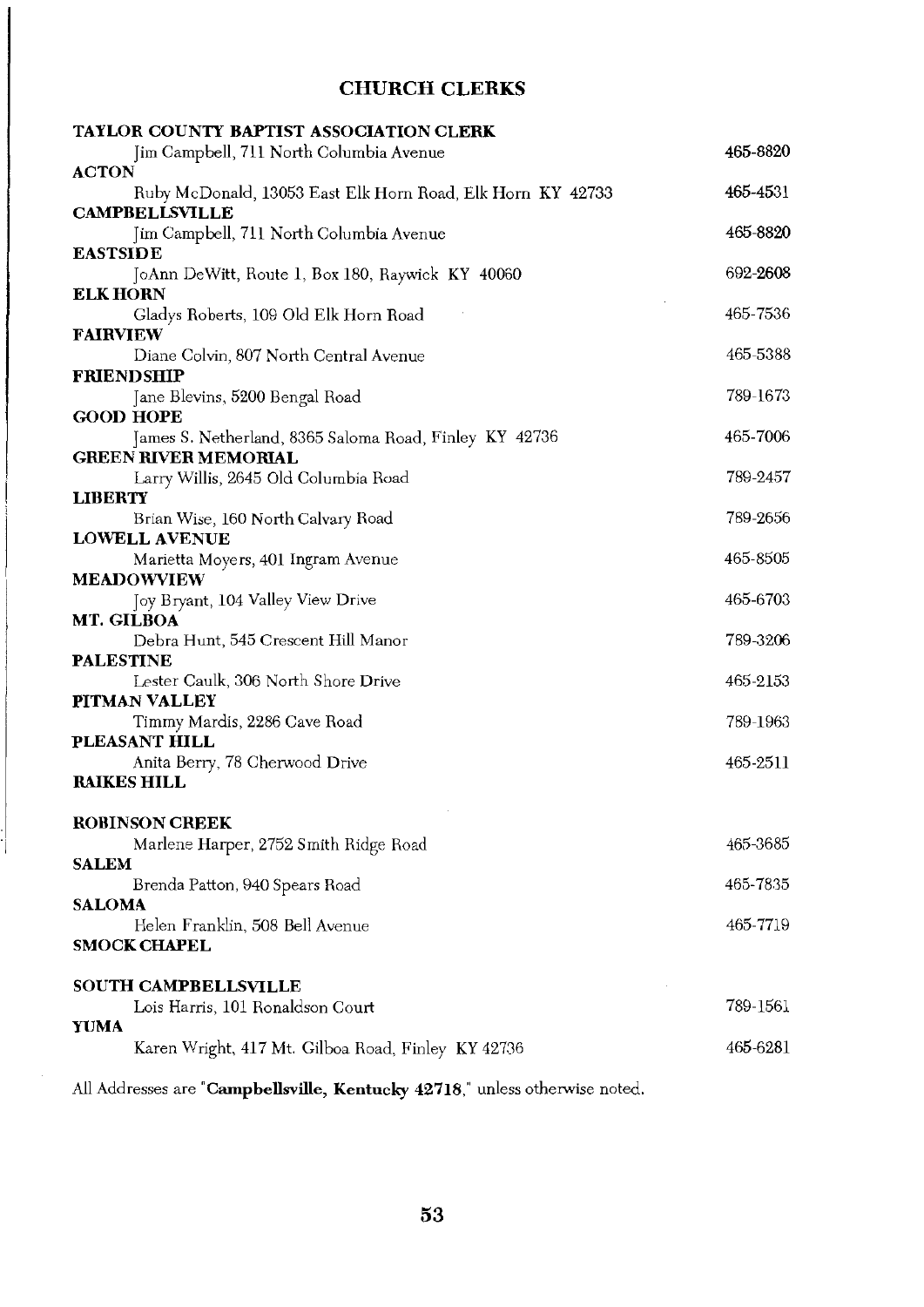# HISTORICAL TABLES (1958-1972)

| <b>CHURCH</b><br>1958                                | <b>MODERATOR</b>   | <b>CLERK</b>         | <b>PREACHER</b>                                            |
|------------------------------------------------------|--------------------|----------------------|------------------------------------------------------------|
| Campbellsville                                       | J. Chester Badgett | Woodruff T. Chandler | D. L. Druien<br>J. Chester Badgett                         |
| 1959<br>Elk Horn                                     | J. Chester Badgett | Woodruff T. Chandler | J. A. Parker<br>L. A. Fishburn                             |
| 1960<br>Good Hope<br>Liberty                         | D. L. Druien       | Woodruff T. Chandler | W. E. Miller<br>T. H. Harding                              |
| 1961<br>Lone Valley<br>Campbellsville                | D. L. Druien       | Woodruff T. Chandler | Gilbert Sapp<br>H. T. Parrott                              |
| 1962<br>Mt. Gilboa<br>South Campbellsville           | T. H. Harding      | Woodruff T. Chandler | Harvey Morrison<br>Marshall Black                          |
| 1963<br>Palestine<br>Lowell Avenue                   | Gilbert Sapp       | Woodruff T. Chandler | Ralph Boots<br>L. M. Hamilton                              |
| 1964<br>Pleasant Hill<br>Campbellsville              | Homer Kirtley      | Woodruff T. Chandler | J. Chester Badgett<br>D. L. Druien                         |
| 1965<br>Robinson Creek<br>Campbellsville             | Homer Kirtley      | Woodruff T. Chandler | Harvey Morrison<br>William R. Beard                        |
| 1966<br>Salem<br>Campbellsville                      | William R. Beard   | Woodruff T. Chandler | L. M. Hamilton<br>Landon Hadley                            |
| 1967<br>Saloma<br>Lowell Avenue                      | William R. Beard   | J. W. Mallard        | Joe Hampton<br>Arnold Moon                                 |
| 1968<br>South Campbellsville<br>Green River Memorial | Joe R. Hampton     | J. L. McNeal         | Arnold Moon<br>Ralph Boots                                 |
| 1969<br>Campbellsville<br>Meadowview                 | J. B. Crawley      | Lonnie Turner        | Landon Hadley<br>(M) Roy Fowler                            |
| 1970<br>Elk Horn<br>Mt. Gilboa                       | J. B. Crawley      | Lonnie Turner        | L. D. Kennedy<br>(M) David Jester                          |
| 1971<br>Good Hope<br>Liberty                         | Landon Hadley      | George R. Gaddie     | J. Gene Hall<br>(M) Richard Clement                        |
| 1972<br>Friendship<br>Palestine                      | Landon Hadley      | George R. Gaddie     | Hardin Hosey<br>(M) Jim McKinley<br>(M) Missionary Message |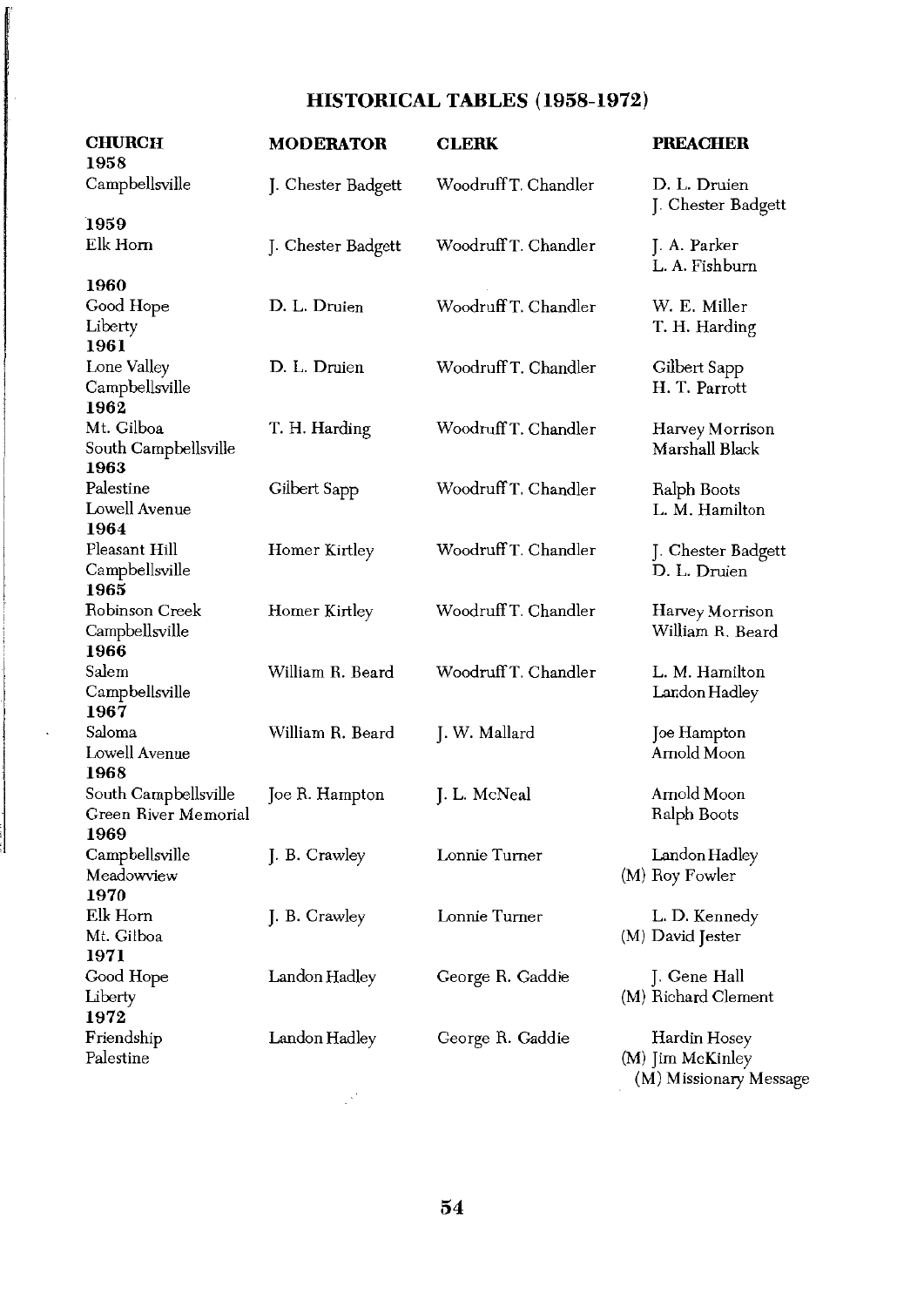# HISTORICAL TABLES (1973-1987)

| <b>CHURCH</b><br>1973                                                                | <b>MODERATOR</b> | <b>CLERK</b>        | <b>PREACHER</b>                                        |
|--------------------------------------------------------------------------------------|------------------|---------------------|--------------------------------------------------------|
| Robinson Creek<br>Pleasant Hill                                                      | Darrell Hunt     | George R. Gaddie    | Charles R. Harris<br>(M) Wilburn Hoglen                |
| 1974<br>Salem<br>Lowell Avenue                                                       | Darrell Hunt     | George R. Gaddie    | Richard Shields<br>(M) William Bender                  |
| 1975<br>Green River Memorial<br>South Campbellsville                                 | Richard Shields  | George R. Gaddie    | J. Chester Badgett<br>(M) Bobby Evans                  |
| 1976<br>Saloma<br>Campbellsville                                                     | Richard Shields  | Ken Foreman         | Marshall Black<br>(M) Wayne Hassenmyer                 |
| 1977<br>Fairview<br>Palestine<br>1978                                                | Jerry Kibbons    | Hardin Hosey        | George Gaddie<br>(M) Tacahiro Oue                      |
| Robinson Creek<br>Elk Horn<br>1979                                                   | Jerry Kibbons    | Hardin Hosey        | Donald Gowin<br>(M) Donald Spiegel                     |
| Liberty<br>Good Hope<br>1980                                                         | George R. Gaddie | Hardin Hosey        | Thurmon Eaton<br>(M) J. Alvin Hardy                    |
| Pleasant Hill<br>Mt. Gilboa<br>1981                                                  | George R. Gaddie | L. D. Kennedy       | Jerry Kibbons<br>(M) L. D. Kennedy                     |
| Pitman Valley<br>Salem<br>1982                                                       | L. D. Kennedy    | Jim Campbell        | Paul Horner<br>(M) J. Chester Badgett                  |
| Friendship<br>Lowell Avenue<br>1983                                                  | Marshall Black   | Jim Campbell        | Don Watson<br>(M) Jim McKinley                         |
| Meadowview<br>South Campbellsville                                                   | Marshall Black   | <b>Jim Campbell</b> | Bob Martin<br>$(M)$ [eff Day                           |
| 1984<br>Yuma<br>Campbellsville                                                       | James E. Jones   | Jim Campbell        | Richard Reed<br>(M) Bill Marshall                      |
| 1985<br>Saloma<br>Elk Horn                                                           | James E. Jones   | Jim Campbell        | Howard Davenport<br>(M) Richard Clement                |
| 1986<br>Spring Session--Meadowview<br>Robinson Creek<br>Green River Memorial<br>1987 | Darrell Hunt     | Jim Campbell        | Mike Moynahan<br>George R. Gaddie<br>(M) Allen West    |
| Spring Session--Good Hope<br>Eastside                                                | Darrell Hunt     | Jim Campbell        | Randy Smith<br>(M) Taylor County-<br>Kenya Partnership |
| Pleasant Hill                                                                        |                  |                     | James E. Jones<br>(M) Missionary Message               |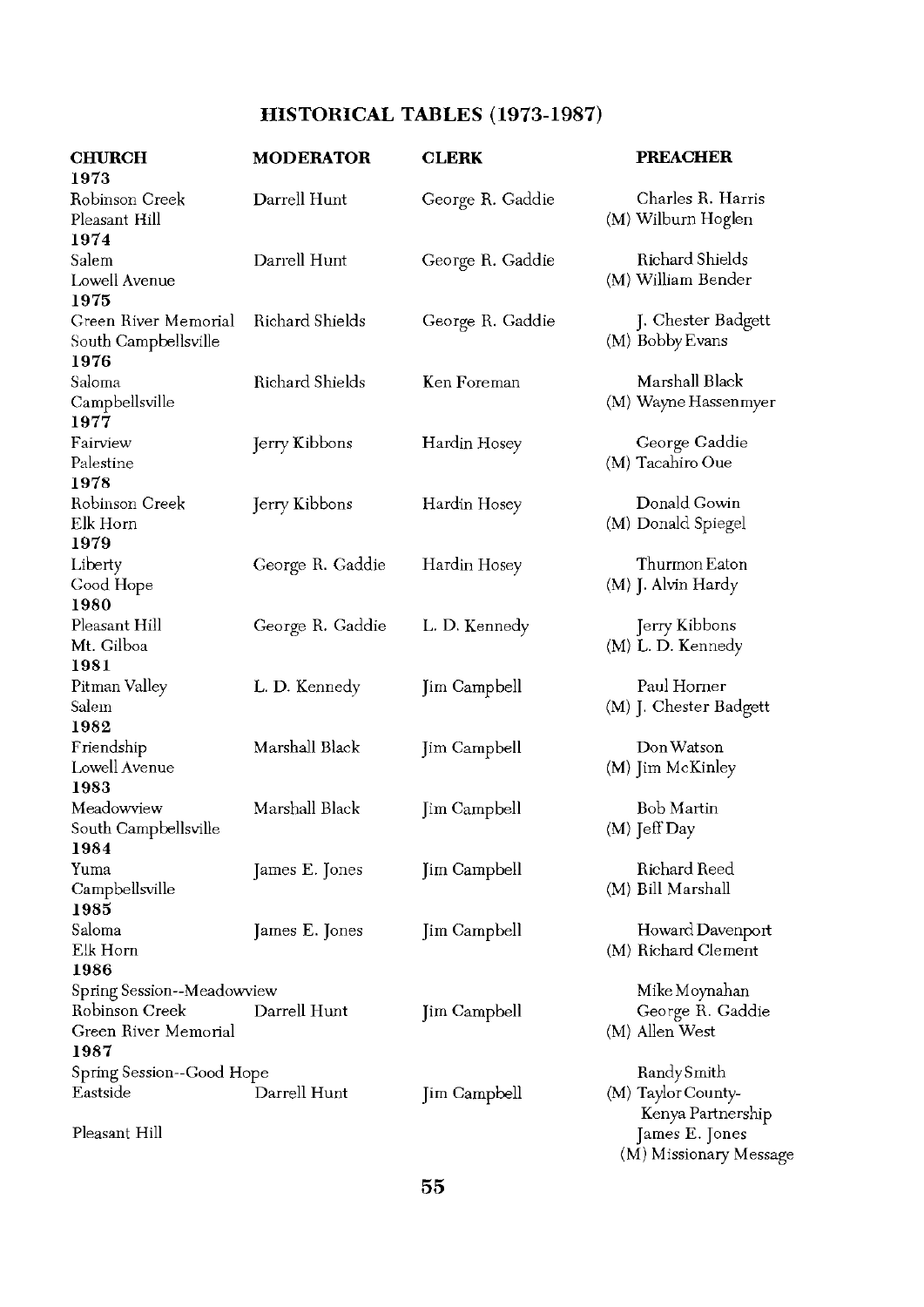## HISTORICAL TABLES (1988-1994)

| <b>CHURCH</b><br>1988                                                                      | <b>MODERATOR</b> | <b>CLERK</b>        | <b>PREACHER</b>                                              |
|--------------------------------------------------------------------------------------------|------------------|---------------------|--------------------------------------------------------------|
| Spring Session-Salem<br>Mt. Gilboa<br>Palestine<br>1989                                    | Darrell Hunt     | Jim Campbell        | Roger Alford<br>Gilbert Sapp<br>(M) Kenneth Winters          |
| Spring Session--Liberty<br>Pitman Valley<br>Lowell Avenue<br>1990                          | Bob E. Martin    | Jim Campbell        | Donald Berry<br>Jim Collison<br>(M) John Wilson              |
| Spring Session--Friendship<br>Green River Memorial Bob E. Martin<br>Campbellsville<br>1991 |                  | Jim Campbell        | Landon Hadley<br>J. W. Farmer<br>(M) Calvin Wilkins          |
| Spring Session--Yuma<br>Saloma<br>Campbellsville<br>1992                                   | Tom Gupton       | Iim Campbell        | Mike Crain<br>Chris Mueller<br>(M) Jim McKinley              |
| Spring Session--Meadowview                                                                 |                  |                     | Mark Jones                                                   |
| Robinson Creek<br>Elk Horn                                                                 | Tom Gupton       | <b>Jim Campbell</b> | Al Hardy<br>(M) Charles and<br>Carrie Hedrick                |
| 1993<br>Spring Session--Acton<br>Good Hope<br>Pleasant Hill                                | Larry Koch       | Im Campbell         | J. V. Mullen<br>Larry Koch<br>(M) Bill and<br>LaVerne Arnold |
| 1994<br>Spring Session--Fairview<br>Salem<br>Palestine                                     | Larry Koch       | <b>Jim Campbell</b> | J. V. Mullen<br>Larry Koch<br>(M) Bill Jaggers               |

(M) Missionary Message

For I am persuaded, that neither death, nor life, nor angels, nor principalities, nor powers, nor things present, nor things to come, nor height, nor depth, nor any other creature, shall be able to separate us from the love of God, which is in Christ Jesus our Lord.

(Romans 9:38, 39)